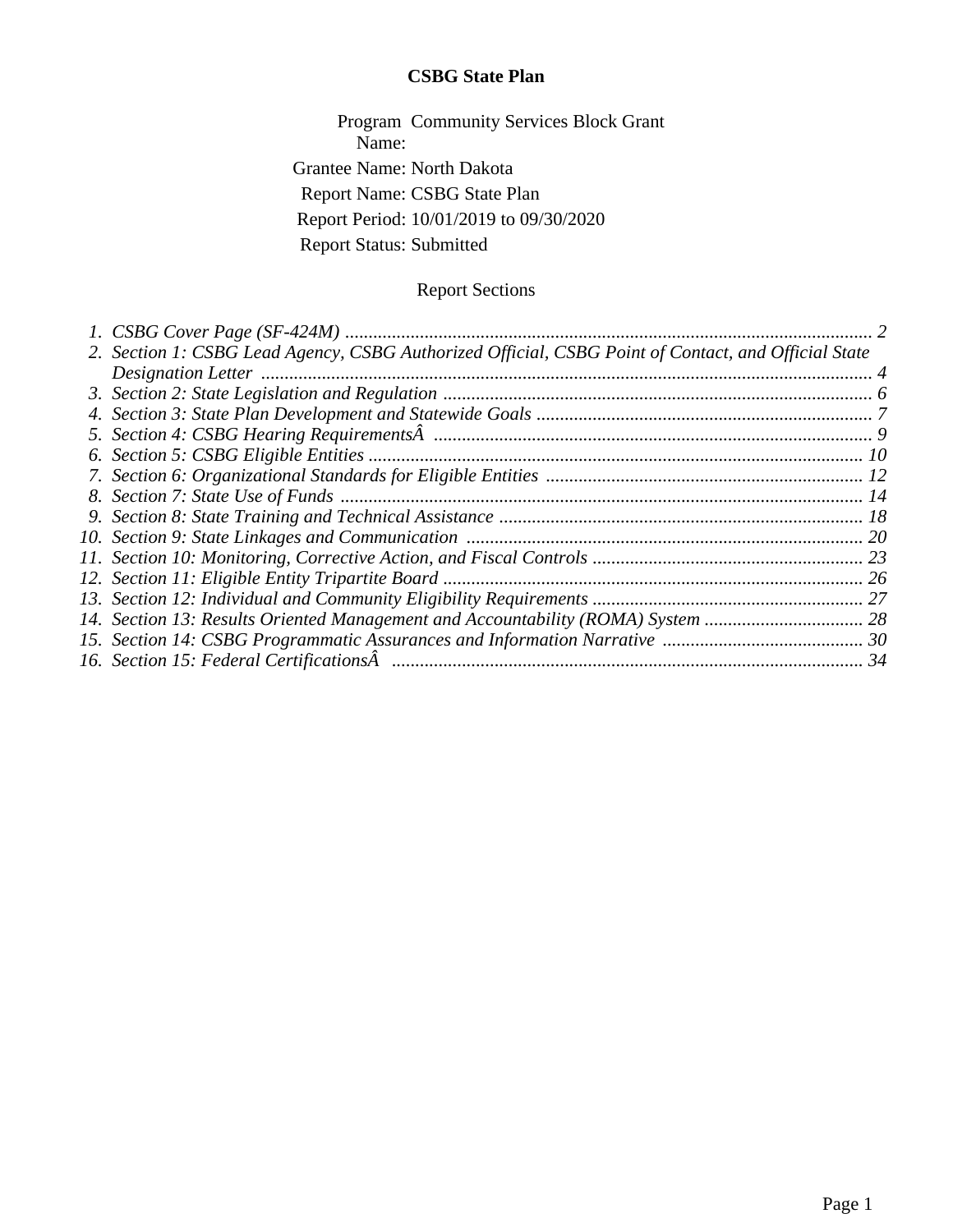# **CSBG Cover Page (SF-424M)**

<span id="page-1-0"></span>

| <b>U.S. DEPARTMENT OF HEALTH AND HUMAN SERVICES</b><br>Form Approved<br>OMB No: 0970-0382<br><b>Administration for Children and Families</b><br>Expires:06/30/2021<br><b>Community Services Block Grant (CSBG)</b> |                                                        |  |                                                                                                  |                                                           |                                       |         |                                         |  |  |
|--------------------------------------------------------------------------------------------------------------------------------------------------------------------------------------------------------------------|--------------------------------------------------------|--|--------------------------------------------------------------------------------------------------|-----------------------------------------------------------|---------------------------------------|---------|-----------------------------------------|--|--|
|                                                                                                                                                                                                                    |                                                        |  |                                                                                                  | <b>COVER PAGE</b>                                         |                                       |         |                                         |  |  |
| * 1.a. Type of Submission:<br><b>Plan</b>                                                                                                                                                                          |                                                        |  | * 1.b. Frequency:<br>Other (2 Year)                                                              | * 1.c. Consolidated Application<br>/Plan/Funding Request? |                                       |         | * 1.d. Version:<br><b>Initial</b>       |  |  |
|                                                                                                                                                                                                                    |                                                        |  |                                                                                                  | <b>Explanation:</b>                                       |                                       |         |                                         |  |  |
|                                                                                                                                                                                                                    |                                                        |  |                                                                                                  | 2. Date Received:                                         |                                       |         | <b>State Use Only:</b>                  |  |  |
|                                                                                                                                                                                                                    |                                                        |  |                                                                                                  | 3. Applicant Identifier:                                  |                                       |         |                                         |  |  |
|                                                                                                                                                                                                                    |                                                        |  |                                                                                                  | 4a. Federal Entity Identifier:                            |                                       |         | 5. Date Received By State:              |  |  |
|                                                                                                                                                                                                                    |                                                        |  |                                                                                                  | 4b. Federal Award Identifier:                             |                                       |         | <b>6. State Application Identifier:</b> |  |  |
| 7. APPLICANT INFORMATION                                                                                                                                                                                           |                                                        |  |                                                                                                  |                                                           |                                       |         |                                         |  |  |
| * a. Legal Name: North Dakota Department of Commerce                                                                                                                                                               |                                                        |  |                                                                                                  |                                                           |                                       |         |                                         |  |  |
| a6                                                                                                                                                                                                                 |                                                        |  | * b. Employer/Taxpayer Identification Number (EIN/TIN): 1450309764                               | * c. Organizational DUNS: 802741843                       |                                       |         |                                         |  |  |
| d. Address:                                                                                                                                                                                                        |                                                        |  |                                                                                                  |                                                           |                                       |         |                                         |  |  |
| * Street 1:                                                                                                                                                                                                        | 1600 East Century Avenue, Ste. 2                       |  |                                                                                                  | Street 2:                                                 |                                       |         |                                         |  |  |
| * City:                                                                                                                                                                                                            | <b>Bismarck</b>                                        |  |                                                                                                  | <b>County:</b>                                            |                                       |         |                                         |  |  |
| * State:                                                                                                                                                                                                           | <b>ND</b>                                              |  |                                                                                                  | <b>Province:</b>                                          |                                       |         |                                         |  |  |
| * Country:                                                                                                                                                                                                         | <b>United States</b>                                   |  |                                                                                                  | * Zip / Postal<br>Code:                                   |                                       | 58502 - |                                         |  |  |
| e. Organizational Unit:                                                                                                                                                                                            |                                                        |  |                                                                                                  |                                                           |                                       |         |                                         |  |  |
| <b>Department Name: Department of Commerce</b>                                                                                                                                                                     |                                                        |  |                                                                                                  | <b>Division Name: Division of Community Services</b>      |                                       |         |                                         |  |  |
|                                                                                                                                                                                                                    |                                                        |  | f. Name and contact information of person to be contacted on matters involving this application: |                                                           |                                       |         |                                         |  |  |
| Prefix:                                                                                                                                                                                                            | * First Name:<br><b>Rikki</b>                          |  |                                                                                                  | <b>Middle Name:</b><br>Т.                                 |                                       |         | * Last Name:<br><b>Roehrich</b>         |  |  |
| Suffix:                                                                                                                                                                                                            | <b>Title:</b><br><b>CSBG Program Manager</b>           |  |                                                                                                  |                                                           | <b>Organizational Affiliation:</b>    |         |                                         |  |  |
| * Telephone<br><b>Number:</b><br>$(701)$ 328-2687                                                                                                                                                                  | <b>Fax Number</b><br>$(701)$ 328-5320                  |  |                                                                                                  | * Email:                                                  | rroehrich@nd.gov                      |         |                                         |  |  |
|                                                                                                                                                                                                                    | * 8a. TYPE OF APPLICANT:<br><b>A: State Government</b> |  |                                                                                                  |                                                           |                                       |         |                                         |  |  |
| <b>b. Additional Description:</b>                                                                                                                                                                                  |                                                        |  |                                                                                                  |                                                           |                                       |         |                                         |  |  |
| * 9. Name of Federal Agency:                                                                                                                                                                                       |                                                        |  |                                                                                                  |                                                           |                                       |         |                                         |  |  |
|                                                                                                                                                                                                                    |                                                        |  | <b>Catalog of Federal Domestic</b><br><b>Assistance Number:</b>                                  |                                                           |                                       |         | <b>CFDA Title:</b>                      |  |  |
| <b>10. CFDA Numbers and Titles</b>                                                                                                                                                                                 |                                                        |  | 93569                                                                                            |                                                           | <b>Community Services Block Grant</b> |         |                                         |  |  |
| 11. Descriptive Title of Applicant's Project<br><b>North Dakota Community Services Block Grants Program</b>                                                                                                        |                                                        |  |                                                                                                  |                                                           |                                       |         |                                         |  |  |
| 12. Areas Affected by Funding:                                                                                                                                                                                     |                                                        |  |                                                                                                  |                                                           |                                       |         |                                         |  |  |
|                                                                                                                                                                                                                    | <b>13. CONGRESSIONAL DISTRICTS OF:</b>                 |  |                                                                                                  |                                                           |                                       |         |                                         |  |  |
| * a. Applicant<br><b>ND</b>                                                                                                                                                                                        |                                                        |  |                                                                                                  | b. Program/Project:                                       |                                       |         |                                         |  |  |
|                                                                                                                                                                                                                    |                                                        |  | Attach an additional list of Program/Project Congressional Districts if needed.                  |                                                           |                                       |         |                                         |  |  |
| <b>14. FUNDING PERIOD:</b>                                                                                                                                                                                         |                                                        |  |                                                                                                  | <b>15. ESTIMATED FUNDING:</b>                             |                                       |         |                                         |  |  |
| b. End Date:<br>* a. Federal (\$):<br>a. Start Date:<br>\$0                                                                                                                                                        |                                                        |  |                                                                                                  | b. Match $(\$):$<br>\$0 <sub>1</sub>                      |                                       |         |                                         |  |  |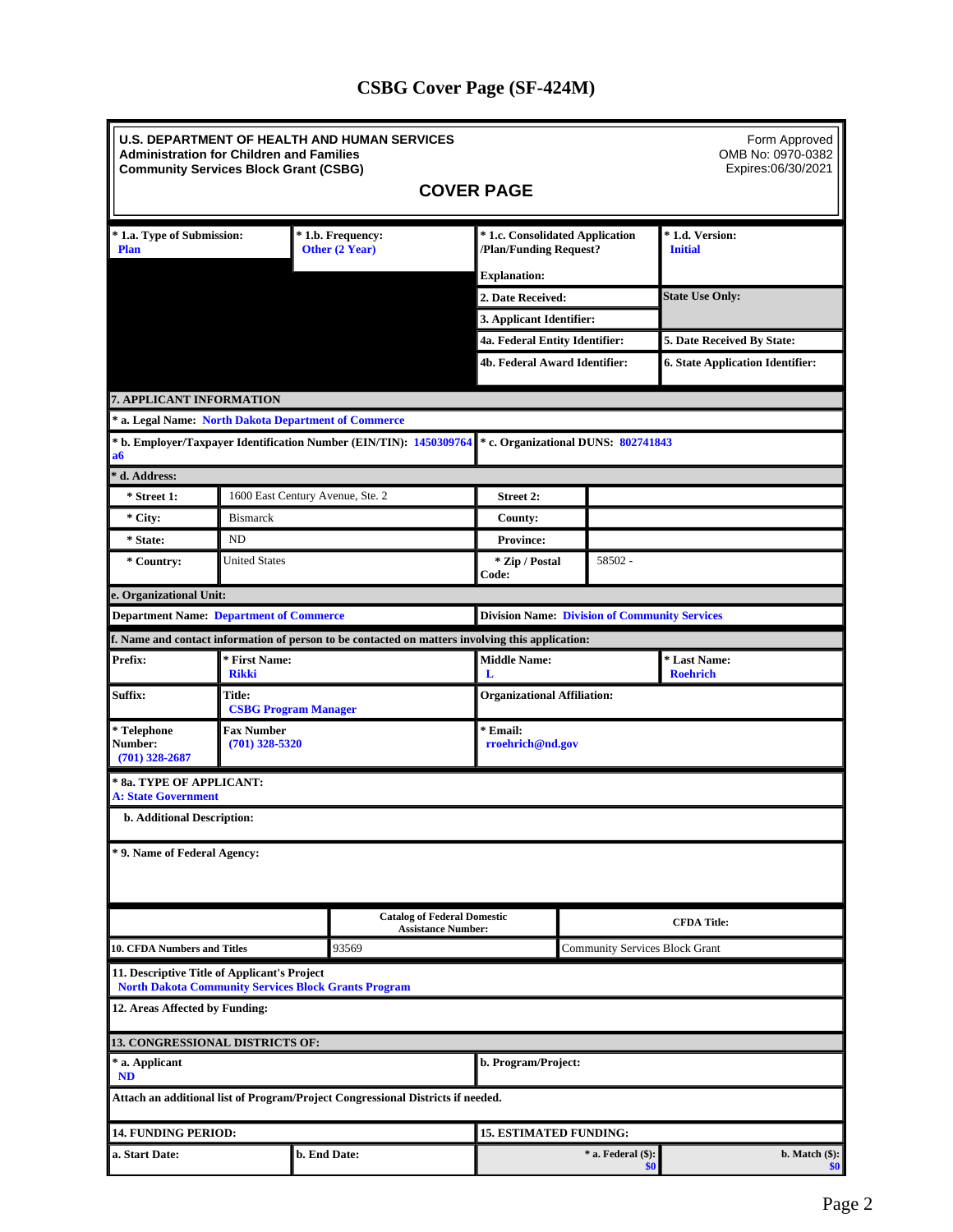| * 16. IS SUBMISSION SUBJECT TO REVIEW BY STATE UNDER EXECUTIVE ORDER 12372 PROCESS?                                                                                                                                                                                                                                                                                                                                                                                                                                                |                                                  |  |  |  |  |  |  |
|------------------------------------------------------------------------------------------------------------------------------------------------------------------------------------------------------------------------------------------------------------------------------------------------------------------------------------------------------------------------------------------------------------------------------------------------------------------------------------------------------------------------------------|--------------------------------------------------|--|--|--|--|--|--|
| a. This submission was made available to the State under the Executive Order 12372                                                                                                                                                                                                                                                                                                                                                                                                                                                 |                                                  |  |  |  |  |  |  |
| <b>Process for Review on:</b>                                                                                                                                                                                                                                                                                                                                                                                                                                                                                                      |                                                  |  |  |  |  |  |  |
| b. Program is subject to E.O. 12372 but has not been selected by State for review.                                                                                                                                                                                                                                                                                                                                                                                                                                                 |                                                  |  |  |  |  |  |  |
| c. Program is not covered by E.O. 12372.                                                                                                                                                                                                                                                                                                                                                                                                                                                                                           |                                                  |  |  |  |  |  |  |
| * 17. Is The Applicant Delinquent On Any Federal Debt?<br>$\bigcirc$ yes<br>®no                                                                                                                                                                                                                                                                                                                                                                                                                                                    |                                                  |  |  |  |  |  |  |
| <b>Explanation:</b>                                                                                                                                                                                                                                                                                                                                                                                                                                                                                                                |                                                  |  |  |  |  |  |  |
| 18. By signing this application, I certify (1) to the statements contained in the list of certifications** and (2) that the statements herein are true,<br>complete and accurate to the best of my knowledge. I also provide the required assurances** and agree to comply with any resulting terms if I<br>accept an award. I am aware that any false, fictitious, or fraudulent statements or claims may subject me to criminal, civil, or administrative<br>penalties. (U.S. Code, Title 218, Section 1001)<br>**I Agree $\vee$ |                                                  |  |  |  |  |  |  |
| ** The list of certifications and assurances, or an internet site where you may obtain this list, is contained in the announcement or agency specific<br>linstructions.                                                                                                                                                                                                                                                                                                                                                            |                                                  |  |  |  |  |  |  |
| 18a. Typed or Printed Name and Title of Authorized Certifying Official                                                                                                                                                                                                                                                                                                                                                                                                                                                             | 18c. Telephone (area code, number and extension) |  |  |  |  |  |  |
|                                                                                                                                                                                                                                                                                                                                                                                                                                                                                                                                    | <b>18d. Email Address</b>                        |  |  |  |  |  |  |
| 18b. Signature of Authorized Certifying Official<br>18e. Date Report Submitted (Month, Dav, Year)<br>08/27/2019                                                                                                                                                                                                                                                                                                                                                                                                                    |                                                  |  |  |  |  |  |  |
| Attach supporting documents as specified in agency instructions.                                                                                                                                                                                                                                                                                                                                                                                                                                                                   |                                                  |  |  |  |  |  |  |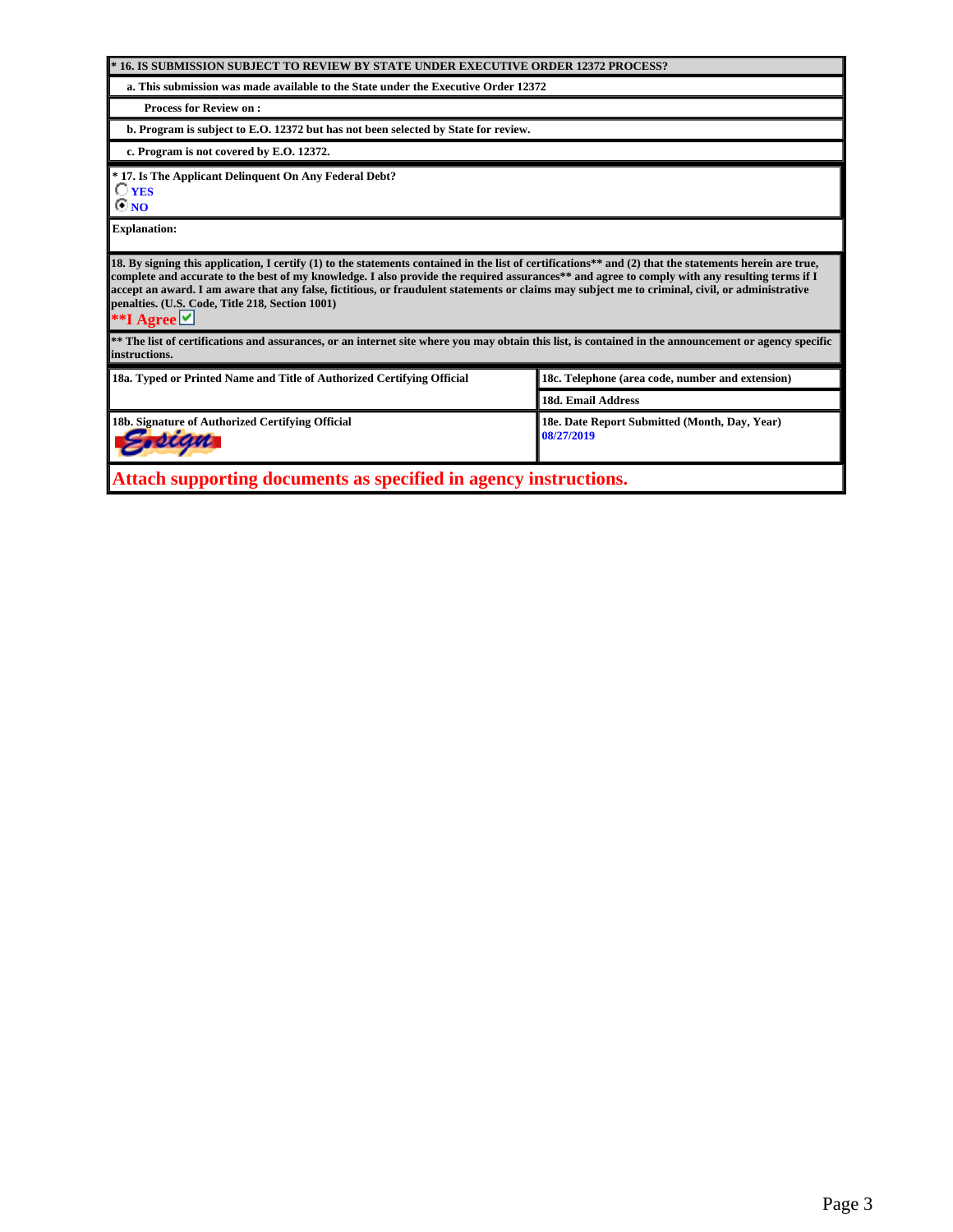# <span id="page-3-0"></span>**Section 1: CSBG Lead Agency, CSBG Authorized Official, CSBG Point of Contact, and Official State Designation Letter**

| <b>U.S. DEPARTMENT OF HEALTH AND HUMAN SERVICES</b><br>Form Approved<br><b>Administration for Children and Families</b><br>OMB No:0970-0382<br>Expires:06/30/2021<br><b>Community Services Block Grant (CSBG)</b><br><b>SECTION 1</b><br>CSBG Lead Agency, CSBG Authorized Official, CSBG Point of Contact, and Official State |         |                        |                                             |                                                 |  |                 |                     |
|--------------------------------------------------------------------------------------------------------------------------------------------------------------------------------------------------------------------------------------------------------------------------------------------------------------------------------|---------|------------------------|---------------------------------------------|-------------------------------------------------|--|-----------------|---------------------|
|                                                                                                                                                                                                                                                                                                                                |         |                        | <b>Designation Letter</b>                   |                                                 |  |                 |                     |
| 1.1. Identify whether this is a One-Year or a Two-Year Plan                                                                                                                                                                                                                                                                    |         |                        |                                             | $\bigcirc$ one-year $\bigcirc$ two-year         |  |                 |                     |
| Year One2020<br>Year Two2021<br>1.1a. Provide the federal fiscal years this plan covers:                                                                                                                                                                                                                                       |         |                        |                                             |                                                 |  |                 |                     |
| 1.2.Lead Agency: Update the following information in relation to the lead agency designated to administer CSBG in the state, as required by Secti<br>on 676(a) of the CSBG Act.                                                                                                                                                |         |                        |                                             |                                                 |  |                 |                     |
| Information should reflect the responses provided in the Application for Federal Assistance, SF-424M.                                                                                                                                                                                                                          |         |                        |                                             |                                                 |  |                 |                     |
| Has information in regards to the state lead agency has changed since the last submission of the state plan? $\bullet$ Yes $~\bullet$ No                                                                                                                                                                                       |         |                        |                                             |                                                 |  |                 |                     |
| If yes, provide the date of change and select the fields that have been updated06/08/2018                                                                                                                                                                                                                                      |         |                        |                                             |                                                 |  |                 |                     |
| <b>Lead Agency</b>                                                                                                                                                                                                                                                                                                             |         | <b>Department Type</b> |                                             |                                                 |  | Department Name |                     |
| ◡<br><b>Authorized Official</b>                                                                                                                                                                                                                                                                                                |         | <b>Street Address</b>  |                                             |                                                 |  | $\Box$ City     |                     |
| Zip Code                                                                                                                                                                                                                                                                                                                       | ᢦ       |                        | <b>Fax Number</b><br><b>Business Number</b> |                                                 |  |                 |                     |
| v<br><b>Email Address</b>                                                                                                                                                                                                                                                                                                      | Website |                        |                                             |                                                 |  |                 |                     |
| North Dakota Department of Commerce<br>1.2a. Lead agency                                                                                                                                                                                                                                                                       |         |                        |                                             |                                                 |  |                 |                     |
| 1.2b. Cabinet or administrative department of this lead agency [Select one option and narrative where applicable]                                                                                                                                                                                                              |         |                        |                                             |                                                 |  |                 |                     |
| Community Services Department                                                                                                                                                                                                                                                                                                  |         |                        |                                             |                                                 |  |                 |                     |
| Human Services Department                                                                                                                                                                                                                                                                                                      |         |                        |                                             |                                                 |  |                 |                     |
| Social Services Department                                                                                                                                                                                                                                                                                                     |         |                        |                                             |                                                 |  |                 |                     |
| Governor's Office                                                                                                                                                                                                                                                                                                              |         |                        |                                             |                                                 |  |                 |                     |
| <b>Community Affairs Department</b>                                                                                                                                                                                                                                                                                            |         |                        |                                             |                                                 |  |                 |                     |
| Health Department                                                                                                                                                                                                                                                                                                              |         |                        |                                             |                                                 |  |                 |                     |
| Housing Department                                                                                                                                                                                                                                                                                                             |         |                        |                                             |                                                 |  |                 |                     |
| Other, describe                                                                                                                                                                                                                                                                                                                |         |                        |                                             |                                                 |  |                 |                     |
| 1.2c. Cabinet or Administrative Department Name:<br>Provide the name of the cabinet or administrative department<br>of the CSBG authorized official                                                                                                                                                                            |         |                        |                                             | Division of Community Services                  |  |                 |                     |
| 1.2d. Authorized official of the lead agency                                                                                                                                                                                                                                                                                   |         |                        |                                             |                                                 |  |                 |                     |
| <b>Name: Bonnie Malo</b>                                                                                                                                                                                                                                                                                                       |         |                        |                                             | Title: Director, Division of Community Services |  |                 |                     |
| 1.2e. Street Address                                                                                                                                                                                                                                                                                                           |         |                        |                                             | 1600 East Century Avenue, Suite 2               |  |                 |                     |
| 1.2f. City                                                                                                                                                                                                                                                                                                                     |         |                        | <b>Bismarck</b>                             |                                                 |  | 1.2g. StateND   | 1.2h. Zip 58<br>502 |
| $328 - 5320$<br>1.2i. Telephone number and extension $701 \text{ } 328 \text{ } 2476 \text{ }$ ext.<br>1.2j. Fax number<br>701                                                                                                                                                                                                 |         |                        |                                             |                                                 |  |                 |                     |
| 1.2k. Email address bmalo@nd.gov<br>1.2l. Lead agency website https://www.communityservices.nd.gov/                                                                                                                                                                                                                            |         |                        |                                             |                                                 |  |                 |                     |
| 1.3. Designation Letter:                                                                                                                                                                                                                                                                                                       |         |                        |                                             |                                                 |  |                 |                     |
| Attach the state's officialCSBG designation letter. A new designation letter is required if the chief executive officer of the state and/or the                                                                                                                                                                                |         |                        |                                             |                                                 |  |                 |                     |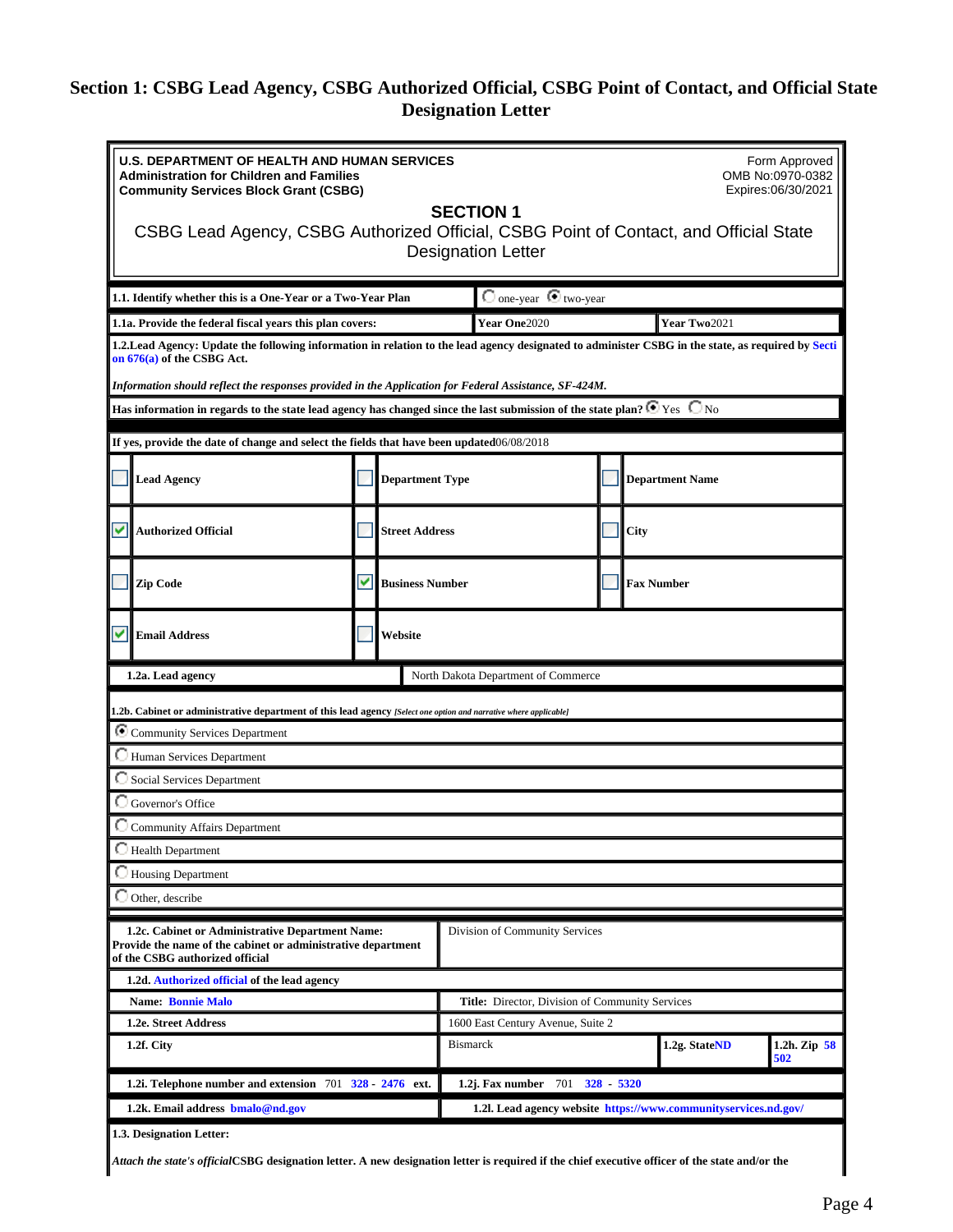| designated agency has changed.                                                                                                                                                                                                                                                                                                                                                                                                                                                             |  |                                                            |                             |                              |                 |  |  |  |  |
|--------------------------------------------------------------------------------------------------------------------------------------------------------------------------------------------------------------------------------------------------------------------------------------------------------------------------------------------------------------------------------------------------------------------------------------------------------------------------------------------|--|------------------------------------------------------------|-----------------------------|------------------------------|-----------------|--|--|--|--|
| 1.4. CSBG Point of Contact: provide the following information in relation to the designated state CSBG point ofcontact. The state CSBG point of<br>contact should be the person that will be the main point of contact for CSBG within the state.                                                                                                                                                                                                                                          |  |                                                            |                             |                              |                 |  |  |  |  |
| Has Information in regards to the state point of contact has changed since the last submission of the state plan? $\bullet$ Yes $\circ$ No                                                                                                                                                                                                                                                                                                                                                 |  |                                                            |                             |                              |                 |  |  |  |  |
| If yes, provide the date of change and select the fields that have been updated Date picker and check all the apply06/08/2018                                                                                                                                                                                                                                                                                                                                                              |  |                                                            |                             |                              |                 |  |  |  |  |
| <b>Agency Name</b>                                                                                                                                                                                                                                                                                                                                                                                                                                                                         |  | Point of Contact<br><b>Street Address</b>                  |                             |                              |                 |  |  |  |  |
| City                                                                                                                                                                                                                                                                                                                                                                                                                                                                                       |  | <b>Zip Code</b>                                            | VII<br><b>Office Number</b> |                              |                 |  |  |  |  |
| <b>Fax Number</b>                                                                                                                                                                                                                                                                                                                                                                                                                                                                          |  | $\triangledown$ Email Address                              |                             | Website                      |                 |  |  |  |  |
| 1.4a. Agency Name Department of Commerce                                                                                                                                                                                                                                                                                                                                                                                                                                                   |  |                                                            |                             |                              |                 |  |  |  |  |
| 1.4b Point of Contact Name                                                                                                                                                                                                                                                                                                                                                                                                                                                                 |  |                                                            |                             |                              |                 |  |  |  |  |
| Name: Rikki Roehrich                                                                                                                                                                                                                                                                                                                                                                                                                                                                       |  | <b>Title: Program Administrator</b>                        |                             |                              |                 |  |  |  |  |
| 1.4c. Street Address                                                                                                                                                                                                                                                                                                                                                                                                                                                                       |  | 1600 East Century Avenue, Suite 2                          |                             |                              |                 |  |  |  |  |
| 1.4d. City                                                                                                                                                                                                                                                                                                                                                                                                                                                                                 |  | <b>Bismarck</b>                                            |                             | 1.4e. StateND                | 1.4f. Zip 58502 |  |  |  |  |
| 1.4g. Telephone Number 701 328 - 2687 ext.                                                                                                                                                                                                                                                                                                                                                                                                                                                 |  | 1.4h. Fax Number 701 328 - 5320                            |                             |                              |                 |  |  |  |  |
| 1.4i. Email Address rrochrich@nd.gov                                                                                                                                                                                                                                                                                                                                                                                                                                                       |  | 1.4j. Agency Website https://www.communityservices.nd.gov/ |                             |                              |                 |  |  |  |  |
| 1.5. Provide the following information in relation to the State Community Action Association.<br>There is currently a state Community Action Association within the state. $\blacksquare$ Yes $\;\bigcirc$ No<br>Has Information in regards to the state Community Action Association has changed since the last submission of the state plan? $\Box$ Yes $\Box$ No<br>If yes, provide the date of change and select the fields that have been updated Date picker and check all the apply |  |                                                            |                             |                              |                 |  |  |  |  |
| <b>Agency Name</b>                                                                                                                                                                                                                                                                                                                                                                                                                                                                         |  | <b>Executive Director</b>                                  |                             | <b>Street Address</b>        |                 |  |  |  |  |
| City                                                                                                                                                                                                                                                                                                                                                                                                                                                                                       |  | <b>State</b>                                               |                             | Zip Code                     |                 |  |  |  |  |
| <b>Office Number</b>                                                                                                                                                                                                                                                                                                                                                                                                                                                                       |  | <b>Fax Number</b>                                          |                             | <b>Email Address</b>         |                 |  |  |  |  |
| Website                                                                                                                                                                                                                                                                                                                                                                                                                                                                                    |  | <b>RPIC</b> Lead                                           |                             |                              |                 |  |  |  |  |
| 1.5a. Agency Name                                                                                                                                                                                                                                                                                                                                                                                                                                                                          |  |                                                            |                             |                              |                 |  |  |  |  |
| 1.5b. Executive Director or Point of Contact                                                                                                                                                                                                                                                                                                                                                                                                                                               |  |                                                            |                             |                              |                 |  |  |  |  |
| Name:                                                                                                                                                                                                                                                                                                                                                                                                                                                                                      |  | Title:                                                     |                             |                              |                 |  |  |  |  |
| 1.5c. Street Address                                                                                                                                                                                                                                                                                                                                                                                                                                                                       |  |                                                            |                             |                              |                 |  |  |  |  |
| 1.5d. City                                                                                                                                                                                                                                                                                                                                                                                                                                                                                 |  |                                                            |                             | 1.5e. State                  | 1.5f. Zip 58104 |  |  |  |  |
| 1.5g. Telephone number<br>ext.                                                                                                                                                                                                                                                                                                                                                                                                                                                             |  | 1.5h. Fax number                                           |                             |                              |                 |  |  |  |  |
| 1.5i. Email Address<br>1.5j. State Association Website                                                                                                                                                                                                                                                                                                                                                                                                                                     |  |                                                            |                             |                              |                 |  |  |  |  |
| 1.5k. State Association currently serves as the Regional Performance Innovation Consortia (RPIC) lead                                                                                                                                                                                                                                                                                                                                                                                      |  |                                                            |                             | $\bigcirc$ Yes $\bigcirc$ No |                 |  |  |  |  |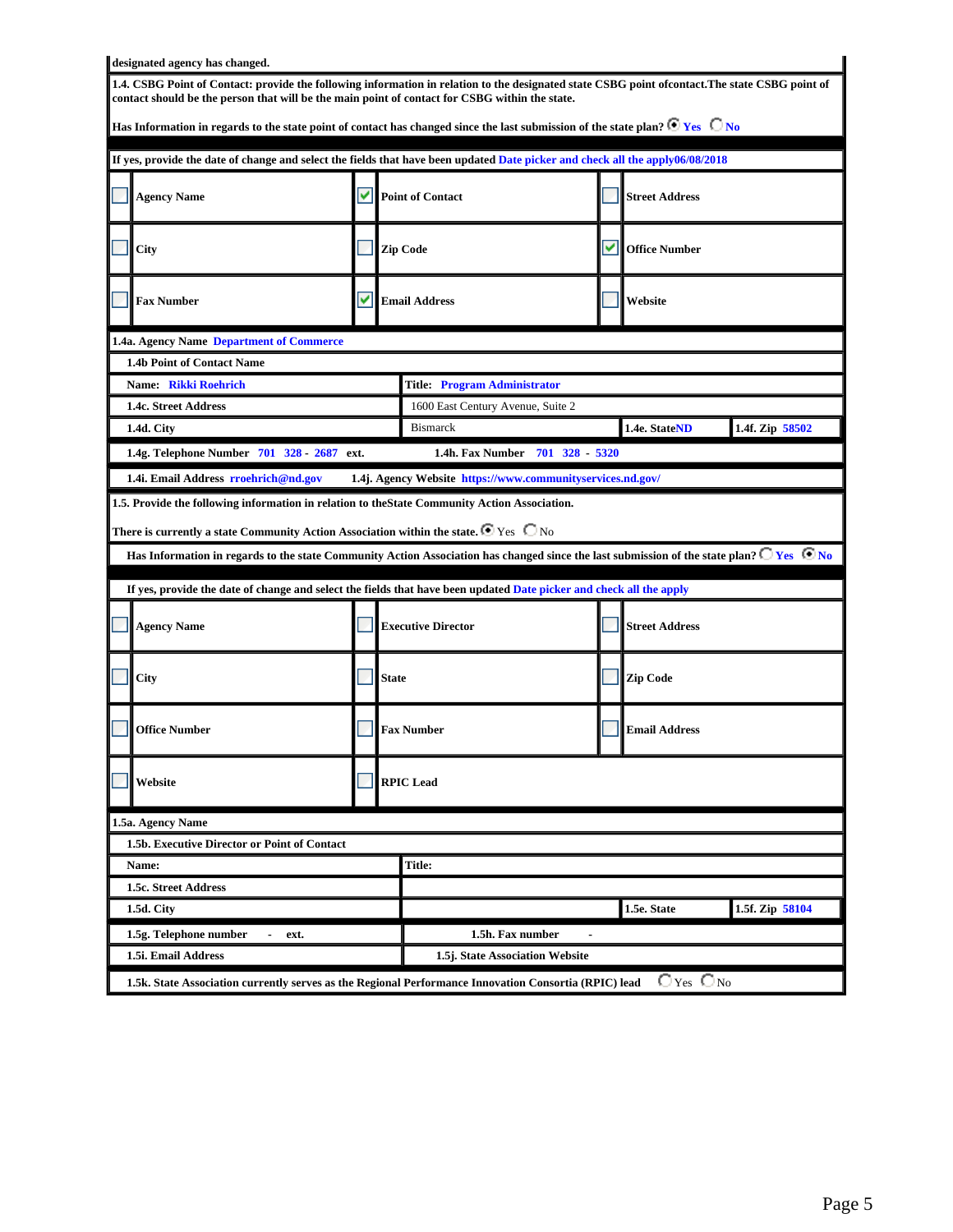# **Section 2: State Legislation and Regulation**

<span id="page-5-0"></span>

| <b>U.S. DEPARTMENT OF HEALTH AND HUMAN SERVICES</b><br><b>Administration for Children and Families</b><br><b>Community Services Block Grant (CSBG)</b>                                                   | Form Approved<br>OMB No: 0970-0382<br>Expires:06/30/2021 |
|----------------------------------------------------------------------------------------------------------------------------------------------------------------------------------------------------------|----------------------------------------------------------|
| <b>SECTION 2</b><br>State Legislation and Regulation                                                                                                                                                     |                                                          |
| 2.1. CSBG State Legislation:<br>State has a statute authorizing CSBG $\bullet$ Yes $\Box$ No                                                                                                             |                                                          |
| 2.2. CSBG State Regulation:<br>$C_{\text{Yes}}$ $C_{\text{No}}$<br><b>State has regulations for CSBG</b>                                                                                                 |                                                          |
| 2.3. Legislation/Regulation Document: Attach the legislation and/or regulations or provide a hyperlink(s) to the documents indicated under Item 2.1.<br>and/or Item 2.2.                                 |                                                          |
| https://www.legis.nd.gov/assembly/66-2019/bill-index/bi1018.html                                                                                                                                         |                                                          |
| 2.4. State Authority:<br>Select a response for each of the following items about the state statute and/or regulations authorizing CSBG:                                                                  |                                                          |
| 2.4a. Authorizing Legislation: State legislature enacts authorizing legislation or amendments to an existing authorizing statute, last federal<br>fiscal year $\Box$ Yes $\Box$ No                       |                                                          |
| 2.4b. Regulation Amendments: State established or amended regulations for CSBG last federal fiscal year $\bigcirc$ Yes $\bigcirc$ No                                                                     |                                                          |
| 2.4c. Designation: State statutory or regulatory authority designates the bureau, division, or office in the state government that is to be the<br>state administering agency $\bullet$ Yes $\bullet$ No |                                                          |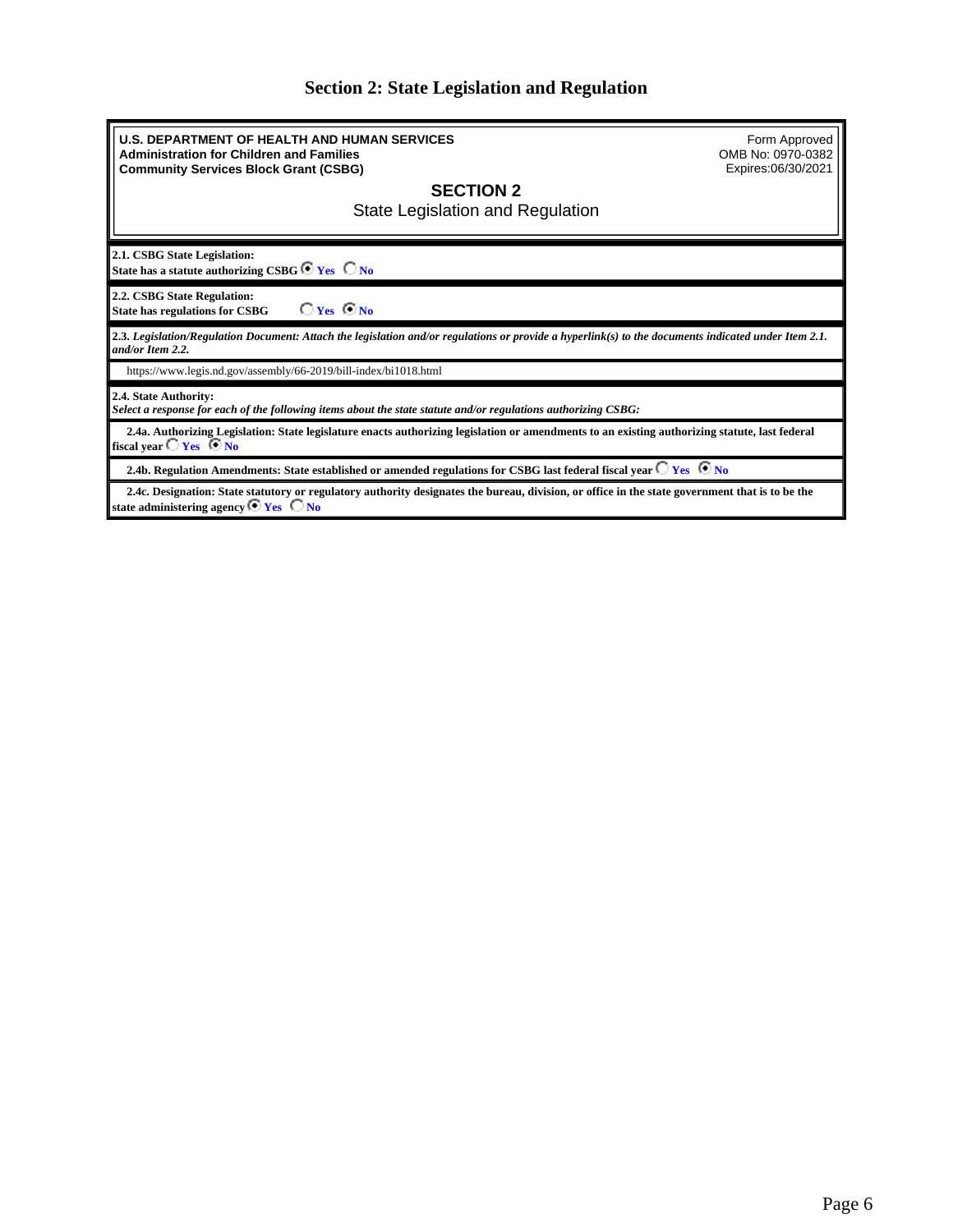| <b>Section 3: State Plan Development and Statewide Goals</b> |  |
|--------------------------------------------------------------|--|
|--------------------------------------------------------------|--|

<span id="page-6-0"></span>

| <b>U.S. DEPARTMENT OF HEALTH AND HUMAN SERVICES</b><br>Form Approved<br>OMB No: 0970-0382<br><b>Administration for Children and Families</b><br>Expires:06/30/2021<br><b>Community Services Block Grant (CSBG)</b>                                                                                                                                                                                                                                                                                                                                                                                                                                                                                                                                                                                                                                                                                                                                                                                                                                                                                                                                                                                                                                 |
|----------------------------------------------------------------------------------------------------------------------------------------------------------------------------------------------------------------------------------------------------------------------------------------------------------------------------------------------------------------------------------------------------------------------------------------------------------------------------------------------------------------------------------------------------------------------------------------------------------------------------------------------------------------------------------------------------------------------------------------------------------------------------------------------------------------------------------------------------------------------------------------------------------------------------------------------------------------------------------------------------------------------------------------------------------------------------------------------------------------------------------------------------------------------------------------------------------------------------------------------------|
| <b>SECTION 3</b><br><b>State Plan Development and Statewide Goals</b>                                                                                                                                                                                                                                                                                                                                                                                                                                                                                                                                                                                                                                                                                                                                                                                                                                                                                                                                                                                                                                                                                                                                                                              |
| 3.1. CSBG Lead Agency Mission and Responsibilities:<br>Briefly describe the mission and responsibilities of the state agency that serves as the CSBG Lead Agency.                                                                                                                                                                                                                                                                                                                                                                                                                                                                                                                                                                                                                                                                                                                                                                                                                                                                                                                                                                                                                                                                                  |
| The ND Department of CommerceÂs mission statement is to lead NDÂs efforts to attract, retain and expand wealth. In doing so, we target 5 industries<br>to broaden the state As economic base, create new wealth, and generate quality jobs for people. North Dakota As CSBG program continues the tradition of<br>supporting community-based anti-poverty programs. The CAAs funded under CSBG are organized as non-profit corporations under North DakotaÂs legal<br>definition. Each agency As board of directors is responsible for planning and implementing the CSBG activities and private resources based upon an<br>assessment of local community needs, which the state agency oversees. The responsibility of the state $\hat{A}$ s lead agency is to deliver, within established<br>regulations and guidelines, support and training to the CAAAs so that they may serve our stateAs diverse population. The state agency is responsible for<br>evaluating the reporting on the National Performance Indicators and outcome measures to evaluate the agencies  successes in promoting self-sufficiency,<br>family stability and community revitalization. It also assists with program development, training, and technical assistance. |
| 3.2. State Plan Goals:<br>Describe the state's CSBG-specificgoals for state administration of CSBG under this State Plan.                                                                                                                                                                                                                                                                                                                                                                                                                                                                                                                                                                                                                                                                                                                                                                                                                                                                                                                                                                                                                                                                                                                          |
| (Note: This information is associated with State Accountability Measure 1Sa(i) and pre-populates the State's Annual Report, Module 1, Item B.1.)                                                                                                                                                                                                                                                                                                                                                                                                                                                                                                                                                                                                                                                                                                                                                                                                                                                                                                                                                                                                                                                                                                   |
| The goals of the State CSBG office are: 1. Distribution of funds to eligible entities in compliance with all program regulations. 2. Complete reporting<br>requirements and data collection for the CSBG program within the required timeframes. 3. Monitoring of eligible entities to ensure all regulations and<br>compliance requirements are met. 4. To provide training and technical assistance to assist eligible entities in complying with CSBG regulations, program<br>objectives, ROMA, and Organizational Standards.                                                                                                                                                                                                                                                                                                                                                                                                                                                                                                                                                                                                                                                                                                                   |
| 3.3. State Plan Development:<br>Indicate the information and input the state accessed to develop this State Plan.                                                                                                                                                                                                                                                                                                                                                                                                                                                                                                                                                                                                                                                                                                                                                                                                                                                                                                                                                                                                                                                                                                                                  |
| 3.3a. Analysis of state-level tools [Check all that apply and narrative where applicable]                                                                                                                                                                                                                                                                                                                                                                                                                                                                                                                                                                                                                                                                                                                                                                                                                                                                                                                                                                                                                                                                                                                                                          |
| ᢦ<br><b>State Performance Indicators and/or National Performance Indicators (NPIs)</b>                                                                                                                                                                                                                                                                                                                                                                                                                                                                                                                                                                                                                                                                                                                                                                                                                                                                                                                                                                                                                                                                                                                                                             |
| ᢦ<br>U.S. Census data                                                                                                                                                                                                                                                                                                                                                                                                                                                                                                                                                                                                                                                                                                                                                                                                                                                                                                                                                                                                                                                                                                                                                                                                                              |
| ✓<br>State performance management data (e.g., accountability measures, ACSI survey information, and/or other information from annual reports)                                                                                                                                                                                                                                                                                                                                                                                                                                                                                                                                                                                                                                                                                                                                                                                                                                                                                                                                                                                                                                                                                                      |
| ᢦ<br><b>Monitoring Visits/Assessments</b>                                                                                                                                                                                                                                                                                                                                                                                                                                                                                                                                                                                                                                                                                                                                                                                                                                                                                                                                                                                                                                                                                                                                                                                                          |
| Tools not identified above (specify)                                                                                                                                                                                                                                                                                                                                                                                                                                                                                                                                                                                                                                                                                                                                                                                                                                                                                                                                                                                                                                                                                                                                                                                                               |
|                                                                                                                                                                                                                                                                                                                                                                                                                                                                                                                                                                                                                                                                                                                                                                                                                                                                                                                                                                                                                                                                                                                                                                                                                                                    |
| 3.3b. Analysis of local-level tools [Check all that apply and narrative where applicable]                                                                                                                                                                                                                                                                                                                                                                                                                                                                                                                                                                                                                                                                                                                                                                                                                                                                                                                                                                                                                                                                                                                                                          |
| v<br>Eligible entity community needs assessments                                                                                                                                                                                                                                                                                                                                                                                                                                                                                                                                                                                                                                                                                                                                                                                                                                                                                                                                                                                                                                                                                                                                                                                                   |
| ✓<br>Eligible entity community action plans                                                                                                                                                                                                                                                                                                                                                                                                                                                                                                                                                                                                                                                                                                                                                                                                                                                                                                                                                                                                                                                                                                                                                                                                        |
| ✓<br><b>Public Hearings/Workshops</b>                                                                                                                                                                                                                                                                                                                                                                                                                                                                                                                                                                                                                                                                                                                                                                                                                                                                                                                                                                                                                                                                                                                                                                                                              |
| Tools not identified above (e.g., State required reports)[specify]                                                                                                                                                                                                                                                                                                                                                                                                                                                                                                                                                                                                                                                                                                                                                                                                                                                                                                                                                                                                                                                                                                                                                                                 |
| <b>3.3c. Consultation with</b> [Check all that applies and narrative where applicable]                                                                                                                                                                                                                                                                                                                                                                                                                                                                                                                                                                                                                                                                                                                                                                                                                                                                                                                                                                                                                                                                                                                                                             |
| Eligible entities (e.g., meetings, conferences, webinars; not including the public hearing)                                                                                                                                                                                                                                                                                                                                                                                                                                                                                                                                                                                                                                                                                                                                                                                                                                                                                                                                                                                                                                                                                                                                                        |
| v<br><b>State Association</b>                                                                                                                                                                                                                                                                                                                                                                                                                                                                                                                                                                                                                                                                                                                                                                                                                                                                                                                                                                                                                                                                                                                                                                                                                      |
| v<br><b>National Association for State Community Services Programs (NASCSP)</b>                                                                                                                                                                                                                                                                                                                                                                                                                                                                                                                                                                                                                                                                                                                                                                                                                                                                                                                                                                                                                                                                                                                                                                    |
| v<br><b>Community Action Partnership (The Partnership)</b>                                                                                                                                                                                                                                                                                                                                                                                                                                                                                                                                                                                                                                                                                                                                                                                                                                                                                                                                                                                                                                                                                                                                                                                         |
| v<br><b>Community Action Program Legal Services (CAPLAW)</b>                                                                                                                                                                                                                                                                                                                                                                                                                                                                                                                                                                                                                                                                                                                                                                                                                                                                                                                                                                                                                                                                                                                                                                                       |
| CSBG Tribal Training and Technical Assistance (T/TA) provider                                                                                                                                                                                                                                                                                                                                                                                                                                                                                                                                                                                                                                                                                                                                                                                                                                                                                                                                                                                                                                                                                                                                                                                      |
| v<br><b>Regional Performance Innovation Consortium (RPIC)</b>                                                                                                                                                                                                                                                                                                                                                                                                                                                                                                                                                                                                                                                                                                                                                                                                                                                                                                                                                                                                                                                                                                                                                                                      |
| <b>Association for Nationally Certified ROMA Trainers (ANCRT)</b>                                                                                                                                                                                                                                                                                                                                                                                                                                                                                                                                                                                                                                                                                                                                                                                                                                                                                                                                                                                                                                                                                                                                                                                  |
| ✓<br><b>Federal CSBG Office</b>                                                                                                                                                                                                                                                                                                                                                                                                                                                                                                                                                                                                                                                                                                                                                                                                                                                                                                                                                                                                                                                                                                                                                                                                                    |
| Organizations not identified above [Specify]                                                                                                                                                                                                                                                                                                                                                                                                                                                                                                                                                                                                                                                                                                                                                                                                                                                                                                                                                                                                                                                                                                                                                                                                       |
|                                                                                                                                                                                                                                                                                                                                                                                                                                                                                                                                                                                                                                                                                                                                                                                                                                                                                                                                                                                                                                                                                                                                                                                                                                                    |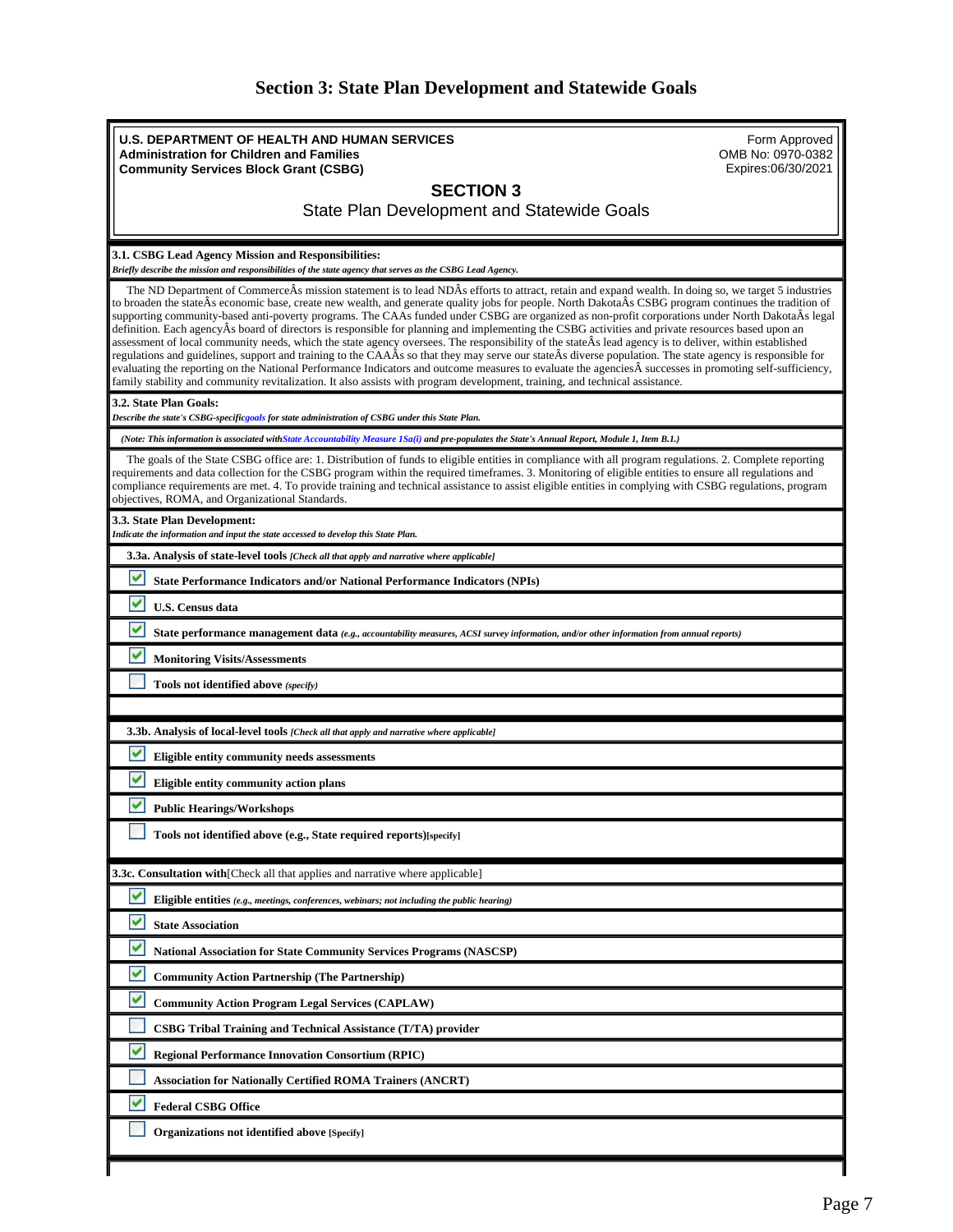**3.4. Eligible Entity Involvement 3.4a. Describe the specific steps the State took in developing the State Plan to involve the eligible entities.** *(Note: This information is associated with State Accountability Measures 1Sa(ii) and may pre-populate the State's annual report form)* The State office works closely with the Community Action Partnership of North Dakota (CAPND) on a weekly basis. The State attends the CAPND Board meeings on a regular basis to provide updates on the CXBG program and to gather information regarding community action activities and needs. The State also attends eligible entities board meetings to provide board trainings as well as to gather feedback from board members. The State assisted each of its 7 community action agencies in conducting regional needs assessments in 2017. The draft state plan was provided to the CAAs in July, 2019, for distribution to all interested parties. Comments and feedback was solicited and the agencies were all invited to attend the public hearing on August 16, 2019. **3.4b. Performance Management Adjustment: Describe how the state adjusted its State Plan development procedures under this State Plan, as compared to previous plans in order to: 1) encourage eligible entity participation and 2) ensure the State Plan reflects input from eligible entities? Any adjustment should be based on the State's analysis of past performance in these areas, and should consider feedback from eligible entities, OCS, and other sources, such as the public hearing. If the State is not making any adjustments, provide further detail.** *(Note: This information is associated with State Accountability Measures 1Sb(i) and (ii) and pre-populate the Annual Report, Module 1, Item B.1.)* State has provided opportunities for eligible entities to contribute in the development of the State Plan and provide feedback on it, including opportunities such as public comments at a public hearing. The state also attends eligible entities' state association meetings as well as board meetings to provide training and technical assistance as well as to gather input on the State's management of the CSBG program. **3.5. Eligible Entity Overall Satisfaction:** *Provide the State's target for eligible entity Overall Satisfaction during the performance period:* **Year One** 58 **Year Two** 68

**Instructional Note: The state's target score will indicate improvement or maintenance of the state's Overall Satisfaction score from the most recent [American Customer Survey Index \(ACSI\) survey](https://www.acf.hhs.gov/ocs/resource/csbg-im-150-use-of-the-american-customer-satisfaction-index-acsi-to-improve-network-effectiveness/)**

**of the state's eligible entities.** 

*(Note: Item 3.5 is associated with State Accountability Measure 8S and may pre-populate the State's annual report form)*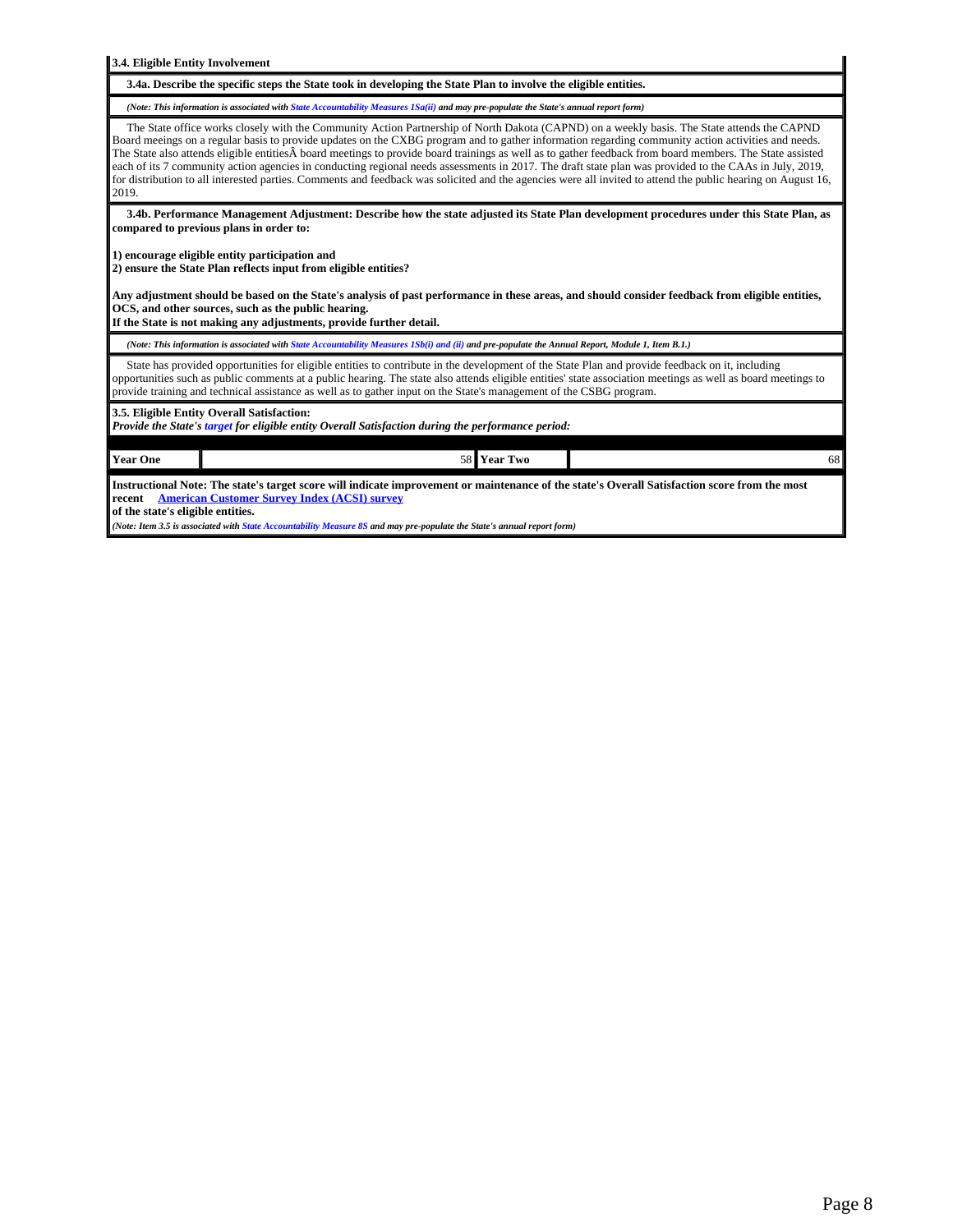# **Section 4: CSBG Hearing Requirements**

<span id="page-8-0"></span>

| <b>U.S. DEPARTMENT OF HEALTH AND HUMAN SERVICES</b><br>Form Approved<br>OMB No: 0970-0382<br><b>Administration for Children and Families</b><br>Expires:06/30/2021<br><b>Community Services Block Grant (CSBG)</b>                                                                                                                                                                                                                                                                                                                                                                                                                                                                                                               |                                                                                                                                                                                                                                                                                                                                                                                                                                                                                                                                                                                                                                                                                                                                                                                                                                                                         |                                               |                                              |                                                                        |  |  |  |  |
|----------------------------------------------------------------------------------------------------------------------------------------------------------------------------------------------------------------------------------------------------------------------------------------------------------------------------------------------------------------------------------------------------------------------------------------------------------------------------------------------------------------------------------------------------------------------------------------------------------------------------------------------------------------------------------------------------------------------------------|-------------------------------------------------------------------------------------------------------------------------------------------------------------------------------------------------------------------------------------------------------------------------------------------------------------------------------------------------------------------------------------------------------------------------------------------------------------------------------------------------------------------------------------------------------------------------------------------------------------------------------------------------------------------------------------------------------------------------------------------------------------------------------------------------------------------------------------------------------------------------|-----------------------------------------------|----------------------------------------------|------------------------------------------------------------------------|--|--|--|--|
| <b>SECTION 4</b>                                                                                                                                                                                                                                                                                                                                                                                                                                                                                                                                                                                                                                                                                                                 |                                                                                                                                                                                                                                                                                                                                                                                                                                                                                                                                                                                                                                                                                                                                                                                                                                                                         |                                               |                                              |                                                                        |  |  |  |  |
|                                                                                                                                                                                                                                                                                                                                                                                                                                                                                                                                                                                                                                                                                                                                  |                                                                                                                                                                                                                                                                                                                                                                                                                                                                                                                                                                                                                                                                                                                                                                                                                                                                         | <b>CSBG Hearing Requirements</b>              |                                              |                                                                        |  |  |  |  |
|                                                                                                                                                                                                                                                                                                                                                                                                                                                                                                                                                                                                                                                                                                                                  |                                                                                                                                                                                                                                                                                                                                                                                                                                                                                                                                                                                                                                                                                                                                                                                                                                                                         |                                               |                                              |                                                                        |  |  |  |  |
| 4.1. Public Inspection:<br>Describe the steps taken by the state to disseminate this State Plan to the public for review and comments prior to the public hearing, as required<br>under Section $676(e)(2)$ of the Act.                                                                                                                                                                                                                                                                                                                                                                                                                                                                                                          |                                                                                                                                                                                                                                                                                                                                                                                                                                                                                                                                                                                                                                                                                                                                                                                                                                                                         |                                               |                                              |                                                                        |  |  |  |  |
|                                                                                                                                                                                                                                                                                                                                                                                                                                                                                                                                                                                                                                                                                                                                  | For the Legislative Public Hearing on the FY 2020-2021 Community Services Block Grant/State Plan, the Legislative Council published ads in the<br>Bismarck Tribune (Bismarck, ND) and the Fargo Forum (Fargo, ND) on December 27, 2018 to nitify the public that a hearing would be held at 8:30 AM<br>in the Roughrider Room of the State Capital Building in Bismarck, ND. The hearing was before the House Appropriations Committee and was part of the<br>House Bill 1018 regarding the budget and appropriations for the ND Department of Commerce. Interested individuals were informed that information as<br>to the proposed use and distribution plan for the block grant and a summary of the plan for FY2020-2021 was available at the Legislative Council, State<br>Capitaol Building, 600 East Boulevard Avenue, Bismarck, ND 58505, prior to the hearing. |                                               |                                              |                                                                        |  |  |  |  |
| 4.2. Public Notice/Hearing:<br>Describe how the state ensured there was sufficient time and statewide distribution of notice of the public hearing(s) to allow the public to<br>comment on the State Plan, as required under Section $676(a)(2)(B)$ of the CSBG Act.                                                                                                                                                                                                                                                                                                                                                                                                                                                             |                                                                                                                                                                                                                                                                                                                                                                                                                                                                                                                                                                                                                                                                                                                                                                                                                                                                         |                                               |                                              |                                                                        |  |  |  |  |
| Notices about the public hearing were sent to 10 daily newspapers serving all regions of the state, the 7 Community Action Agencies, the Executive<br>Director of the Community Action Partnership of ND (state association). Copies of the DRAFT State Plan were made available at the DCS offices as well<br>as on the DCS website. The public was advised, through the notices sent by DCS, of the opportunity to review and comment on the DRAFT State Plan for<br>FY2020-20201 prior to or at the public hearing scheduled for August 16, 2019. The notices informed the public of the locations where a DRAFT State<br>Plan would be available and where comments could be sent if they were unable to attend the hearing. |                                                                                                                                                                                                                                                                                                                                                                                                                                                                                                                                                                                                                                                                                                                                                                                                                                                                         |                                               |                                              |                                                                        |  |  |  |  |
|                                                                                                                                                                                                                                                                                                                                                                                                                                                                                                                                                                                                                                                                                                                                  | 4.3. Public and Legislative Hearings:<br>In the table below, specify the date(s) and location(s) of the public and legislative hearing(s) held by the designated lead agency for this State Plan,<br>as required under Section $676(a)(2)(B)$ and Section $676(a)(3)$ of the Act.                                                                                                                                                                                                                                                                                                                                                                                                                                                                                                                                                                                       |                                               |                                              |                                                                        |  |  |  |  |
|                                                                                                                                                                                                                                                                                                                                                                                                                                                                                                                                                                                                                                                                                                                                  | Date                                                                                                                                                                                                                                                                                                                                                                                                                                                                                                                                                                                                                                                                                                                                                                                                                                                                    | Location                                      | <b>Type of Hearing</b><br>[Select an option] | If a combined hearing was held,<br>confirm that the public was invited |  |  |  |  |
| $\mathbf{1}$                                                                                                                                                                                                                                                                                                                                                                                                                                                                                                                                                                                                                                                                                                                     | 01/09/2019                                                                                                                                                                                                                                                                                                                                                                                                                                                                                                                                                                                                                                                                                                                                                                                                                                                              | Roughrider Room of the State Capitol Building | Legislative                                  |                                                                        |  |  |  |  |
| $\overline{\mathbf{2}}$                                                                                                                                                                                                                                                                                                                                                                                                                                                                                                                                                                                                                                                                                                          | 08/16/2019                                                                                                                                                                                                                                                                                                                                                                                                                                                                                                                                                                                                                                                                                                                                                                                                                                                              | ND Department of Commerce, Icelandic Building | Public                                       |                                                                        |  |  |  |  |
| 4.4. Attach supporting documentation or a hyperlink for the public and legislative hearings.                                                                                                                                                                                                                                                                                                                                                                                                                                                                                                                                                                                                                                     |                                                                                                                                                                                                                                                                                                                                                                                                                                                                                                                                                                                                                                                                                                                                                                                                                                                                         |                                               |                                              |                                                                        |  |  |  |  |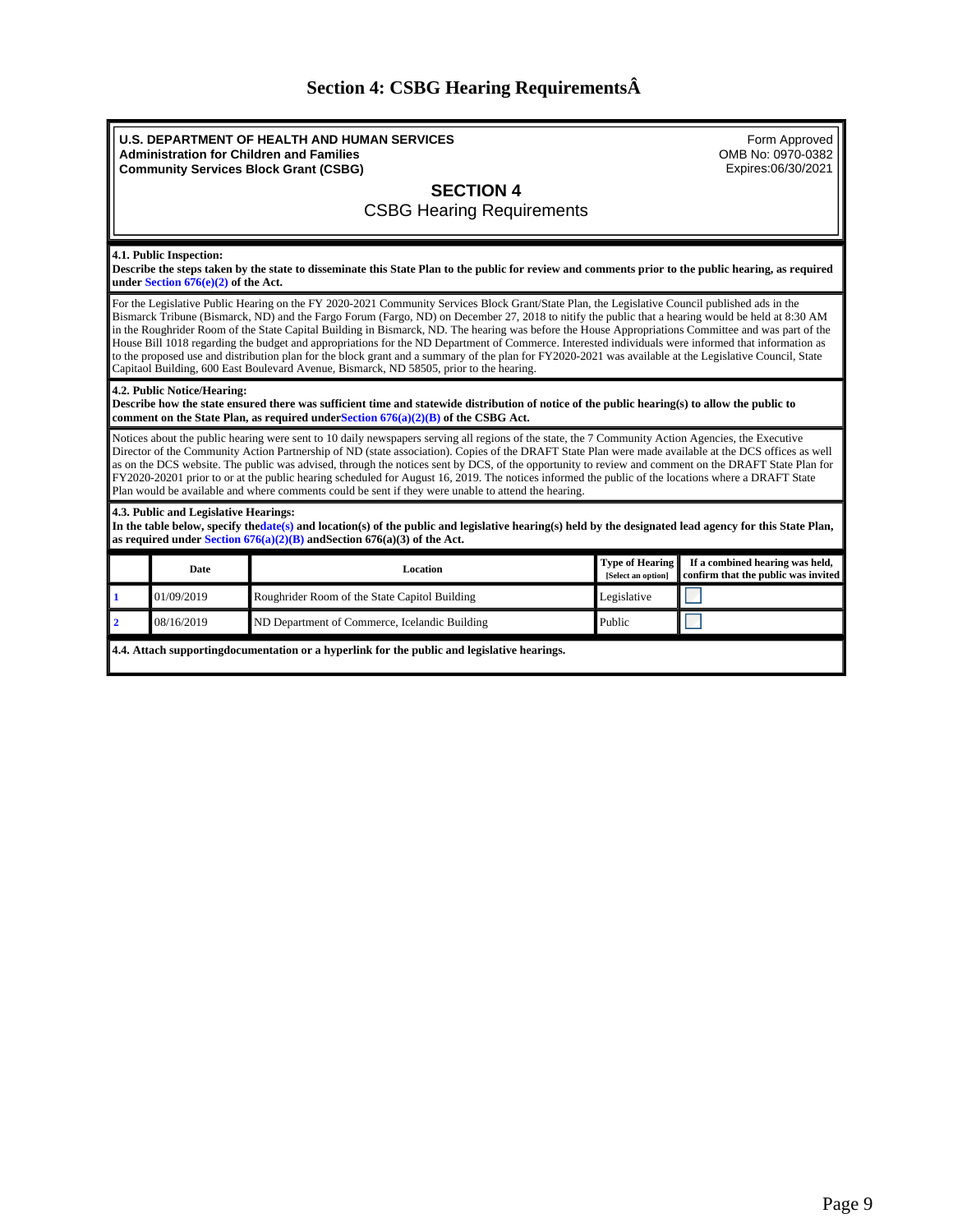# **Section 5: CSBG Eligible Entities**

<span id="page-9-0"></span>

|                | <b>U.S. DEPARTMENT OF HEALTH AND HUMAN SERVICES</b><br><b>Administration for Children and Families</b><br><b>Community Services Block Grant (CSBG)</b>                                                                                                                                                                                                                                                                                                                                                     |                                                                                                                                                                                                      |                   |                            | Form Approved<br>OMB No:0970-0382<br>Expires:06/30/2021 |               |  |  |
|----------------|------------------------------------------------------------------------------------------------------------------------------------------------------------------------------------------------------------------------------------------------------------------------------------------------------------------------------------------------------------------------------------------------------------------------------------------------------------------------------------------------------------|------------------------------------------------------------------------------------------------------------------------------------------------------------------------------------------------------|-------------------|----------------------------|---------------------------------------------------------|---------------|--|--|
|                | <b>SECTION 5</b><br><b>CSBG Eligible Entities</b>                                                                                                                                                                                                                                                                                                                                                                                                                                                          |                                                                                                                                                                                                      |                   |                            |                                                         |               |  |  |
| the entity.    | 5.1. CSBG Eligible Entities:<br>In the table below, indicate whether each eligible entity in the state, is public or private, the type(s) of entity, and the geographical area served by<br>Note: Table 5.1 pre-populates the Annual Report, Module 1, Table C.1.<br>Types of Entities include Community Action Agency, Limited Purpose Agency, Local Government Agency, Migrant or Seasonal Farmworker                                                                                                    |                                                                                                                                                                                                      |                   |                            |                                                         |               |  |  |
| #              | <b>CSBG Eligible Entity</b>                                                                                                                                                                                                                                                                                                                                                                                                                                                                                | Organization, Tribe or Tribal Organization, and Other<br><b>Geographical Area Served by county</b><br>(Provide all counties)                                                                         |                   | <b>Public or Nonprofit</b> | <b>Type of Entity</b><br>[choose all that apply]        |               |  |  |
| 1              | Community Action Partnership Region<br>I & VIII                                                                                                                                                                                                                                                                                                                                                                                                                                                            | Divide County, Williams County,<br>McKenzie County, Golden Valley<br>County, Billings County, Dunn<br>County, Stark County, Slope County,<br>Hettinger County, Bowman County,<br><b>Adams County</b> |                   | Non-Profit                 | Community Action Agency                                 |               |  |  |
| 2              | Community Action Partnership Minot<br>Region                                                                                                                                                                                                                                                                                                                                                                                                                                                               | Burke County, Renville County,<br>Bottineau County, Mountrail County,<br>Ward County, McHenry County,<br>Pierce County                                                                               |                   | Non-Profit                 | <b>Community Action Agency</b>                          |               |  |  |
| 3              | Dakota Prairie Community Action                                                                                                                                                                                                                                                                                                                                                                                                                                                                            | Rolette County, Towner County,<br>Cavalier County, Ramsey County,<br>Benson County, Eddy County                                                                                                      |                   | Non-Profit                 | Community Action Agency                                 |               |  |  |
|                | Red River Valley Community Action<br>Agency                                                                                                                                                                                                                                                                                                                                                                                                                                                                | Pembina County, Walsh County,<br>Nelson County, Grand Forks County                                                                                                                                   |                   | Non-Profit                 | Community Action Agency                                 |               |  |  |
| 5              | Southeastern ND Community Action<br>Agency                                                                                                                                                                                                                                                                                                                                                                                                                                                                 | Steel County, Traill County, Cass<br>County, Ransom County, Sargent<br>County, Richland County                                                                                                       |                   | Non-Profit                 | Community Action Agency                                 |               |  |  |
| 6              | Community Action Region VI, Inc.                                                                                                                                                                                                                                                                                                                                                                                                                                                                           | Wells County, Foster County, Griggs<br>County, Stutsman County, Barnes<br>County, Logan County, Lamoure<br>County, McIntosh County, Dickey<br>County                                                 |                   | Non-Profit                 | Community Action Agency                                 |               |  |  |
| 7              | Mercer County, McLean County,<br>Sheridan County, Oliver County,<br>Community Action Program Region<br>Burleigh County, Kidder County,<br>Non-Profit<br>Community Action Agency<br>VII, Inc.<br>Morton County, Grant County, Sioux<br>County, Emmons County                                                                                                                                                                                                                                                |                                                                                                                                                                                                      |                   |                            |                                                         |               |  |  |
|                | 5.2. Total number of CSBG eligible entities 7                                                                                                                                                                                                                                                                                                                                                                                                                                                              |                                                                                                                                                                                                      |                   |                            |                                                         |               |  |  |
| as applicable. | 5.3. Changes to Eligible Entities List:<br>Within the tables below, describe any changes that have occurred to the Eligible Entities within the state since the last federal fiscal Year (FFY),                                                                                                                                                                                                                                                                                                            |                                                                                                                                                                                                      |                   |                            |                                                         |               |  |  |
|                | One or more of the following changes were made to the eligible entity list: [Check all that apply].                                                                                                                                                                                                                                                                                                                                                                                                        |                                                                                                                                                                                                      |                   |                            |                                                         |               |  |  |
|                | <b>Designation and/or Re-Designation</b><br>De-designations and/or Voluntary Relinquishments<br><b>Mergers</b><br><b>No Changes to Eligible Entities List</b>                                                                                                                                                                                                                                                                                                                                              |                                                                                                                                                                                                      |                   |                            |                                                         |               |  |  |
|                | 5.3a. Designation and Re-Designation: Identify any new entities that have beendesignated as eligible entities, as defined under Section 676A of<br>the Act, since the last federal fiscal year. Include any<br>eligible entities designated to serve an area previously not served by CSBG as well as any entities designated to replace another eligible entity<br>that was terminated (de-designated) or that voluntarily relinquished its status as a CSBG eligible entity.                             |                                                                                                                                                                                                      |                   |                            |                                                         |               |  |  |
|                | <b>CSBG Eligible Entity</b>                                                                                                                                                                                                                                                                                                                                                                                                                                                                                | Type                                                                                                                                                                                                 | <b>Start Date</b> |                            | <b>Geographical Area Served</b>                         | <b>Delete</b> |  |  |
|                | 5.3b. Designation and Voluntary Relinquishments: Identify any entities that are no longer receiving CSBG funding. Include any eligible entities that have been<br>terminated (de-designated) as defined under Section 676(c) and Section 676C of the Act, or voluntarily relinquished their CSBG eligible entity status since the last<br>Federal Fiscal Year (FFY). Include any eligible entities designated to serve an area previously not served by CSBG as well as any entities designated to replace |                                                                                                                                                                                                      |                   |                            |                                                         |               |  |  |
|                | another eligible entity that was terminated (de-designated)<br><b>CSBG Eligible Entity</b>                                                                                                                                                                                                                                                                                                                                                                                                                 |                                                                                                                                                                                                      |                   |                            | <b>Reason</b>                                           | <b>Delete</b> |  |  |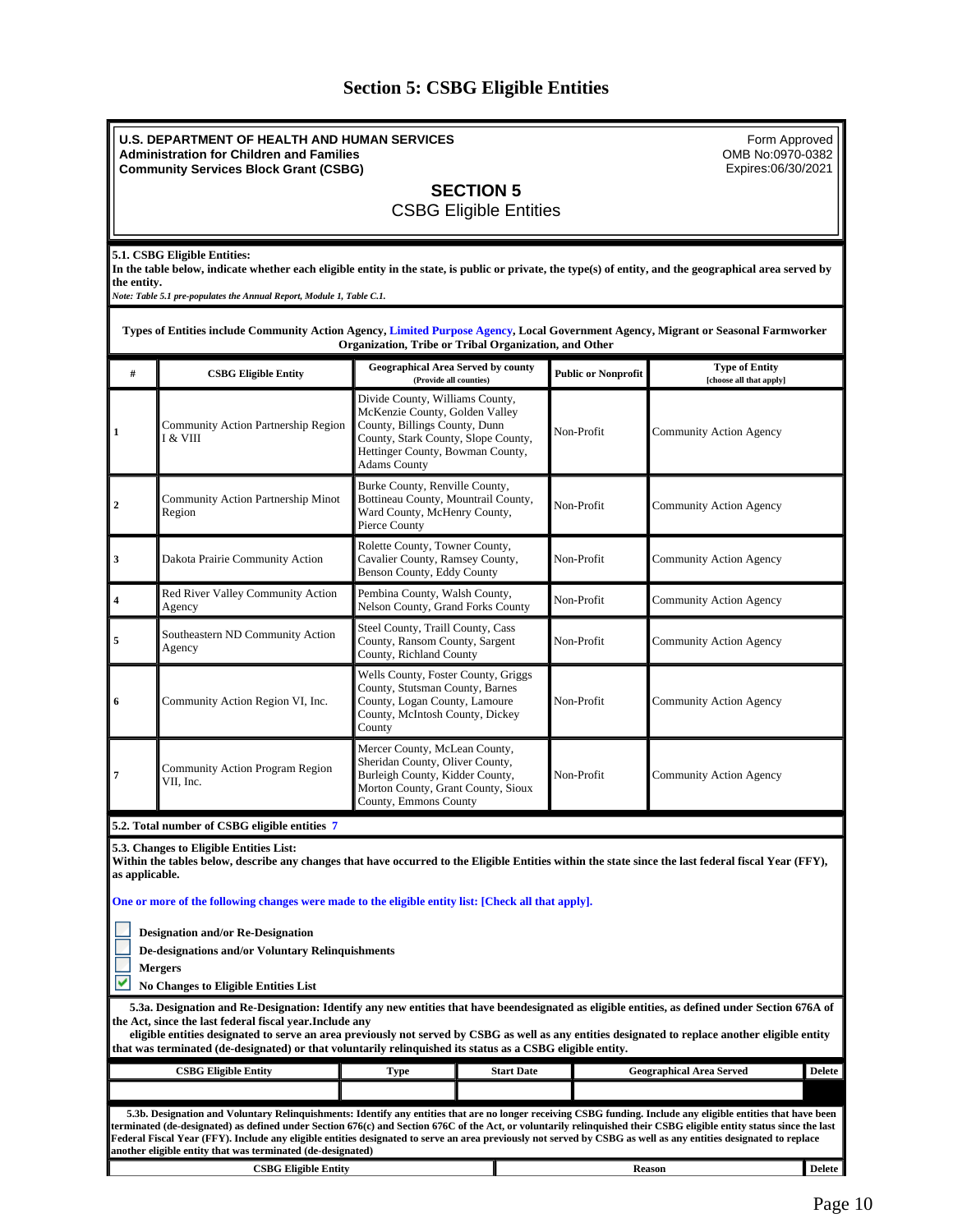| <b>5.3c. Mergers:</b> In the table below, provide information about any<br><b>negers</b> or other combinations of two or more eligible entities that were each listed in the prior year State Plan. |                                                 |                                    |          |        |  |  |  |
|-----------------------------------------------------------------------------------------------------------------------------------------------------------------------------------------------------|-------------------------------------------------|------------------------------------|----------|--------|--|--|--|
| <b>Original CSBG Eligible Entities</b>                                                                                                                                                              | <b>Surviving CSBG</b><br><b>Eligible Entity</b> | <b>New Name</b><br>(as applicable) | DUNS No. | Delete |  |  |  |
|                                                                                                                                                                                                     |                                                 |                                    |          |        |  |  |  |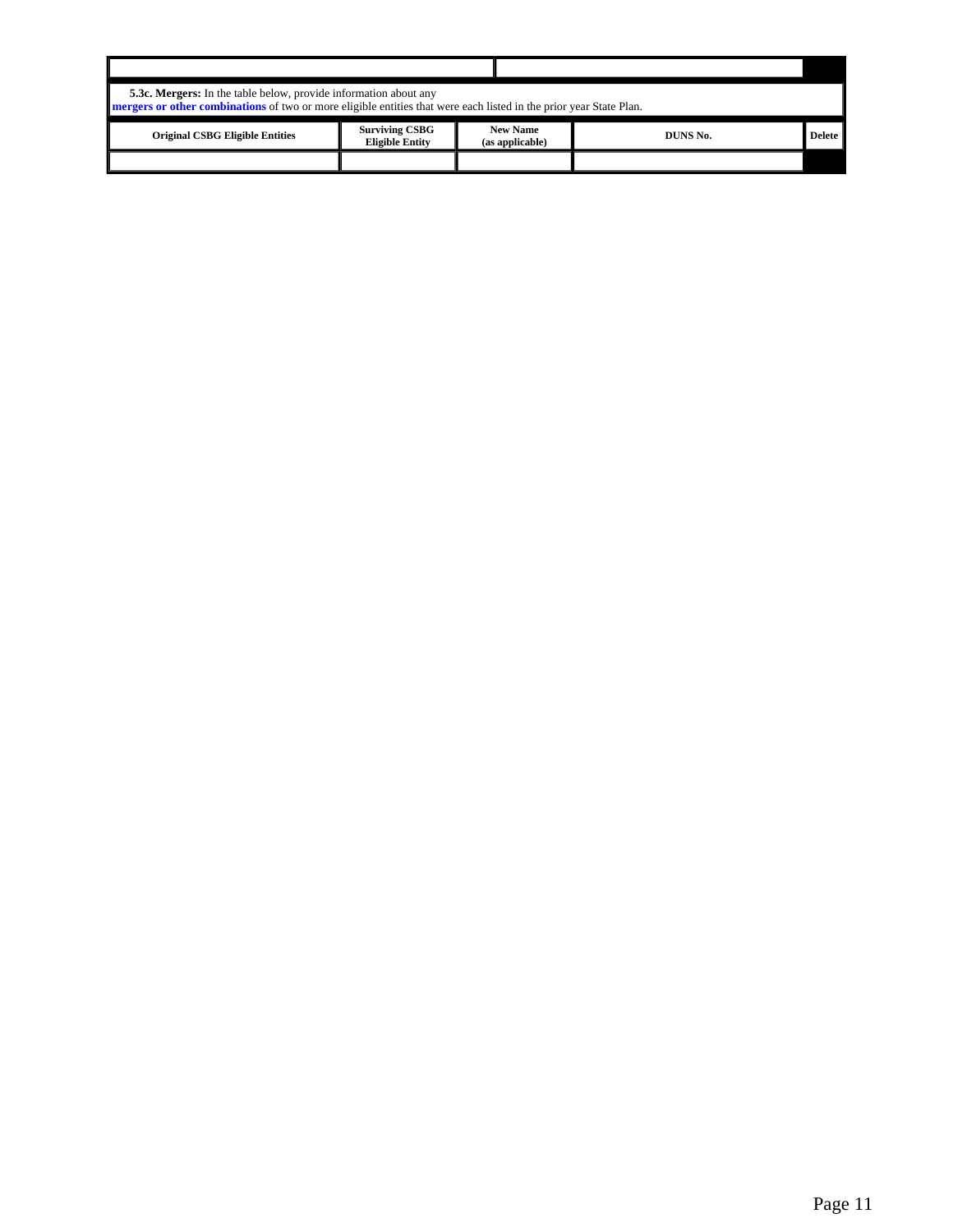# **Section 6: Organizational Standards for Eligible Entities**

<span id="page-11-0"></span>

| <b>U.S. DEPARTMENT OF HEALTH AND HUMAN SERVICES</b><br>Form Approved<br>OMB No: 0970-0382<br><b>Administration for Children and Families</b><br>Expires:06/30/2021<br><b>Community Services Block Grant (CSBG)</b>                                                                                                                                                                                                                                                                                                                                                                                                                                                                                                                                                                                                                                                               |
|----------------------------------------------------------------------------------------------------------------------------------------------------------------------------------------------------------------------------------------------------------------------------------------------------------------------------------------------------------------------------------------------------------------------------------------------------------------------------------------------------------------------------------------------------------------------------------------------------------------------------------------------------------------------------------------------------------------------------------------------------------------------------------------------------------------------------------------------------------------------------------|
| <b>SECTION 6</b><br>Organizational Standards for Eligible Entities                                                                                                                                                                                                                                                                                                                                                                                                                                                                                                                                                                                                                                                                                                                                                                                                               |
| Note: Reference IM 138, State Establishment of Organizational Standards for CSBG Eligible Entities, for more information on Organizational<br>Standards. Click <b>HERE</b> for IM 138.                                                                                                                                                                                                                                                                                                                                                                                                                                                                                                                                                                                                                                                                                           |
| 6.1. Choice of Standards: Confirm whether the state will implement the CSBG Organizational Standards Center of Excellence (COE)<br>organizational standards (as described in IM 138) or an alternative set during the federal fiscal year(s) of this planning period                                                                                                                                                                                                                                                                                                                                                                                                                                                                                                                                                                                                             |
| $\bullet$ COE CSBG Organizational Standards $\degree$ Modified version of COE CSBG Organizational Standards $\degree$ Alternative set of Organizational Standards                                                                                                                                                                                                                                                                                                                                                                                                                                                                                                                                                                                                                                                                                                                |
| 6.1a. Modified Organizational Standards: In the case that the state is requesting to use modified COE-developed organizational standards,<br>provide the proposed modification for the FFY of this planning period including the rationale.                                                                                                                                                                                                                                                                                                                                                                                                                                                                                                                                                                                                                                      |
| 6.1b. Alternative Organizational Standards: If using an alternative set of organizational standards, attach the complete list of alternative<br>organizational standards.                                                                                                                                                                                                                                                                                                                                                                                                                                                                                                                                                                                                                                                                                                        |
| 6.1c. Alternative Organizational Standards Changes: If using an alternative set of organizational standards:<br>1) provide any changes from the last set provided during the previous State Plan submission;<br>2) describe the reasons for using alternative standards; and<br>3) describe how they are at least as rigorous as the COE- developed standards                                                                                                                                                                                                                                                                                                                                                                                                                                                                                                                    |
| $\Box$ There were no changes from the previous State Plan submission                                                                                                                                                                                                                                                                                                                                                                                                                                                                                                                                                                                                                                                                                                                                                                                                             |
| Provide reason for using alternative standards                                                                                                                                                                                                                                                                                                                                                                                                                                                                                                                                                                                                                                                                                                                                                                                                                                   |
| Describe rigor compared to COE-developed Standards                                                                                                                                                                                                                                                                                                                                                                                                                                                                                                                                                                                                                                                                                                                                                                                                                               |
| 6.2. Implementation: Check the box that best describes how the state officially adopt(ed) organizational standards for eligible entities in the state<br>in a manner consistent with the state's administrative procedures act. If "Other" is selected, provide a timeline and additional information, as<br>necessary. [Check all that apply and narrative where applicable]                                                                                                                                                                                                                                                                                                                                                                                                                                                                                                    |
| <b>Regulation</b>                                                                                                                                                                                                                                                                                                                                                                                                                                                                                                                                                                                                                                                                                                                                                                                                                                                                |
| Policy                                                                                                                                                                                                                                                                                                                                                                                                                                                                                                                                                                                                                                                                                                                                                                                                                                                                           |
| Contracts with eligible entities                                                                                                                                                                                                                                                                                                                                                                                                                                                                                                                                                                                                                                                                                                                                                                                                                                                 |
| Other, describe:                                                                                                                                                                                                                                                                                                                                                                                                                                                                                                                                                                                                                                                                                                                                                                                                                                                                 |
|                                                                                                                                                                                                                                                                                                                                                                                                                                                                                                                                                                                                                                                                                                                                                                                                                                                                                  |
| 6.3. Organizational Standards Assessment: Describe how the state assess eligible entities against organizational standards this federal fiscal vear<br>(S). [Check all that apply.]                                                                                                                                                                                                                                                                                                                                                                                                                                                                                                                                                                                                                                                                                              |
| Peer-to-peer review (with validation by the State or state-authorized third party)                                                                                                                                                                                                                                                                                                                                                                                                                                                                                                                                                                                                                                                                                                                                                                                               |
| V<br><b>Self-assessment</b> (with validation by the State or state-authorized third party)                                                                                                                                                                                                                                                                                                                                                                                                                                                                                                                                                                                                                                                                                                                                                                                       |
| Self-assessment/peer review with state risk analysis                                                                                                                                                                                                                                                                                                                                                                                                                                                                                                                                                                                                                                                                                                                                                                                                                             |
| State-authorized third party validation                                                                                                                                                                                                                                                                                                                                                                                                                                                                                                                                                                                                                                                                                                                                                                                                                                          |
| <b>Regular, on-site CSBG monitoring</b>                                                                                                                                                                                                                                                                                                                                                                                                                                                                                                                                                                                                                                                                                                                                                                                                                                          |
| v<br>Other                                                                                                                                                                                                                                                                                                                                                                                                                                                                                                                                                                                                                                                                                                                                                                                                                                                                       |
| 6.3a. Assessment Process: Describe the planned assessment process.                                                                                                                                                                                                                                                                                                                                                                                                                                                                                                                                                                                                                                                                                                                                                                                                               |
| Agencies submit the Self-Assessment Tool for Private CAAs created by the National Community Action Partnership along with all required<br>documentation. This is then reviewed by the State office using the State Assessment Tool for Private CAAs. If there are any discrepancies or clarifications<br>needed, the state will request additional information from the agencies. Taken together, the review captures each agency As progress toward meeting all 58<br>Organizational Standards. When the review is completed, the State office provides a summary of standards that have not been met to the agencies and<br>requests that they provide information about their progress to date, the next action steps, anticipated timelines and completion dates. The state offers<br>assistance if any of the agencies would like additional help in meeting a standard(s). |
| 6.4. Eligible Entity Exemptions: Will the state make exceptions in applying the organizational standards for certain eligible entities due to special<br>circumstances or organizational characteristics (as described in IM 138)? $\bigcirc$ Yes $\bigcirc$ No                                                                                                                                                                                                                                                                                                                                                                                                                                                                                                                                                                                                                  |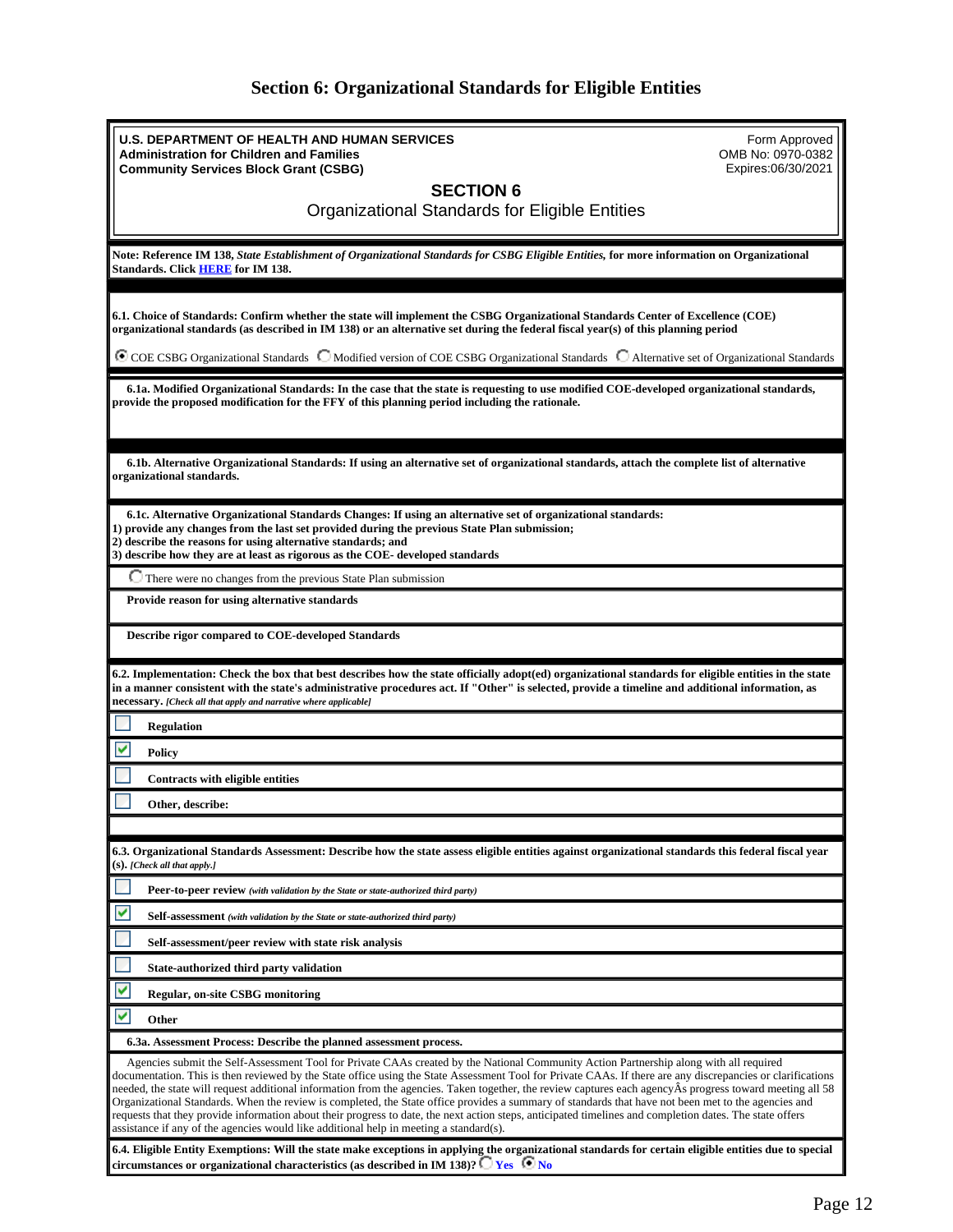|                                                                                                                                                                                           | 6.4a. Provide the specific eligible entities the state will exempt from meeting organizational standards, and provide a description and a<br>iustification for each exemption |                                                     |  |     |
|-------------------------------------------------------------------------------------------------------------------------------------------------------------------------------------------|-------------------------------------------------------------------------------------------------------------------------------------------------------------------------------|-----------------------------------------------------|--|-----|
|                                                                                                                                                                                           | Total Number of Exempt Entities: 0                                                                                                                                            |                                                     |  |     |
|                                                                                                                                                                                           |                                                                                                                                                                               |                                                     |  |     |
|                                                                                                                                                                                           | <b>CSBG Eligible Entity</b>                                                                                                                                                   | <b>Delete</b><br><b>Description / Justification</b> |  |     |
|                                                                                                                                                                                           |                                                                                                                                                                               |                                                     |  |     |
| 6.5. Performance Target: Provide the percentage of eligible entities that the state expects to meet all the state-adopted organizational standards<br>for FFY(S) for this planning period |                                                                                                                                                                               |                                                     |  |     |
|                                                                                                                                                                                           |                                                                                                                                                                               |                                                     |  |     |
| <b>Year One</b>                                                                                                                                                                           | 87%<br><b>Year Two</b>                                                                                                                                                        |                                                     |  | 87% |
| Note: Item 6.5 is associated with State Accountability Measures 6Sa and prepopulate the Annual report, Module 1, Table D.2.                                                               |                                                                                                                                                                               |                                                     |  |     |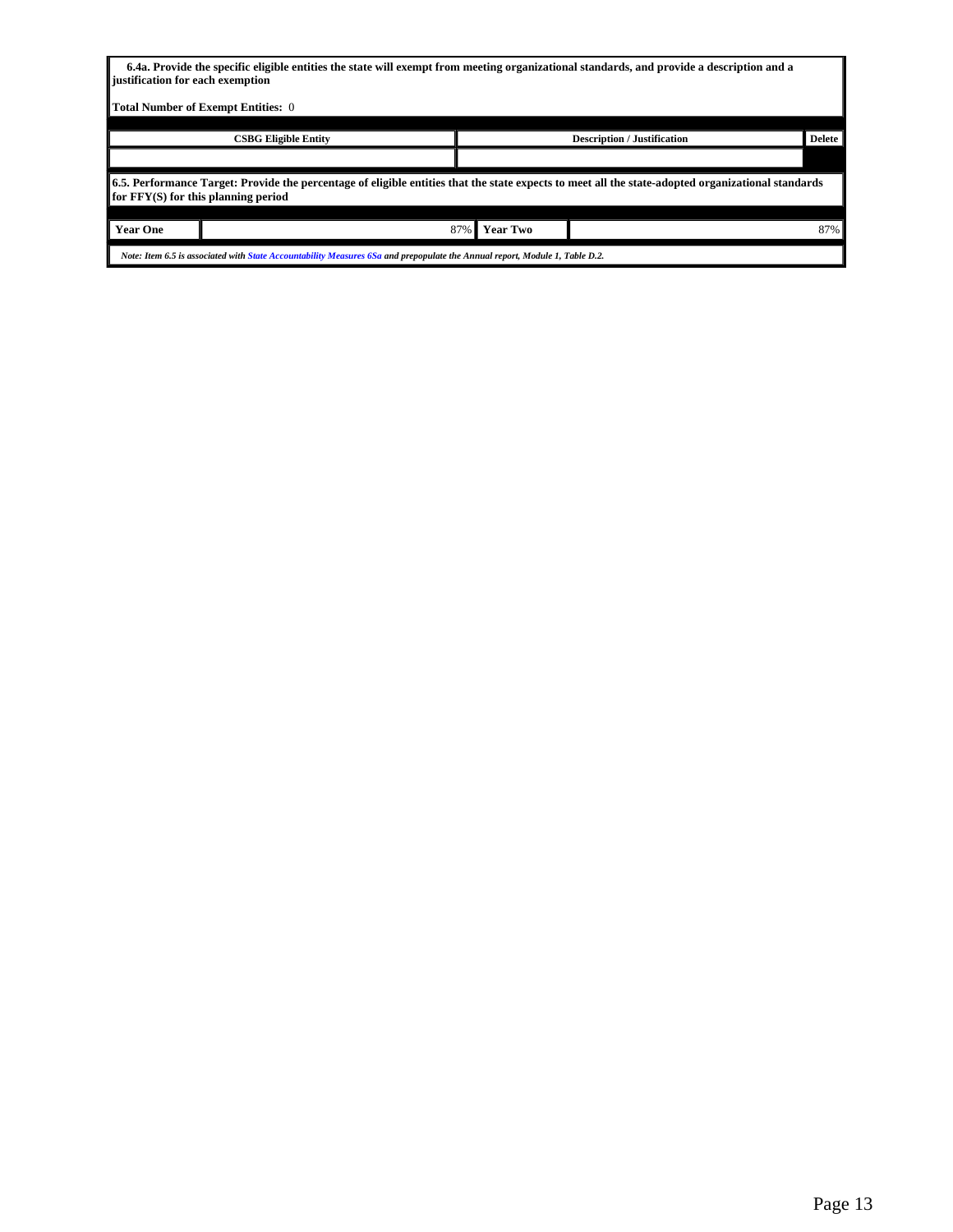# **Section 7: State Use of Funds**

<span id="page-13-0"></span>

| <b>U.S. DEPARTMENT OF HEALTH AND HUMAN SERVICES</b><br>Form Approved<br>OMB No: 0970-0382<br><b>Administration for Children and Families</b>                                                                                                                                                                                                                     |                                                                                                                      |                                                                                                                                                        |               |  |  |
|------------------------------------------------------------------------------------------------------------------------------------------------------------------------------------------------------------------------------------------------------------------------------------------------------------------------------------------------------------------|----------------------------------------------------------------------------------------------------------------------|--------------------------------------------------------------------------------------------------------------------------------------------------------|---------------|--|--|
|                                                                                                                                                                                                                                                                                                                                                                  | <b>Community Services Block Grant (CSBG)</b>                                                                         | Expires:06/30/2021                                                                                                                                     |               |  |  |
|                                                                                                                                                                                                                                                                                                                                                                  |                                                                                                                      | <b>SECTION 7</b>                                                                                                                                       |               |  |  |
| <b>State Use of Funds</b>                                                                                                                                                                                                                                                                                                                                        |                                                                                                                      |                                                                                                                                                        |               |  |  |
|                                                                                                                                                                                                                                                                                                                                                                  |                                                                                                                      |                                                                                                                                                        |               |  |  |
|                                                                                                                                                                                                                                                                                                                                                                  |                                                                                                                      | Eligible Entity Allocation (90 Percent Funds) [Section 675C(a) of the CSBG Act]                                                                        |               |  |  |
| 7.1. Formula:                                                                                                                                                                                                                                                                                                                                                    |                                                                                                                      |                                                                                                                                                        |               |  |  |
|                                                                                                                                                                                                                                                                                                                                                                  | Select the method (formula) that best describes the current practice for allocating CSBG funds to eligible entities. |                                                                                                                                                        |               |  |  |
| Base + Formula                                                                                                                                                                                                                                                                                                                                                   |                                                                                                                      |                                                                                                                                                        |               |  |  |
|                                                                                                                                                                                                                                                                                                                                                                  |                                                                                                                      |                                                                                                                                                        |               |  |  |
|                                                                                                                                                                                                                                                                                                                                                                  |                                                                                                                      |                                                                                                                                                        |               |  |  |
|                                                                                                                                                                                                                                                                                                                                                                  |                                                                                                                      |                                                                                                                                                        |               |  |  |
|                                                                                                                                                                                                                                                                                                                                                                  |                                                                                                                      |                                                                                                                                                        |               |  |  |
|                                                                                                                                                                                                                                                                                                                                                                  | 7.1a. Formula Description: Describe the current practice for allocating CSBG funds to eligible entities.             | The state uses a base of \$140,000 for each agency (37.78% of the pass-through funds). The remaining funds are distributed to the CAAÂs based upon the |               |  |  |
|                                                                                                                                                                                                                                                                                                                                                                  | distribution of the low-income population based on the 2010 US Census.                                               |                                                                                                                                                        |               |  |  |
| entities? $\bullet$ Yes $\bullet$ No                                                                                                                                                                                                                                                                                                                             |                                                                                                                      | 7.1b. Statue: Does a state statutory or regulatory authority specify the formula for allocating "not less than 90 percent" funds among eligible        |               |  |  |
| 7.2. Planned Allocation:<br>Specify the percentage of your CSBG planned allocation that will be funded to eligible entities and "not less than of 90 percent funds" as<br>described under Section 675C(a) of the CSBG Act.<br>In the table, provide the planned allocation for each eligible entity receiving funds for the fiscal year(s) covered by this plan. |                                                                                                                      |                                                                                                                                                        |               |  |  |
|                                                                                                                                                                                                                                                                                                                                                                  |                                                                                                                      |                                                                                                                                                        |               |  |  |
|                                                                                                                                                                                                                                                                                                                                                                  | Note: This information pre-populates the state's Annual Report, Module 1, Table E.2.                                 |                                                                                                                                                        |               |  |  |
|                                                                                                                                                                                                                                                                                                                                                                  |                                                                                                                      |                                                                                                                                                        |               |  |  |
|                                                                                                                                                                                                                                                                                                                                                                  |                                                                                                                      |                                                                                                                                                        |               |  |  |
| <b>Year One</b>                                                                                                                                                                                                                                                                                                                                                  | 90.00%                                                                                                               | <b>Year Two</b>                                                                                                                                        | 90.00%        |  |  |
|                                                                                                                                                                                                                                                                                                                                                                  |                                                                                                                      |                                                                                                                                                        |               |  |  |
|                                                                                                                                                                                                                                                                                                                                                                  |                                                                                                                      | <b>Planned CSBG 90 Percent Funds</b>                                                                                                                   |               |  |  |
|                                                                                                                                                                                                                                                                                                                                                                  | <b>CSBG Eligible Entity</b>                                                                                          | <b>Year One</b>                                                                                                                                        | <b>Delete</b> |  |  |
|                                                                                                                                                                                                                                                                                                                                                                  |                                                                                                                      | <b>Funding Amount \$</b>                                                                                                                               |               |  |  |
|                                                                                                                                                                                                                                                                                                                                                                  | Community Action Partnership Region I & VIII                                                                         | \$445,919                                                                                                                                              |               |  |  |
|                                                                                                                                                                                                                                                                                                                                                                  | Community Action Partnership Minot Region                                                                            | \$396,680                                                                                                                                              |               |  |  |
| Dakota Prairie Community Action                                                                                                                                                                                                                                                                                                                                  |                                                                                                                      | \$342,506                                                                                                                                              |               |  |  |
|                                                                                                                                                                                                                                                                                                                                                                  | Red River Valley Community Action Agency                                                                             | \$427,138                                                                                                                                              |               |  |  |
|                                                                                                                                                                                                                                                                                                                                                                  | Southeastern ND Community Action Agency                                                                              | \$631,294                                                                                                                                              |               |  |  |
| Community Action Region VI, Inc.                                                                                                                                                                                                                                                                                                                                 |                                                                                                                      | \$288,024                                                                                                                                              |               |  |  |
|                                                                                                                                                                                                                                                                                                                                                                  | Community Action Program Region VII, Inc.                                                                            | \$502,106                                                                                                                                              |               |  |  |
| Total                                                                                                                                                                                                                                                                                                                                                            |                                                                                                                      |                                                                                                                                                        | \$3,033,667   |  |  |
|                                                                                                                                                                                                                                                                                                                                                                  | <b>CSBG Eligible Entity</b>                                                                                          | <b>CSBG Eligible Entity Year Two</b><br><b>Year Two</b>                                                                                                | <b>Delete</b> |  |  |
|                                                                                                                                                                                                                                                                                                                                                                  |                                                                                                                      | <b>Funding Amount \$</b>                                                                                                                               |               |  |  |
|                                                                                                                                                                                                                                                                                                                                                                  | Community Action Partnership Region I & VIII                                                                         | \$445,919                                                                                                                                              |               |  |  |
|                                                                                                                                                                                                                                                                                                                                                                  | Community Action Partnership Minot Region                                                                            | \$396,680                                                                                                                                              |               |  |  |
| Dakota Prairie Community Action                                                                                                                                                                                                                                                                                                                                  |                                                                                                                      | \$342,506                                                                                                                                              |               |  |  |
|                                                                                                                                                                                                                                                                                                                                                                  | Red River Valley Community Action Agency                                                                             | \$427,138                                                                                                                                              |               |  |  |
|                                                                                                                                                                                                                                                                                                                                                                  | Southeastern ND Community Action Agency                                                                              | \$631,294                                                                                                                                              |               |  |  |
| Community Action Region VI, Inc.                                                                                                                                                                                                                                                                                                                                 |                                                                                                                      | \$288,024                                                                                                                                              |               |  |  |
|                                                                                                                                                                                                                                                                                                                                                                  | Community Action Program Region VII, Inc.                                                                            | \$502,106                                                                                                                                              |               |  |  |
| <b>Total</b>                                                                                                                                                                                                                                                                                                                                                     |                                                                                                                      |                                                                                                                                                        | \$3,033,667   |  |  |

**Describe the specific steps in the state's process for distributing 90 percent funds to the eligible entities and include the number of days each step**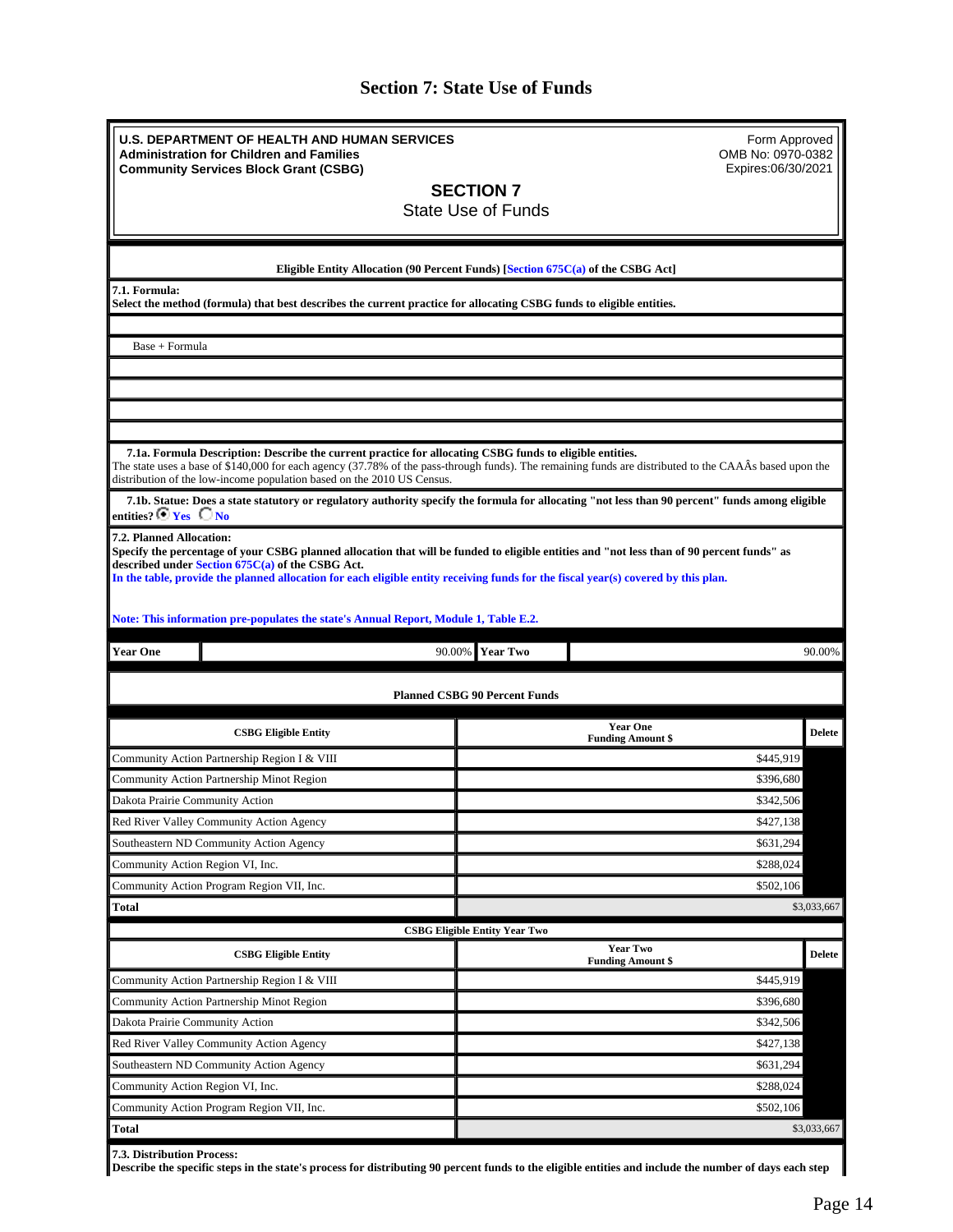**is expected to take; include information about state legislative approval or other types of administrative approval (such as approval by a board or commission).**

Distribution of funds to eligible entities in ND relies heavily on the CSBG pass-through funds to provide services within their respective regions. Most local governments and counties do not contribute toward CAA operations. The CAAs operate in multi-county jurisdictions, differing in size and population. In FY2012, DCS and the seven CAAs revised the formula for distributing pass-through monies among the CAAs which reflects the distribution of the low-income population based on the 2010 US Census, the relative size of areas served and a minimum base funding level for each agency. The funding formula provides a base funding level equal to 33.23 of the pass-through funds, which is divided equally among the eight regions. Although there are 8 geographical regions in the state, there are 7 CAAs, since the Community Action Partnership Program serves both Region 1 & Region VIII. The remaining pass-through funds are distributed in direct proportion to teach CAA service areaÂs share of the StateÂs low-income population using the 2010 census data. The formula was used beginning in 2014 and will end when a new formula is developed and agreed upon by the CAAs. A minimum pass-through level of \$1,120,000 is required by the distribution formula in order to provide base funding under the new funding formula. A total State allotment of \$1,230,769 would be required to provide a pass-through funding level of \$1,120,000. In the event that the State  $\hat{A}$ s FY2020 or FY2021 allotments would be less than \$1,230,769 each year, DCS will reduce or eliminate the 5% Discretionary funds to alleviate some of the impact on the CAAs for the decrease in CSBG funding, the shift in population in the state, and the decrease in funds the CAAs have received from other funding sources. CAAs receiving supplemental funding is contingent upon adequate State administrative and/or discretionary CSBG funding and CAAs having CSBG carryover of 20% or less from the previous grant year. Projected CSBG distributions to the 7 CAAs for FY2020-2021, based on the funding formula, can be found in Table III. We will be considering the amount of CSBG carryover available to the agency from the previous year in considering if any supplemental funds are awarded ot the eligible agencies. TABLE III POTENTIAL CSBG DISTRIBUTIONS FOR FY2020 &FY2021 [REGION, PERCENT OF ALLOCATION, ALLOCATION AMOUNT] Region II, 13.41%, \$396,680 ; Region III, 10.58%, \$342,506 ; Region IV, 15.00%, \$427,138 ; Region V 25.67%, \$631,294 ; Region VI, 7.74%, \$288,024; Region VII, 18.92%, \$502,106; Region 1 & 8, 8.67%, \$445,919. Totals \$3,033,667. The proportional share of CSBG pass-through based on projected FY2020 allocation A funding formula used to derive the % based on base allocation for each region and percentage of low-income people residing in the service area. The State intends to distribute funds within 30 days of the date we receive our award letter. A public Legislative Hearing on the StateÂs proposed use and distribution f CSBG funs was held on January 9, 2019.

#### **7.4. Distribution Timeframe:**

Does the state plan to make funds available to eligible entities no later than 30 calendar days after OCS distributes the federal award?  $\bf{C}$   $\bf{Yes}$   $\bf{C}$ **No** 

 **7.4a. Distribution Consistency: If no, describe state procedures to ensure funds are made available to eligible entities consistently and without interruption.**

*Note: Item 7.4 is associated with State Accountability Measure 2Sa and may prepopulate the state's annual report form.*

#### **7.5. Performance Management Adjustment:**

**Describe the state's strategy for improving grant and/or contract administration procedures under this State Plan as compared to past plans. Any improvements should be based on analysis of past performance, and should consider feedback from eligible entities, OCS, and other sources, such as the public hearing. If the state is not making any improvements, provide further detail.**

*Note: This information is associated with State Accountability Measure 2Sb* **and may prepopulate the state's annual report form.**

The State works closely with all 7 CAAs on a regular basis. Administrative procedural changes generally happen as a collaborative effort between the state office, the state association, and the CAAs. The state incorporates feedback from the ACSI survey in order to continue improving their ability to address the needs of the agencies.

#### **Administrative Funds [Section 675C(b)(2) of the CSBG Act]**

**Note:** *This information pre-populates the state's Annual Report, Module 1, Table E.4.*

| plan.                                                  | 7.6. Allocated Funds: Specify the percentage of your CSBG planned allocation for administrative activities for the FFY(s) covered by this State                                                                                                                                                                                                                                                                                                                                                                                                          |                                      |                                                            |  |
|--------------------------------------------------------|----------------------------------------------------------------------------------------------------------------------------------------------------------------------------------------------------------------------------------------------------------------------------------------------------------------------------------------------------------------------------------------------------------------------------------------------------------------------------------------------------------------------------------------------------------|--------------------------------------|------------------------------------------------------------|--|
| Year One (0.00<br>$\%$                                 | 5.00                                                                                                                                                                                                                                                                                                                                                                                                                                                                                                                                                     | Year Two (0.00                       | 5.00                                                       |  |
| Plan                                                   | 7.7. State Staff: Provide the number of state staff positions to be funded in whole or in part with CSBG funds for the FFY(s) covered by this State                                                                                                                                                                                                                                                                                                                                                                                                      |                                      |                                                            |  |
| <b>Year One</b>                                        |                                                                                                                                                                                                                                                                                                                                                                                                                                                                                                                                                          | 3.00 Year Two                        | 3.00                                                       |  |
| Plan                                                   | 7.8. State FTEs: Provide the number of state Full Time Equivalents (FTEs) to be funded with CSBG funds for the FFY(s) covered by this State                                                                                                                                                                                                                                                                                                                                                                                                              |                                      |                                                            |  |
| <b>Year One</b>                                        | 1.00                                                                                                                                                                                                                                                                                                                                                                                                                                                                                                                                                     | <b>Year Two</b>                      | 1.00                                                       |  |
| $\bm{\mathsf{\Theta}}$ Yes $\bm{\mathsf{\bigcirc}}$ No | 7.9. Remainder/Discretionary Funds Use: Does the state have remainder/discretionary funds, as described in Section 675C(b)(1) of the CSBG Act?                                                                                                                                                                                                                                                                                                                                                                                                           |                                      |                                                            |  |
|                                                        | If yes, provide the allocated percentage and describe the use of the remainder/discretionary funds in the table below.                                                                                                                                                                                                                                                                                                                                                                                                                                   |                                      |                                                            |  |
| Year One (0.00<br>$\%$                                 | 5.00%                                                                                                                                                                                                                                                                                                                                                                                                                                                                                                                                                    | <b>Year Two</b><br>$(0.00\%$         | 5.00%                                                      |  |
|                                                        |                                                                                                                                                                                                                                                                                                                                                                                                                                                                                                                                                          |                                      |                                                            |  |
|                                                        | Use of Remainder/Discretionary Funds(See Section $675C(b)(1)$ of the CSBG Act)                                                                                                                                                                                                                                                                                                                                                                                                                                                                           |                                      |                                                            |  |
|                                                        | Note: This response will link to the correspondingassurance, Item 14.2.                                                                                                                                                                                                                                                                                                                                                                                                                                                                                  |                                      |                                                            |  |
|                                                        | If a funded activity fits under more than one category in the table, allocate the funds among the categories. For example, if the state provides funds under a contract with the State<br>Community Action association to provide training and technical assistance to eligible entities and to create a statewide data system, the funds for that contract should be allocated<br>appropriately between Items 7.9a. - 7.9c. If allocation is not possible, the state may allocate the funds to the main category with which the activity is associated. |                                      |                                                            |  |
|                                                        | Note: This information is associated with State Accountability Measures 3Sa and pre-populates the annual report Module 1, Table E.7.                                                                                                                                                                                                                                                                                                                                                                                                                     |                                      |                                                            |  |
|                                                        | <b>Remainder/Discretionary Fund Uses</b>                                                                                                                                                                                                                                                                                                                                                                                                                                                                                                                 | <b>Year One</b><br><b>Planned \$</b> | Brief description of services/activities and/or activities |  |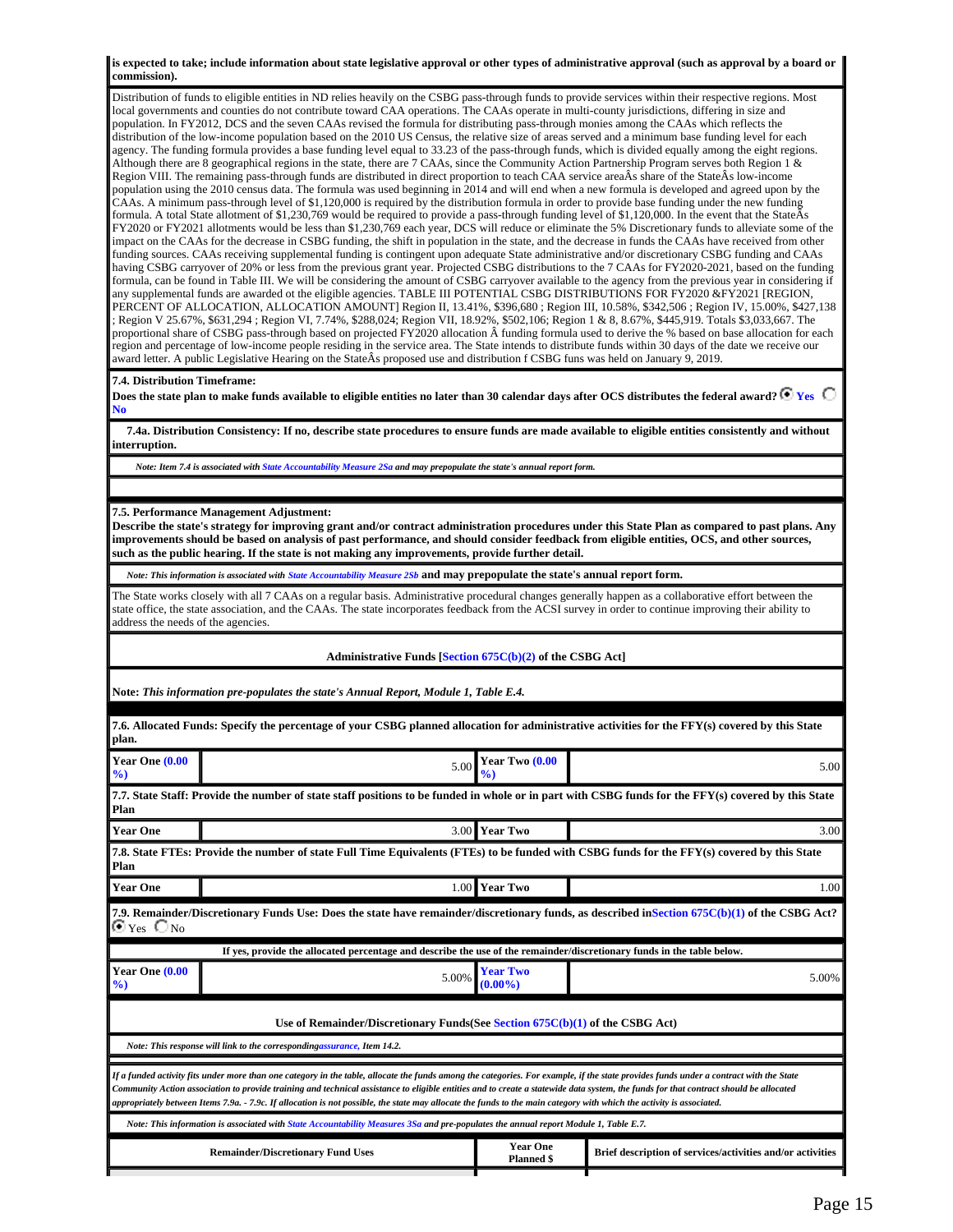| \$20,000.00 These planned services/activities will be<br>7.9a. Training/technical assistance to eligible entities<br>described in State Plan Item 8.1.                                                                                                                                                                                                                                                                                               |                                      |                                                                                                                                                                                                                              |  |  |
|------------------------------------------------------------------------------------------------------------------------------------------------------------------------------------------------------------------------------------------------------------------------------------------------------------------------------------------------------------------------------------------------------------------------------------------------------|--------------------------------------|------------------------------------------------------------------------------------------------------------------------------------------------------------------------------------------------------------------------------|--|--|
| 7.9b. Coordination of state-operated programs and/or local programs                                                                                                                                                                                                                                                                                                                                                                                  | \$0.00                               | These planned services/activities will be<br>described in State Plan Section 9, state Linkages<br>and Communication.                                                                                                         |  |  |
| 7.9c. Statewide coordination and communication among eligible entities                                                                                                                                                                                                                                                                                                                                                                               | \$100,000.00                         | These planned services/activities will be<br>described in State Plan Section 9, state Linkages<br>and Communication.                                                                                                         |  |  |
| 7.9d. Analysis of distribution of CSBG funds to determine if targeting greatest<br>need                                                                                                                                                                                                                                                                                                                                                              | \$0.00                               |                                                                                                                                                                                                                              |  |  |
| 7.9e. Asset-building programs                                                                                                                                                                                                                                                                                                                                                                                                                        | \$0.00                               |                                                                                                                                                                                                                              |  |  |
| 7.9f. Innovative programs/activities by eligible entities or other neighborhood<br>groups                                                                                                                                                                                                                                                                                                                                                            | \$48,537.00                          | Funding low-income children on the weekends<br>continues to be a need in the state. Processing of<br>donated game animals to provide a terrific source of<br>protein for low- income individuals will also be a<br>priority. |  |  |
| 7.9g. State charity tax credits                                                                                                                                                                                                                                                                                                                                                                                                                      | \$0.00                               |                                                                                                                                                                                                                              |  |  |
| 7.9h. Other activities, specify in column 3                                                                                                                                                                                                                                                                                                                                                                                                          | \$0.00                               |                                                                                                                                                                                                                              |  |  |
| <b>Total</b>                                                                                                                                                                                                                                                                                                                                                                                                                                         | \$168,537.00                         |                                                                                                                                                                                                                              |  |  |
| <b>Remainder/Discretionary Fund Uses</b>                                                                                                                                                                                                                                                                                                                                                                                                             | <b>Year Two</b><br><b>Planned</b> \$ | <b>Brief description of services/activities</b>                                                                                                                                                                              |  |  |
| 7.9a. Training/technical assistance to eligible entities                                                                                                                                                                                                                                                                                                                                                                                             | \$20,000.00                          | These planned services/activities will be<br>described in State Plan Item 8.1.                                                                                                                                               |  |  |
| 7.9b. Coordination of state-operated programs and/or local programs                                                                                                                                                                                                                                                                                                                                                                                  | \$0.00                               | These planned services/activities will be<br>described in State Plan Section 9, state Linkages<br>and Communication.                                                                                                         |  |  |
| 7.9c. Statewide coordination and communication among eligible entities                                                                                                                                                                                                                                                                                                                                                                               | \$100,000.00                         | These planned services/activities will be<br>described in State Plan Section 9, state Linkages<br>and Communication.                                                                                                         |  |  |
| 7.9d. Analysis of distribution of CSBG funds to determine if targeting greatest<br>need                                                                                                                                                                                                                                                                                                                                                              | \$0.00                               |                                                                                                                                                                                                                              |  |  |
| 7.9e. Asset-building programs                                                                                                                                                                                                                                                                                                                                                                                                                        | $\Omega$                             |                                                                                                                                                                                                                              |  |  |
| 7.9f. Innovative programs/activities by eligible entities or other neighborhood<br>groups                                                                                                                                                                                                                                                                                                                                                            | \$48,537.00                          | Funding low-income children on the weekends<br>continues to be a need in the state. Processing of<br>donated game animals to provide a terrific source of<br>protein for low- income individuals will also be a<br>priority. |  |  |
| 7.9g. State charity tax credits                                                                                                                                                                                                                                                                                                                                                                                                                      | \$0.00                               |                                                                                                                                                                                                                              |  |  |
| 7.9h. Other activities, specify in column 3                                                                                                                                                                                                                                                                                                                                                                                                          | \$0.00                               |                                                                                                                                                                                                                              |  |  |
| <b>Total</b>                                                                                                                                                                                                                                                                                                                                                                                                                                         | \$168,537.00                         |                                                                                                                                                                                                                              |  |  |
| 7.10. Remainder/Discretionary Funs Partnerships: Select the types of organizations, if any, the State Plans to work with (by grant or contract<br>using remainder/discretionary funds) to carry out some or all of the activities in table 7.9.<br>[Check all that apply and narrative where applicable]                                                                                                                                             |                                      |                                                                                                                                                                                                                              |  |  |
| The state directly carries out all activities (No Partnerships)                                                                                                                                                                                                                                                                                                                                                                                      |                                      |                                                                                                                                                                                                                              |  |  |
| The state partially carries out some activities                                                                                                                                                                                                                                                                                                                                                                                                      |                                      |                                                                                                                                                                                                                              |  |  |
| <b>CSBG</b> eligible entities (if checked, include the expected number of CSBG eligible entities to receive funds) 7                                                                                                                                                                                                                                                                                                                                 |                                      |                                                                                                                                                                                                                              |  |  |
| Other community-based organizations                                                                                                                                                                                                                                                                                                                                                                                                                  |                                      |                                                                                                                                                                                                                              |  |  |
| <b>State Community Action association</b>                                                                                                                                                                                                                                                                                                                                                                                                            |                                      |                                                                                                                                                                                                                              |  |  |
| Regional CSBG technical assistance provider(s)                                                                                                                                                                                                                                                                                                                                                                                                       |                                      |                                                                                                                                                                                                                              |  |  |
| National technical assistance provider(s)                                                                                                                                                                                                                                                                                                                                                                                                            |                                      |                                                                                                                                                                                                                              |  |  |
| Individual consultant(s)                                                                                                                                                                                                                                                                                                                                                                                                                             |                                      |                                                                                                                                                                                                                              |  |  |
| <b>Tribes and Tribal Organizations</b>                                                                                                                                                                                                                                                                                                                                                                                                               |                                      |                                                                                                                                                                                                                              |  |  |
| Other                                                                                                                                                                                                                                                                                                                                                                                                                                                |                                      |                                                                                                                                                                                                                              |  |  |
| Note: This response will link to the corresponding CSBG assurance, item 14.2.                                                                                                                                                                                                                                                                                                                                                                        |                                      |                                                                                                                                                                                                                              |  |  |
| 7.11. Performance Management Adjustment:<br>Describe any adjustments the state will make to the use of remainder/discretionary funds under this State Plan as compared to past plans. Any<br>adjustment should be based on the state's analysis of past performance, and should consider feedback from eligible entities, OCS, and other<br>sources, such as the public hearing. If the state is not making any adjustments, provide further detail. |                                      |                                                                                                                                                                                                                              |  |  |
| Note: This information is associated with State Accountability Measures 3Sb, and may pre-populate the State's annual report form.                                                                                                                                                                                                                                                                                                                    |                                      |                                                                                                                                                                                                                              |  |  |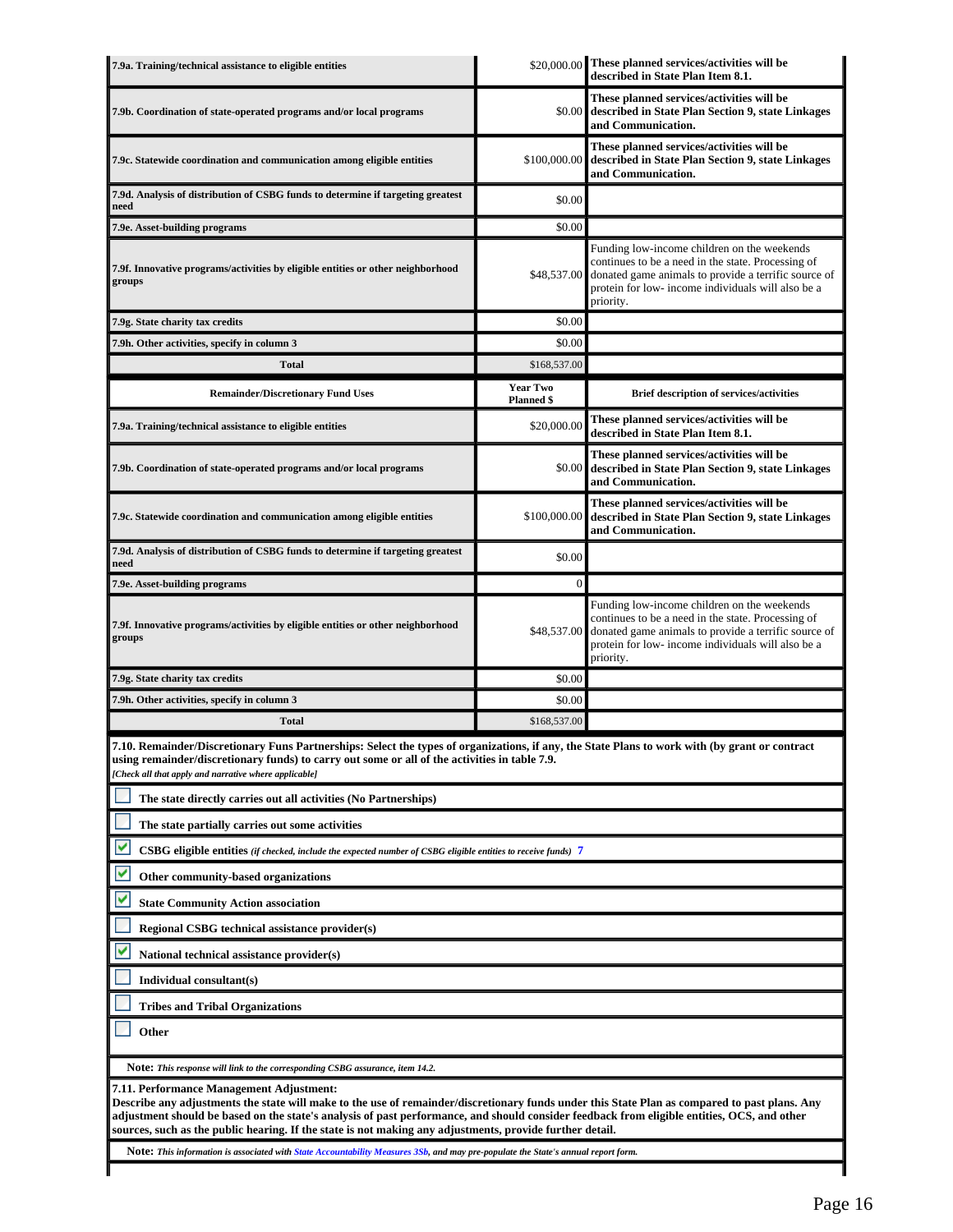The state does not plan to make any adjustments to the use of the discretionary funds. The State's use of discretionary funds includes: Assistance to the State's Community Action Association, new and innovative projects assisting people in poverty. If there is remaining discretionary funds after the fiscal year end, the funds are distributed to the State's seven eligible entities based on the same allocation formula for the non-discretionary portion of the CSBG allocation. This method of distribution has worked well for many, many years. We have not received any feedback on this method and do not foresee a need for any adjustments.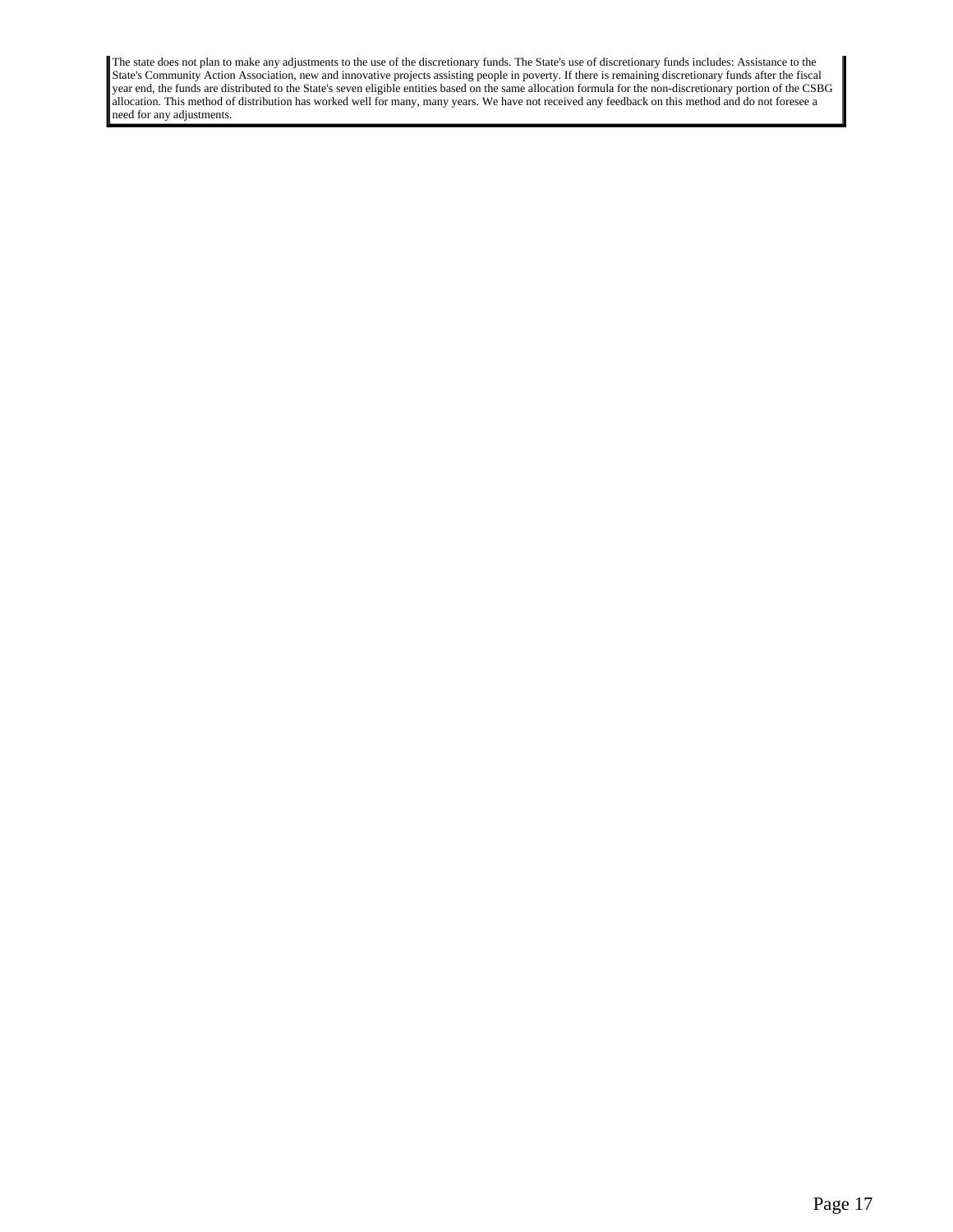|  |  |  |  |  |  | <b>Section 8: State Training and Technical Assistance</b> |
|--|--|--|--|--|--|-----------------------------------------------------------|
|--|--|--|--|--|--|-----------------------------------------------------------|

<span id="page-17-0"></span>

|                                                                                                                                                                                                                                                                                                                                                                                                                                                                                                                                                                                                                                                                                                                                                                                                                         | <b>U.S. DEPARTMENT OF HEALTH AND HUMAN SERVICES</b><br>Form Approved<br>OMB No: 0970-0382<br><b>Administration for Children and Families</b><br>Expires:06/30/2021<br><b>Community Services Block Grant (CSBG)</b>                                                                                                                                                                                              |                                                                                                                 |                                                                                                                                                                                                                                                                                                                                                                                                                                                                                                                                                                      |                                                                                                                                                                                                                                                                                                                                                                                                                                                                                                                                                                                                                                                                                                                                                                                                                                                                                                                                                                                                                                                                                                                                                                                                                                            |  |
|-------------------------------------------------------------------------------------------------------------------------------------------------------------------------------------------------------------------------------------------------------------------------------------------------------------------------------------------------------------------------------------------------------------------------------------------------------------------------------------------------------------------------------------------------------------------------------------------------------------------------------------------------------------------------------------------------------------------------------------------------------------------------------------------------------------------------|-----------------------------------------------------------------------------------------------------------------------------------------------------------------------------------------------------------------------------------------------------------------------------------------------------------------------------------------------------------------------------------------------------------------|-----------------------------------------------------------------------------------------------------------------|----------------------------------------------------------------------------------------------------------------------------------------------------------------------------------------------------------------------------------------------------------------------------------------------------------------------------------------------------------------------------------------------------------------------------------------------------------------------------------------------------------------------------------------------------------------------|--------------------------------------------------------------------------------------------------------------------------------------------------------------------------------------------------------------------------------------------------------------------------------------------------------------------------------------------------------------------------------------------------------------------------------------------------------------------------------------------------------------------------------------------------------------------------------------------------------------------------------------------------------------------------------------------------------------------------------------------------------------------------------------------------------------------------------------------------------------------------------------------------------------------------------------------------------------------------------------------------------------------------------------------------------------------------------------------------------------------------------------------------------------------------------------------------------------------------------------------|--|
|                                                                                                                                                                                                                                                                                                                                                                                                                                                                                                                                                                                                                                                                                                                                                                                                                         | <b>SECTION 8</b><br><b>State Use of Funds</b>                                                                                                                                                                                                                                                                                                                                                                   |                                                                                                                 |                                                                                                                                                                                                                                                                                                                                                                                                                                                                                                                                                                      |                                                                                                                                                                                                                                                                                                                                                                                                                                                                                                                                                                                                                                                                                                                                                                                                                                                                                                                                                                                                                                                                                                                                                                                                                                            |  |
|                                                                                                                                                                                                                                                                                                                                                                                                                                                                                                                                                                                                                                                                                                                                                                                                                         | the table below.                                                                                                                                                                                                                                                                                                                                                                                                |                                                                                                                 |                                                                                                                                                                                                                                                                                                                                                                                                                                                                                                                                                                      | 8.1. Describe the State's plan for delivering CSBG-funded training and technical assistance to eligible entities under this State Plan by completing                                                                                                                                                                                                                                                                                                                                                                                                                                                                                                                                                                                                                                                                                                                                                                                                                                                                                                                                                                                                                                                                                       |  |
|                                                                                                                                                                                                                                                                                                                                                                                                                                                                                                                                                                                                                                                                                                                                                                                                                         |                                                                                                                                                                                                                                                                                                                                                                                                                 | directly by state staff, regardless of whether these activities are funded with remainder/discretionary funds.) | (CSBG funding used for this activity is referenced under item 7.9(a), Remainder/Discretionary Funds. States should also describe training and technical assistance activities performed                                                                                                                                                                                                                                                                                                                                                                              |                                                                                                                                                                                                                                                                                                                                                                                                                                                                                                                                                                                                                                                                                                                                                                                                                                                                                                                                                                                                                                                                                                                                                                                                                                            |  |
|                                                                                                                                                                                                                                                                                                                                                                                                                                                                                                                                                                                                                                                                                                                                                                                                                         |                                                                                                                                                                                                                                                                                                                                                                                                                 |                                                                                                                 | Note: This information is associated with State Accountability Measure 3Scand pre-populates the Annual Report, Module 1, Table F.1.                                                                                                                                                                                                                                                                                                                                                                                                                                  |                                                                                                                                                                                                                                                                                                                                                                                                                                                                                                                                                                                                                                                                                                                                                                                                                                                                                                                                                                                                                                                                                                                                                                                                                                            |  |
|                                                                                                                                                                                                                                                                                                                                                                                                                                                                                                                                                                                                                                                                                                                                                                                                                         |                                                                                                                                                                                                                                                                                                                                                                                                                 |                                                                                                                 | <b>Training and Technical Assistance - Year One</b>                                                                                                                                                                                                                                                                                                                                                                                                                                                                                                                  |                                                                                                                                                                                                                                                                                                                                                                                                                                                                                                                                                                                                                                                                                                                                                                                                                                                                                                                                                                                                                                                                                                                                                                                                                                            |  |
|                                                                                                                                                                                                                                                                                                                                                                                                                                                                                                                                                                                                                                                                                                                                                                                                                         | <b>Planned Timeframe</b>                                                                                                                                                                                                                                                                                                                                                                                        | <b>Training, Technical Assistance,</b><br>or Both                                                               | <b>Topic</b>                                                                                                                                                                                                                                                                                                                                                                                                                                                                                                                                                         | <b>Brief Description of "Other"</b>                                                                                                                                                                                                                                                                                                                                                                                                                                                                                                                                                                                                                                                                                                                                                                                                                                                                                                                                                                                                                                                                                                                                                                                                        |  |
|                                                                                                                                                                                                                                                                                                                                                                                                                                                                                                                                                                                                                                                                                                                                                                                                                         | Ongoing / Multiple Quarters                                                                                                                                                                                                                                                                                                                                                                                     | Training                                                                                                        | <b>Community Assessment</b>                                                                                                                                                                                                                                                                                                                                                                                                                                                                                                                                          |                                                                                                                                                                                                                                                                                                                                                                                                                                                                                                                                                                                                                                                                                                                                                                                                                                                                                                                                                                                                                                                                                                                                                                                                                                            |  |
|                                                                                                                                                                                                                                                                                                                                                                                                                                                                                                                                                                                                                                                                                                                                                                                                                         | Ongoing / Multiple Quarters                                                                                                                                                                                                                                                                                                                                                                                     | Training                                                                                                        | Governance/Tripartite Boards                                                                                                                                                                                                                                                                                                                                                                                                                                                                                                                                         |                                                                                                                                                                                                                                                                                                                                                                                                                                                                                                                                                                                                                                                                                                                                                                                                                                                                                                                                                                                                                                                                                                                                                                                                                                            |  |
| $\overline{\mathbf{3}}$                                                                                                                                                                                                                                                                                                                                                                                                                                                                                                                                                                                                                                                                                                                                                                                                 | <b>FY1-Q1</b>                                                                                                                                                                                                                                                                                                                                                                                                   | Both                                                                                                            | Organizational Standards - General                                                                                                                                                                                                                                                                                                                                                                                                                                                                                                                                   |                                                                                                                                                                                                                                                                                                                                                                                                                                                                                                                                                                                                                                                                                                                                                                                                                                                                                                                                                                                                                                                                                                                                                                                                                                            |  |
|                                                                                                                                                                                                                                                                                                                                                                                                                                                                                                                                                                                                                                                                                                                                                                                                                         | Ongoing / Multiple Quarters                                                                                                                                                                                                                                                                                                                                                                                     | <b>Technical Assistance</b>                                                                                     | Reporting                                                                                                                                                                                                                                                                                                                                                                                                                                                                                                                                                            |                                                                                                                                                                                                                                                                                                                                                                                                                                                                                                                                                                                                                                                                                                                                                                                                                                                                                                                                                                                                                                                                                                                                                                                                                                            |  |
| 5                                                                                                                                                                                                                                                                                                                                                                                                                                                                                                                                                                                                                                                                                                                                                                                                                       | FY1-Q2                                                                                                                                                                                                                                                                                                                                                                                                          | Both                                                                                                            | <b>Strategic Planning</b>                                                                                                                                                                                                                                                                                                                                                                                                                                                                                                                                            |                                                                                                                                                                                                                                                                                                                                                                                                                                                                                                                                                                                                                                                                                                                                                                                                                                                                                                                                                                                                                                                                                                                                                                                                                                            |  |
| 6                                                                                                                                                                                                                                                                                                                                                                                                                                                                                                                                                                                                                                                                                                                                                                                                                       | Ongoing / Multiple Quarters                                                                                                                                                                                                                                                                                                                                                                                     | Training                                                                                                        | ROMA                                                                                                                                                                                                                                                                                                                                                                                                                                                                                                                                                                 |                                                                                                                                                                                                                                                                                                                                                                                                                                                                                                                                                                                                                                                                                                                                                                                                                                                                                                                                                                                                                                                                                                                                                                                                                                            |  |
|                                                                                                                                                                                                                                                                                                                                                                                                                                                                                                                                                                                                                                                                                                                                                                                                                         |                                                                                                                                                                                                                                                                                                                                                                                                                 |                                                                                                                 | <b>Training and Technical Assistance - Year Two</b>                                                                                                                                                                                                                                                                                                                                                                                                                                                                                                                  |                                                                                                                                                                                                                                                                                                                                                                                                                                                                                                                                                                                                                                                                                                                                                                                                                                                                                                                                                                                                                                                                                                                                                                                                                                            |  |
|                                                                                                                                                                                                                                                                                                                                                                                                                                                                                                                                                                                                                                                                                                                                                                                                                         | <b>Planned Timeframe</b>                                                                                                                                                                                                                                                                                                                                                                                        | <b>Training, Technical Assistance,</b><br>or Both                                                               | <b>Topic</b>                                                                                                                                                                                                                                                                                                                                                                                                                                                                                                                                                         | <b>Brief Description of "Other"</b>                                                                                                                                                                                                                                                                                                                                                                                                                                                                                                                                                                                                                                                                                                                                                                                                                                                                                                                                                                                                                                                                                                                                                                                                        |  |
|                                                                                                                                                                                                                                                                                                                                                                                                                                                                                                                                                                                                                                                                                                                                                                                                                         | Ongoing / Multiple Quarters                                                                                                                                                                                                                                                                                                                                                                                     | Training                                                                                                        | Governance/Tripartite Boards                                                                                                                                                                                                                                                                                                                                                                                                                                                                                                                                         |                                                                                                                                                                                                                                                                                                                                                                                                                                                                                                                                                                                                                                                                                                                                                                                                                                                                                                                                                                                                                                                                                                                                                                                                                                            |  |
| $\overline{2}$                                                                                                                                                                                                                                                                                                                                                                                                                                                                                                                                                                                                                                                                                                                                                                                                          | <b>FY2-Q1</b>                                                                                                                                                                                                                                                                                                                                                                                                   | Both                                                                                                            | Organizational Standards - General                                                                                                                                                                                                                                                                                                                                                                                                                                                                                                                                   |                                                                                                                                                                                                                                                                                                                                                                                                                                                                                                                                                                                                                                                                                                                                                                                                                                                                                                                                                                                                                                                                                                                                                                                                                                            |  |
|                                                                                                                                                                                                                                                                                                                                                                                                                                                                                                                                                                                                                                                                                                                                                                                                                         | Ongoing / Multiple Quarters                                                                                                                                                                                                                                                                                                                                                                                     | <b>Technical Assistance</b>                                                                                     | Reporting                                                                                                                                                                                                                                                                                                                                                                                                                                                                                                                                                            |                                                                                                                                                                                                                                                                                                                                                                                                                                                                                                                                                                                                                                                                                                                                                                                                                                                                                                                                                                                                                                                                                                                                                                                                                                            |  |
|                                                                                                                                                                                                                                                                                                                                                                                                                                                                                                                                                                                                                                                                                                                                                                                                                         | Ongoing / Multiple Quarters                                                                                                                                                                                                                                                                                                                                                                                     | Both                                                                                                            | Organizational Standards - General                                                                                                                                                                                                                                                                                                                                                                                                                                                                                                                                   |                                                                                                                                                                                                                                                                                                                                                                                                                                                                                                                                                                                                                                                                                                                                                                                                                                                                                                                                                                                                                                                                                                                                                                                                                                            |  |
| 5                                                                                                                                                                                                                                                                                                                                                                                                                                                                                                                                                                                                                                                                                                                                                                                                                       | Ongoing / Multiple Quarters                                                                                                                                                                                                                                                                                                                                                                                     | Training                                                                                                        | <b>Strategic Planning</b>                                                                                                                                                                                                                                                                                                                                                                                                                                                                                                                                            |                                                                                                                                                                                                                                                                                                                                                                                                                                                                                                                                                                                                                                                                                                                                                                                                                                                                                                                                                                                                                                                                                                                                                                                                                                            |  |
|                                                                                                                                                                                                                                                                                                                                                                                                                                                                                                                                                                                                                                                                                                                                                                                                                         | /Discretionary Funds table in item 7.9):                                                                                                                                                                                                                                                                                                                                                                        |                                                                                                                 | 8.1a. Training and Technical Assistance Budget: The planned budget for the training and technical assistance plan (as indicated in the Remainder                                                                                                                                                                                                                                                                                                                                                                                                                     |                                                                                                                                                                                                                                                                                                                                                                                                                                                                                                                                                                                                                                                                                                                                                                                                                                                                                                                                                                                                                                                                                                                                                                                                                                            |  |
| <b>Year One</b><br>\$20,000<br><b>Year Two</b><br>\$20,000                                                                                                                                                                                                                                                                                                                                                                                                                                                                                                                                                                                                                                                                                                                                                              |                                                                                                                                                                                                                                                                                                                                                                                                                 |                                                                                                                 |                                                                                                                                                                                                                                                                                                                                                                                                                                                                                                                                                                      |                                                                                                                                                                                                                                                                                                                                                                                                                                                                                                                                                                                                                                                                                                                                                                                                                                                                                                                                                                                                                                                                                                                                                                                                                                            |  |
| 8.1b. Training and Technical Assistance Collaboration: Describe how the state will collaborate with the state association and other<br>stakeholders in the planning and delivery of training and technical assistance.                                                                                                                                                                                                                                                                                                                                                                                                                                                                                                                                                                                                  |                                                                                                                                                                                                                                                                                                                                                                                                                 |                                                                                                                 |                                                                                                                                                                                                                                                                                                                                                                                                                                                                                                                                                                      |                                                                                                                                                                                                                                                                                                                                                                                                                                                                                                                                                                                                                                                                                                                                                                                                                                                                                                                                                                                                                                                                                                                                                                                                                                            |  |
| The state office and the state association have a very strong working relationship and communicate weekly to discuss ongoing training and technical<br>assistance needs. Then content is developed jointly to address the T/TA needs. As the regional RPIC lead, our state association serves as a strong resource<br>for the entire region and coordinates communication with other entities or parties that may be of additional assistance. We also work closely with the<br>software vendor (CAP60) that all of the CAAs in the state use to help staff get the T/TA they need on the software itself. A Moodle-based learning<br>platform is being developed to more effectively deliver training content to the CAAs. The agencies are regularly asked for feedback on what types of<br>training they would like. |                                                                                                                                                                                                                                                                                                                                                                                                                 |                                                                                                                 |                                                                                                                                                                                                                                                                                                                                                                                                                                                                                                                                                                      |                                                                                                                                                                                                                                                                                                                                                                                                                                                                                                                                                                                                                                                                                                                                                                                                                                                                                                                                                                                                                                                                                                                                                                                                                                            |  |
|                                                                                                                                                                                                                                                                                                                                                                                                                                                                                                                                                                                                                                                                                                                                                                                                                         |                                                                                                                                                                                                                                                                                                                                                                                                                 | with unmet organizational standards, if appropriate? $\Box$ Yes $\Box$ No                                       |                                                                                                                                                                                                                                                                                                                                                                                                                                                                                                                                                                      | 8.2. TAPs and QIPs: Does the state have Technical Assistance Plans (TAPs) or Quality Improvement Plans (QIPs) in place for all eligible entities                                                                                                                                                                                                                                                                                                                                                                                                                                                                                                                                                                                                                                                                                                                                                                                                                                                                                                                                                                                                                                                                                           |  |
|                                                                                                                                                                                                                                                                                                                                                                                                                                                                                                                                                                                                                                                                                                                                                                                                                         | Note: This information is associated with State Accountability Measure 6Sb.QIPs are described in Section 678C(a)(4) of the CSBG Act. If the State, according to their corrective action<br>procedures, does not plan to put a QIP in place for an eligible entity with one or more unmet organizational standards, the State should put a TAP in place to support the entity in meeting<br>the standard $(s)$ . |                                                                                                                 |                                                                                                                                                                                                                                                                                                                                                                                                                                                                                                                                                                      |                                                                                                                                                                                                                                                                                                                                                                                                                                                                                                                                                                                                                                                                                                                                                                                                                                                                                                                                                                                                                                                                                                                                                                                                                                            |  |
|                                                                                                                                                                                                                                                                                                                                                                                                                                                                                                                                                                                                                                                                                                                                                                                                                         |                                                                                                                                                                                                                                                                                                                                                                                                                 |                                                                                                                 | 8.2a. Address Unmet Organizational Standards: Describe the state's plan to provide T/TA to eligible entities to ensure they address unmet<br>inform the entity of the deficiency to be corrected; b. require the entity to correct the deficiency; c. offer training and technical assistance as<br>the proposed plan or specify reasons why the proposed plan cannot be approved; e. after providing adequate notice and an opportunity for a<br>/or technical assistance as described in item 8.1, and briefly describe their involvement. [Check all that apply.] | Organizational Standards. In the event that the State determines that an eligible entity fails to comply with the terms of an agreement or the state<br>plan, to provide services under the Community Services Block Grant program or to meet appropriate standards, goals, and other requirements<br>established by the State (including performance objectives), the State will comply with the requirements outlined in Section 678C of the Act, to: a.<br>appropriate to help correct the deficiency, and submit to the Secretary a report describing the training and technical assistance offered or stating<br>the reasons for determining that training and technical assistance are not appropriate; d. at the discretion of the State, offer the eligible entity an<br>opportunity to develop and implement, within 60 days after being informed of the deficiency, a quality improvement plan and to either approve<br>hearing, initiate proceedings to terminate the designation of or reduce the funding to the eligible entity unless the entity corrects the deficiency.<br>8.3. Training and Technical Assistance Organizations: Indicate the types of organizations through which the State Plans to provide training and |  |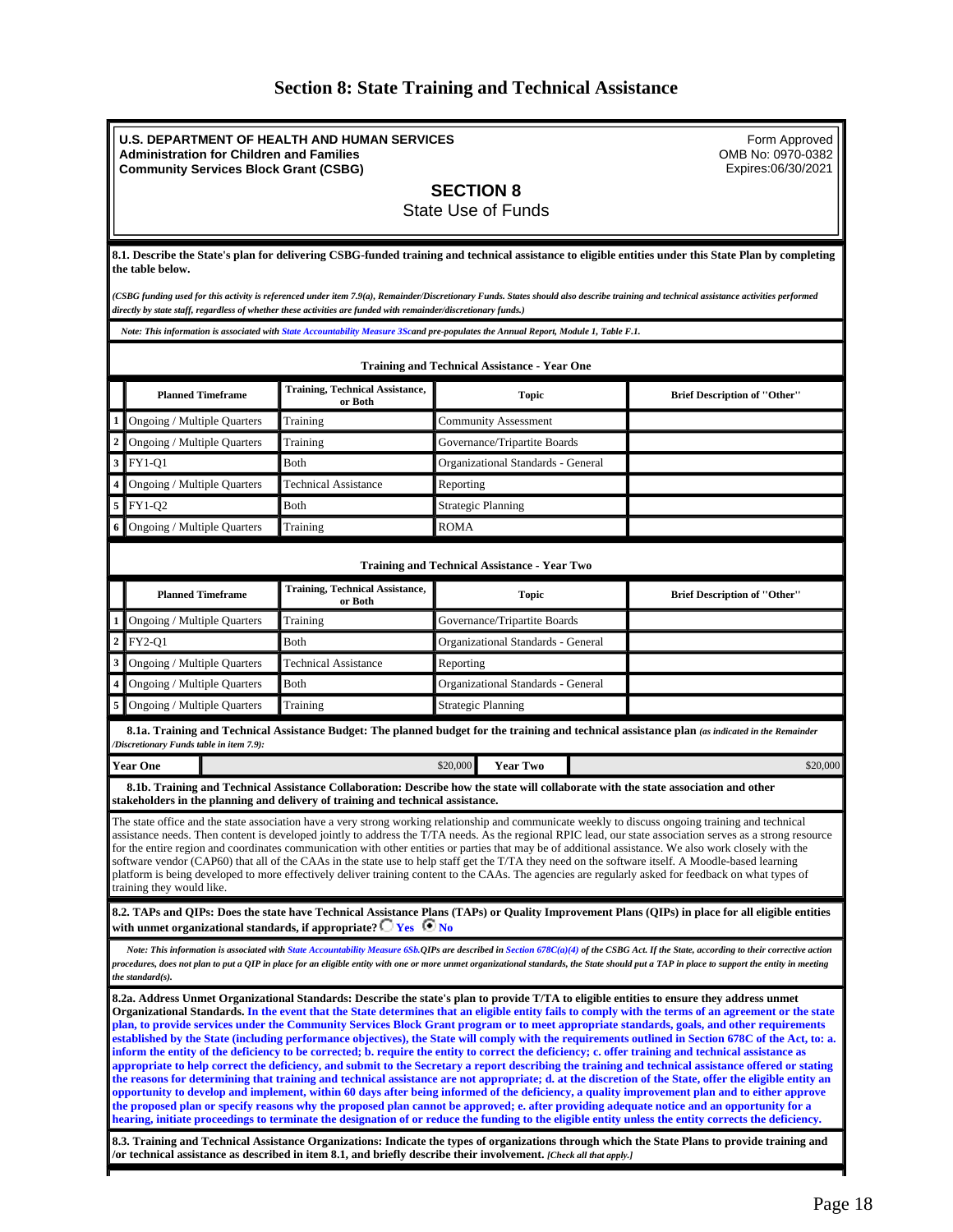| <b>CSBG</b> eligible entities (if checked, provide the expected number of CSBG eligible entities to receive funds) 7                                                                                                                                                                                                                                                                                                                      |
|-------------------------------------------------------------------------------------------------------------------------------------------------------------------------------------------------------------------------------------------------------------------------------------------------------------------------------------------------------------------------------------------------------------------------------------------|
| v<br>Other community-based organizations                                                                                                                                                                                                                                                                                                                                                                                                  |
| v<br><b>State Community Action association</b>                                                                                                                                                                                                                                                                                                                                                                                            |
| Regional CSBG technical assistance provider(s)                                                                                                                                                                                                                                                                                                                                                                                            |
| National technical assistance provider(s)                                                                                                                                                                                                                                                                                                                                                                                                 |
| Individual consultant(s)                                                                                                                                                                                                                                                                                                                                                                                                                  |
| <b>Tribes and Tribal Organizations</b>                                                                                                                                                                                                                                                                                                                                                                                                    |
| Other                                                                                                                                                                                                                                                                                                                                                                                                                                     |
| 8.4. Performance Management Adjustment: Describe adjustments the state made to the training and technical assistance plan under this State<br>Plan as compared to past plans. Any adjustment should be based on the state's analysis of past performance, and should consider feedback from<br>eligible entities, OCS, and other sources, such as the public hearing. If the state is not making any adjustments, provide further detail. |
| Note: This information is associated withState Accountability Measures 3Sdmay pre-populate the state's annual report form                                                                                                                                                                                                                                                                                                                 |
| Due to administration changes within CSBG, the State is currently looking at ways in which the T/TA plan can be enhanced and how to become more<br>involved in the RPIC activities within the region. In conjunction with the state association, a Moodle-based learning platform is being developed in order<br>to deliver better and more accessible T/TA content.                                                                      |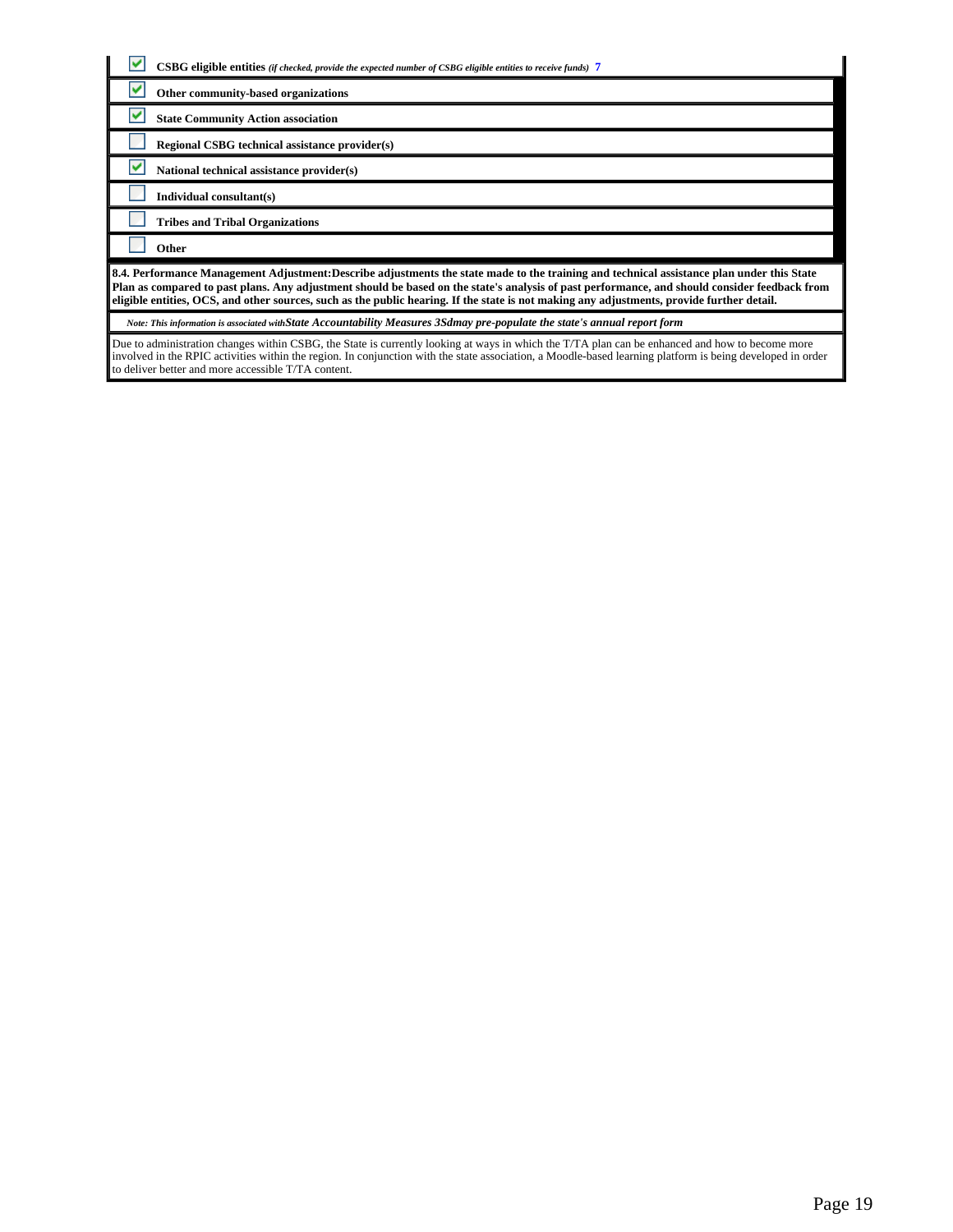| <b>Section 9: State Linkages and Communication</b> |  |  |  |  |  |
|----------------------------------------------------|--|--|--|--|--|
|----------------------------------------------------|--|--|--|--|--|

<span id="page-19-0"></span>

| U.S. DEPARTMENT OF HEALTH AND HUMAN SERVICES<br>Form Approved<br>OMB No:0970-0382<br><b>Administration for Children and Families</b><br>Expires:06/30/2021<br><b>Community Services Block Grant (CSBG)</b>                                                                                                                                                                                                                                                                                                                                                                                                                                                                                                                                                                                                                                                                                                                                                                                                          |
|---------------------------------------------------------------------------------------------------------------------------------------------------------------------------------------------------------------------------------------------------------------------------------------------------------------------------------------------------------------------------------------------------------------------------------------------------------------------------------------------------------------------------------------------------------------------------------------------------------------------------------------------------------------------------------------------------------------------------------------------------------------------------------------------------------------------------------------------------------------------------------------------------------------------------------------------------------------------------------------------------------------------|
| <b>SECTION 9</b>                                                                                                                                                                                                                                                                                                                                                                                                                                                                                                                                                                                                                                                                                                                                                                                                                                                                                                                                                                                                    |
| State Linkages and Communication                                                                                                                                                                                                                                                                                                                                                                                                                                                                                                                                                                                                                                                                                                                                                                                                                                                                                                                                                                                    |
|                                                                                                                                                                                                                                                                                                                                                                                                                                                                                                                                                                                                                                                                                                                                                                                                                                                                                                                                                                                                                     |
| Note: This section describes activities that the state may support with CSBG remainder/discretionary funds, described under Section 675C(b)(1) of the CSBG Act. The state may indicate<br>planned use of remainder/discretionary funds for linkage/communication activities in Section 7, State Use of Funds, items 7.9(b) and (c).                                                                                                                                                                                                                                                                                                                                                                                                                                                                                                                                                                                                                                                                                 |
| 9.1. State Linkages and Coordination at the state Level:<br>Describe the linkages and coordination at the state level that the State plans to create or maintain to ensure increased access to CSBG services to<br>low-income people and communities under this State Plan and avoid duplication of services (as required by the assurance under Section 676(b)(5)).                                                                                                                                                                                                                                                                                                                                                                                                                                                                                                                                                                                                                                                |
| [Describe or attach additional information as needed. [Check all that apply and narrative where applicable                                                                                                                                                                                                                                                                                                                                                                                                                                                                                                                                                                                                                                                                                                                                                                                                                                                                                                          |
| Note: This response will link to the corresponding CSBG assurance, item 14.5. In addition, this item is associated with State Accountability Measure 7Sa andmay pre-populate the<br>State's Annual Report, Module 1, Item G.1.                                                                                                                                                                                                                                                                                                                                                                                                                                                                                                                                                                                                                                                                                                                                                                                      |
| v<br><b>State Low Income Home Energy Assistance Program (LIHEAP) office</b>                                                                                                                                                                                                                                                                                                                                                                                                                                                                                                                                                                                                                                                                                                                                                                                                                                                                                                                                         |
| v<br><b>State Weatherization office</b>                                                                                                                                                                                                                                                                                                                                                                                                                                                                                                                                                                                                                                                                                                                                                                                                                                                                                                                                                                             |
| <b>State Temporary Assistance for Needy Families (TANF) office</b>                                                                                                                                                                                                                                                                                                                                                                                                                                                                                                                                                                                                                                                                                                                                                                                                                                                                                                                                                  |
| <b>State Head Start office</b>                                                                                                                                                                                                                                                                                                                                                                                                                                                                                                                                                                                                                                                                                                                                                                                                                                                                                                                                                                                      |
| State public health office                                                                                                                                                                                                                                                                                                                                                                                                                                                                                                                                                                                                                                                                                                                                                                                                                                                                                                                                                                                          |
| V<br><b>State education department</b>                                                                                                                                                                                                                                                                                                                                                                                                                                                                                                                                                                                                                                                                                                                                                                                                                                                                                                                                                                              |
| ⊻<br><b>State Workforce Innovation and Opportunity Act (WIOA) agency</b>                                                                                                                                                                                                                                                                                                                                                                                                                                                                                                                                                                                                                                                                                                                                                                                                                                                                                                                                            |
| State budget office                                                                                                                                                                                                                                                                                                                                                                                                                                                                                                                                                                                                                                                                                                                                                                                                                                                                                                                                                                                                 |
| <b>Supplemental Nutrition Assistance Program (SNAP)</b>                                                                                                                                                                                                                                                                                                                                                                                                                                                                                                                                                                                                                                                                                                                                                                                                                                                                                                                                                             |
| State child welfare office                                                                                                                                                                                                                                                                                                                                                                                                                                                                                                                                                                                                                                                                                                                                                                                                                                                                                                                                                                                          |
|                                                                                                                                                                                                                                                                                                                                                                                                                                                                                                                                                                                                                                                                                                                                                                                                                                                                                                                                                                                                                     |
| <b>State housing office</b>                                                                                                                                                                                                                                                                                                                                                                                                                                                                                                                                                                                                                                                                                                                                                                                                                                                                                                                                                                                         |
| Other                                                                                                                                                                                                                                                                                                                                                                                                                                                                                                                                                                                                                                                                                                                                                                                                                                                                                                                                                                                                               |
|                                                                                                                                                                                                                                                                                                                                                                                                                                                                                                                                                                                                                                                                                                                                                                                                                                                                                                                                                                                                                     |
| 9.2. State Linkages and Coordination at the Local Level:<br>Describe the linkages and coordination at the local level that the state to create or maintain with governmental and other social services,<br>especially antipoverty programs, to assure the effective delivery of and coordination of CSBG services to low-income people and communities and<br>avoid duplication of services, (and as required by assurances under Sections Sections $676(b)(5) \cdot (6)$ )                                                                                                                                                                                                                                                                                                                                                                                                                                                                                                                                         |
| Note: This response will link to the corresponding CSBG assurances, items 14.5 and 14.6., and pre-populates the Annual Report, Module 1, Item G.2.                                                                                                                                                                                                                                                                                                                                                                                                                                                                                                                                                                                                                                                                                                                                                                                                                                                                  |
| To strengthen the service delivery system for low-income people in ND, the DCS and the CAAs have continued to coordinate and establish linkages with<br>local, regional, and statewide entities to eliminate gaps in services and to avoid duplication of efforts. In addition to this, the state works closely with the<br>Creating a Hunger-Free North Dakota Coalition, by participating on a monthly call to discuss various food-related and services that are occurring across<br>the state. CAA staff utilize information and referrals, case management, and follow-up activities with other entities in order to ensure that the low-income<br>individuals and families are able to access needed services. Some issues such as issues with social security, Medicare, health insurance, etc. cannot be<br>successfully addressed by local efforts. However, the CAA staff attempts to address those needs that they can and work with others who might better be<br>able to address some of those issues. |
| 9.3. Eligible Entity Linkages and Coordination                                                                                                                                                                                                                                                                                                                                                                                                                                                                                                                                                                                                                                                                                                                                                                                                                                                                                                                                                                      |
| 9.3a. State Assurance of Eligible Entity Linkages and Coordination:<br>Describe how the state will assure that the eligible entities will coordinate and establish linkages to assure the effective delivery of and<br>coordination of CSBG services to low-income people and communities and avoid duplication of services (as required by the assurance under Secti<br>on $676(b)(5)$ ).                                                                                                                                                                                                                                                                                                                                                                                                                                                                                                                                                                                                                          |
| Note: This response will link to the corresponding CSBG assurance, item 14.5.                                                                                                                                                                                                                                                                                                                                                                                                                                                                                                                                                                                                                                                                                                                                                                                                                                                                                                                                       |
| Each CAA and the State coordinate and establish linkages between governmental and other social services programs to ensure the effective delivery of<br>such services to low income individuals and to avoid duplication of such services. Each agency developed its own list of linkages, which is a part of their<br>application. These linkages are also verified during monitoring. Each CSBG eligible entity is required to sign a CSBG certification.                                                                                                                                                                                                                                                                                                                                                                                                                                                                                                                                                         |
| 9.3b State Assurance of Eligible Entity Linkages to Fill Service Gaps:<br>Describe how the eligible entities will develop linkages to fill identified gaps in the services, through the provision of information, referrals, case<br>management, and follow-up consultations, according to the assurance under Section 676(b)(3)(B) of the CSBG Act.                                                                                                                                                                                                                                                                                                                                                                                                                                                                                                                                                                                                                                                                |
| Note: This response will link to the corresponding CSBG assurance, item 14.3b., and pre-populates the Annual Report, Module 1, Item G.3b.                                                                                                                                                                                                                                                                                                                                                                                                                                                                                                                                                                                                                                                                                                                                                                                                                                                                           |
| Each CAA and the State coordinates and establishes linkages between governmental and other social services programs to ensure the effective delivery<br>of such services to low income individuals and to avoid duplication of such services. Each agency has developed a current list of linkages. The CSBG                                                                                                                                                                                                                                                                                                                                                                                                                                                                                                                                                                                                                                                                                                        |

Certification, which is attached to the grant agreement between the DCS and each CSBG subgrantee, will also reference this Assurance which is required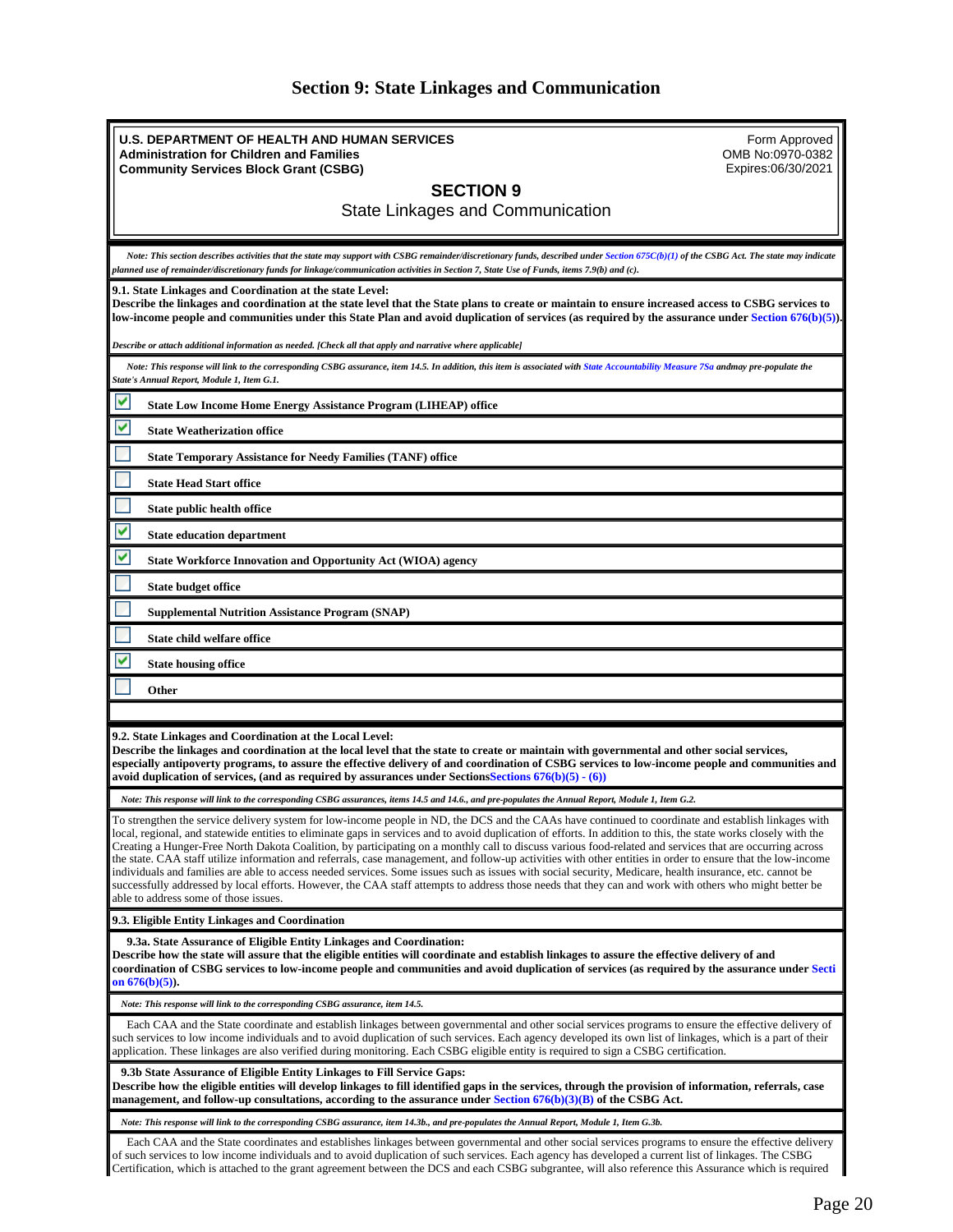of each subgrantee. The Certification form is signed by the Board Chair of each CAA board.

**9.4. Workforce Innovation and Opportunity Act (WIOA) Employment and Training Activities: Does the state intend to include CSBG employment and training activities as part of a WIOA Combined State Plan, as allowed under the Workforce Innovation and Opportunity Act** *(as required by the assurance under Section 676(b)(5) of the CSBG Act)?*  $\bullet$  Yes  $\bullet$  No

*Note: This response will link to the corresponding CSBG assurance, item 14.5.*

 **9.4a. WIOA Combined Plan: If the state selected "yes"under item 9.4, provide the CSBG-specific information included in the state's WIOA Combined Plan. This information includes a description of how the state and the eligible entities will coordinate the provision of employment and training activities through statewide and local WIOA workforce development systems. This information may also include examples of innovative employment and training programs and activities conducted by community action agencies or other neighborhood-based organizations as part of a community antipoverty strategy.**

 CSBG was included in the State memorandum of understanding when it was developed. CAAS and the State CSBG Program Manager were actively involved in providing service/program information to the initial computer based website that was developed to serve as a means to meet the One-Stop Service approach required by WIOA. CAA programs, contact information, etc., were included in the website data to ensure that individuals were aware of and able to access the information. The website was an opportunity for all staff of involved agencies to become better informed of the services and programs available from various providers in an attempt to strengthen the collaborative opportunities to better serve clients.

 **9.4b. Employment and Training Activities: If the state selected "no" under item 9.4, describe the coordination of employment and training activities, as defined in Section 3 of WIOA, by the state and by eligible entities providing activities through the WIOA system.**

### **9.5. Emergency Energy Crisis Intervention:**

**Describe how the state will assure, where appropriate, that emergency energy crisis intervention programs under Title XXVI (relating to Low-Income Home Energy Assistance) are conducted in each community in the state, as required by the assurance under Section 676(b)(6) of the CSBG Act).**

*Note: This response will link to the corresponding CSBG assurance, item 14.6.*

The CAAs also administer funds under the Federal Emergency Management Act (FEMA) and Energy Share of North Dakota, Inc. All expenditures of emergency energy assistance are coordinated with county social service boards, which administer emergency energy assistance under the Low Income Home Energy Assistance Program (LIHEAP). LIHEAP referrals are made to the CAAs for energy services as well as for case management services and other self-sufficiency services under the Self Reliance Program. DCS staff maintain contact with staff of the ND Department of Human Services to maintain open communication between DHS and DCS programs. The goal is to increase referrals between all levels of the programs, strengthen the relationships between programs and staff, and maximize the funding available to the State. The CSBG Certification, which is attached to the grant agreement between the DCS and each CSBG subgrantee, also references this Assurance which is required of each subgrantee. The Certification form is signed by the Board Chair of each CAA board.

### **9.6. Faith-based Organizations, Charitable Groups, Community Organizations:**

**Describe how the state will assure local eligible entities will coordinate and form partnerships with other organizations, including faith-based organizations, charitable groups, and community organizations, according to the state's assurance under Section 676(b)(9)of the CSBG Act.**

*Note: this response will link to the corresponding assurance, item 14.9.*

The agencies present their partnerships and linkages as a part of their Community Action Plan (CAP), many of which are faith-based, charitable, and community-based organizations. These linkages play into how the agencies are able to deliver services and they work together to avoid duplication of services. On-site monitoring is used to verify partnerships and agreements are collected during the annual Organizational Standard review.

## **9.7. Coordination of Eligible Entity 90 Percent Funds with Public/Private Resources:**

**Describe how the eligible entities will coordinate CSBG 90 percent funds with other public and private resources, according to the assurance under Section 676(b)(3)(C) of the CSBG Act.**

*Note: this response will link to the corresponding assurance, item 14.3c.*

Through their collaboration efforts, the CAAs and CAPND continue to strengthen their coordination with other service providers serving low-income individuals and families on local, regional and state levels. As roll-up TANF funds have become available in the past, the CAAs have submitted proposals and/or been funded to provide supportive services to State Welfare Reform efforts, including GED/basic educational programs and job retention activities. The linkages and numerous coordination and collaboration activities between the CAAs and other programs are detailed in other parts of this application. Working with other programs and entities throughout the service area strengthens the collaborative efforts of meeting the unmet needs of low-income citizens, which benefits all providers and programs including State, Regional and County Social and Human Service programs involved in Welfare Reform efforts. CAPND, CAA and DCS staff continue to maintain open communication with staff from the ND Department of Human Services and other state entities. The goal is to increase referrals between all levels of the programs, strengthen the relationships between programs and staff, and maximize the funding available to the State. These linkages enhance the activities of the state and the CAAs in helping lowincome people in becoming more self-sufficient and enhances their efforts to become employed or maintain their employment, better educated, financially solvent and more involved in their communities. For FY2020-2021, The State and eligible entities will continue to coordinate programs with and form partnerships with other organizations serving low- income residents of the communities and members of the groups served by the State, including religious organizations, charitable groups and community organizations. CAAs continue to refer clients to other related programs as appropriate, and have continued their efforts to have other organizations, including religious organizations, charitable groups and community organizations, become more familiar with the CAA mission and how they can all work together to more effectively address low-income issues and needs. CAAs work with local, public, private, religious, charitable and community groups to develop more efficient and effective services for lowincome persons.

**9.8. Coordination among Eligible Entities and State Community Action Association: Describe state activities for supporting coordination among the eligible entities and the state community action association.**

*Note: This information will pre-populate the Annual Report, Module 1, Item G.5.*

The State Community Action Association (CAPND), the CAA entities and DCS staff maintains an open line of communication . It is rare that the State office does not visit with the CAPND in any given week. The goal is to increase relationships between the State, CAPND, and eligible CAAs are good. The State CSBG office regularly attends the State Community Action Association meetings to provide technical assistance and updates on the CSBG program. The State CSBG office and the State Association visit on a weekly basis to touch base on activities around the state.

## **9.9. Communication with Eligible Entities and the State Community Action Association:**

**In the table below, detail how the state intends to communicate with eligible entities, the state community action association, and other partners identified under this State Plan on the topics listed below. For any topic that is not applicable, select "Not Applicable" under Expected Frequency.**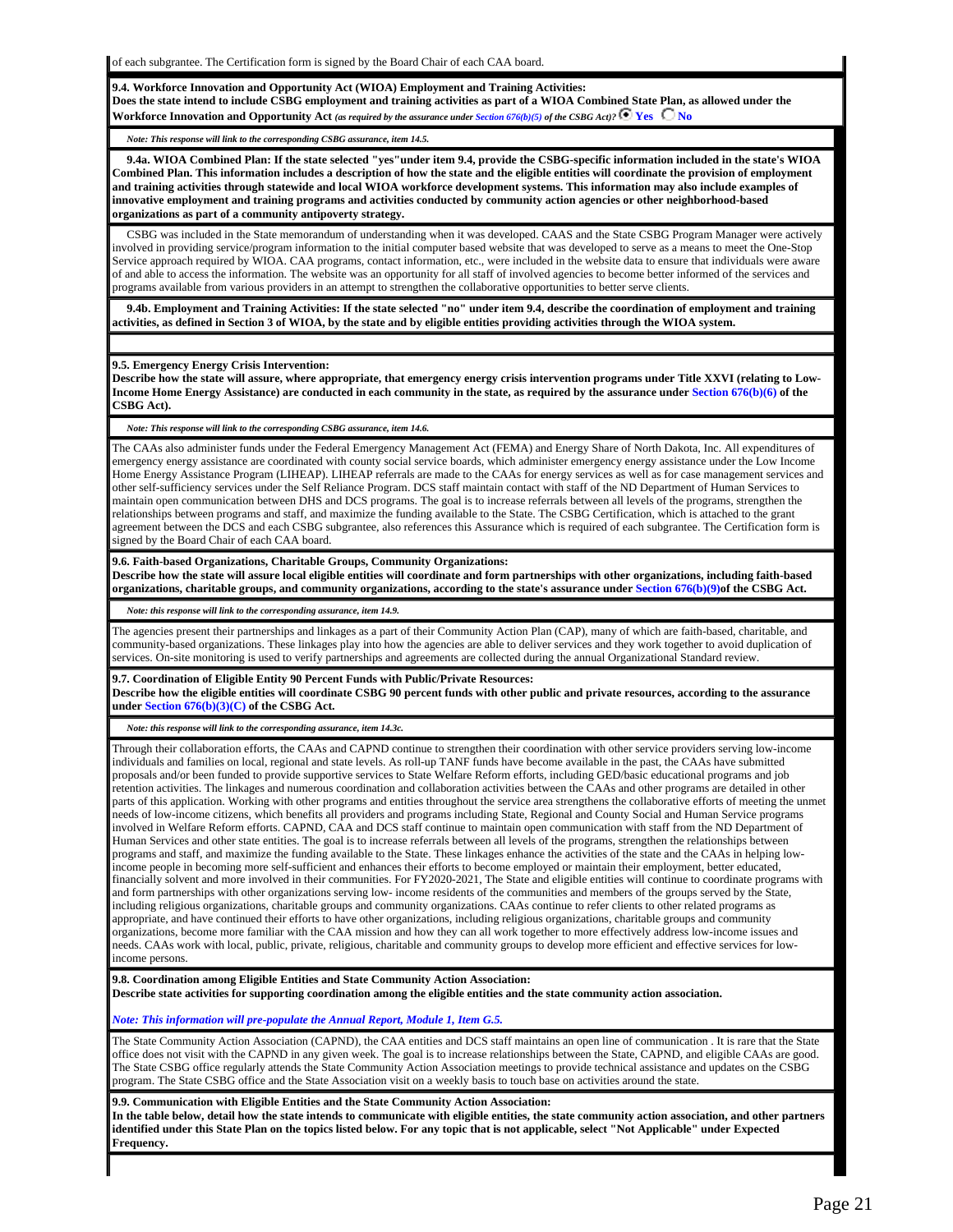| <b>Communication Plan</b>                                                   |                           |                       |                                     |  |  |
|-----------------------------------------------------------------------------|---------------------------|-----------------------|-------------------------------------|--|--|
| <b>Subject Matter</b>                                                       | <b>Expected Frequency</b> | Format                | <b>Brief description of "Other"</b> |  |  |
| <b>Upcoming Public and/or Legislative</b><br><b>Hearings</b>                | Annually                  | Meetings/Presentation |                                     |  |  |
| <b>State Plan Development</b>                                               | Biannual                  | Website               |                                     |  |  |
| <b>Organizational Standards Progress</b>                                    | Annually                  |                       |                                     |  |  |
| <b>State Accountability Measures Progress</b>                               | Annually                  |                       |                                     |  |  |
| <b>Community Needs Assessments</b><br>/Community Action Plans               | Annually                  |                       |                                     |  |  |
| <b>State Monitoring Plans and Policies</b>                                  | Biannual                  | 1:1                   |                                     |  |  |
| <b>Training and Technical Assistance (T</b><br>/TA) Plans                   | Annually                  |                       |                                     |  |  |
| <b>ROMA</b> and Performance Management                                      | As needed                 |                       |                                     |  |  |
| <b>State Interagency Coordination</b>                                       | <b>Upon Request</b>       |                       |                                     |  |  |
| <b>CSBG Legislative/Programmatic Updates</b>                                | Quarterly                 | Meetings/Presentation |                                     |  |  |
| <b>Tripartite Board Requirements</b>                                        | Biannual                  |                       |                                     |  |  |
| <b>Topic</b>                                                                | <b>Expected Frequency</b> | Format                | <b>Brief Description of "Other"</b> |  |  |
| Test<br>1 <sup>1</sup>                                                      | Not Applicable            |                       |                                     |  |  |
| 9.10. Feedback to Eligible Entities and State Community Action Association: |                           |                       |                                     |  |  |

**9.10. Feedback to Eligible Entities and State Community Action Association:**

**Describe how the state will provide information to local entities and state community action associations regarding performance on state accountability measures.**

*Note: This information is associated with State Accountability Measure 5S(iii). and will pre-populate the Annual Report, Module 1, Item G.6*

The State will provide any OCS feedback to the State Community Action Association and eligible entities within 60 calendar days of the State getting feedback from OCS. The agencies have been receiving periodic updates via email and at their quarterly Executive Directors meetings on the entire process for the annual report. State performance regarding the State Accountability Measures will be provided through an email and then in-person at the next scheduled Executive Director meeting.

**9.11. Performance Management Adjustment:**

**Describe any adjustments the state made to the Communication Plan in this State Plan as compared to past plans. Any adjustment should be based on the state's analysis of past performance, and should consider feedback from eligible entities, OCS, and other sources, such as the public hearing. If the state is not making any adjustments, provide further detail.**

*Note: This information is associated with State Accountability Measures 7Sb; this response may pre-populate the state's annual report form.*

No adjustments as compared to past plans.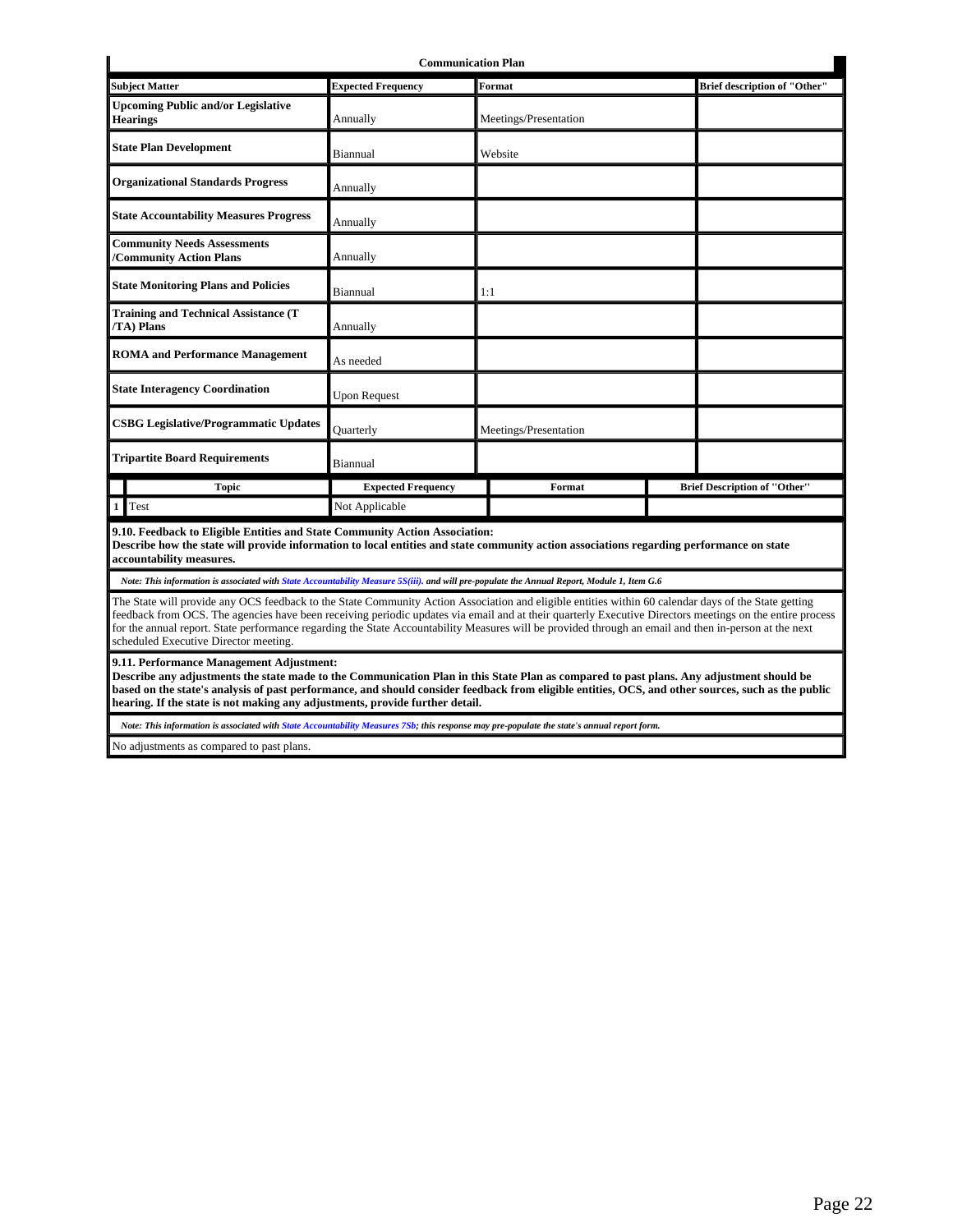## **Section 10: Monitoring, Corrective Action, and Fiscal Controls**

<span id="page-22-0"></span>**U.S. DEPARTMENT OF HEALTH AND HUMAN SERVICES Administration for Children and Families Community Services Block Grant (CSBG)**

Form Approved OMB No: 0970-0382 Expires:06/30/2021

**SECTION 10**

State Use of Funds

**Monitoring, Corrective Action and Fiscal Controls (Section 678B(a) of the Act ) 10.1. Specify the proposed schedule for planned monitoring visits - including full on-site reviews; on-site reviews of newly designated entities; follow-up reviews - including return visits to entities that failed to meet State goals, standards, and requirements; and other reviews as appropriate. This is an estimated schedule to assist states in planning. States may indicate "no review" for entities the state does not plan to monitor in the performance period.** *Note: This information is associated with State Accountability Measure 4Sa(i); this response pre-populates the Annual Report, Module 1, Table H.1.* **CSBG Eligible Entity Monitoring Type Review Type Target Quarter Start Date of Last Full Onsite Review End Date of Last Full Onsite Review Brief Descripti on of "Other" Community Action Partnership**<br>Region I & VIII Community Action I at the Singh Tell On-site Community Action I & VIII COMENCIL CONSIDERATION CONSIDERATION CON<br>Region I & VIII **<sup>2</sup>** Community Action Partnership Community Action Fathership Full On-site **Community Community Action Full On-site** On-site **Community Action** 1 and 27/2018 **<sup>3</sup>** Southeastern ND Community South Agency **Full On-site** Onsite Review FY1 Q3 09/17/2018 09/19/2018 09/19/2018 **<sup>4</sup>** Community Action Program Region UII, Inc. FV1 Q4  $\parallel$  11/05/2018 11/07/2018 11/07/2018 FULL On-site  $\parallel$  Onsite Review FY1 Q4  $\parallel$  11/05/2018 11/07/2018 **CSBG Eligible Entity Monitoring Type Review Type Target Quarter Start Date of Last Full Onsite Review End Date of Last Full Onsite Review Brief Descripti on of "Other" Dakota Prairie Community Action** Full On-site **Numerical Constant Community Action** FY2 Q2 05/14/2019 05/15/2019 **<sup>2</sup>** Red River Valley Community Action Agency Community Full On-site Consite Review FY2 Q3 08/19/2019 08/20/2019 **Community Action Region VI, Inc.** FIGURE FULL On-site **FIGURE Review** FY2 Q3 10/17/2017 10/18/2017 **10.2. Monitoring Policies: Provide a copy of state monitoring policies and procedures by attaching and/or providing a hyperlink.** See attachment. **10.3. Initial Monitoring Reports: According to the state's procedures, by how many calendar days must the State disseminate initial monitoring reports to local entities?** *Note: This item is associated with State Accountability Measure 4Sa(ii) and may pre-populate the state's annual report form.* 60 **Corrective Action, Termination and Reduction of Funding and Assurance Requirements (Section 678C of the Act ) 10.4. Closing Findings: Are state procedures for addressing eligible entity findings/deficiencies and documenting the closure of findings, included in the State monitoring** 

protocols attached above? **F** Yes C No

 **10.4a. Closing Findings Procedures: If no describe state procedures for addressing eligible entity findings/deficiencies, and documenting the closure of findings.**

**10.5. Quality Improvement Plans (QIPs):**

**Provide the number of eligible entities currently on QIPs, if applicable.**

*Note: The QIP information is associated withState Accountability Measures 4Sc.*

0

### **10.6. Reporting of QIPs:**

**Describe the state's process for reporting eligible entities on QIPs to the Office of Community Services within 30 calendar days of the State approving a QIP**

*Note: This item is associated withState Accountability Measures 4Sa(iii).*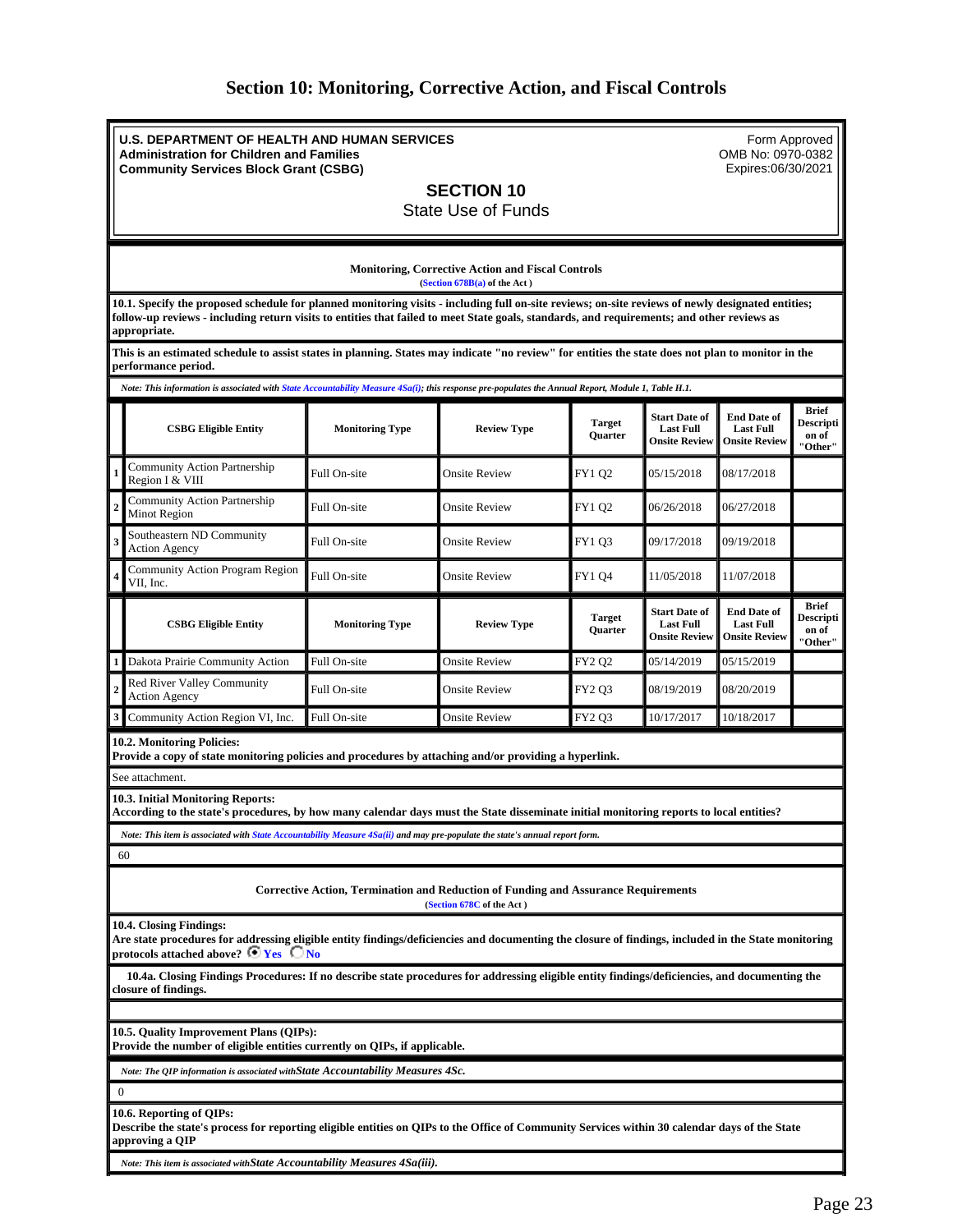#### **10.7. Assurance on Funding Reduction or Termination:**

**The state assures,"that any eligible entity that received CSBG funding the previous fiscal year will not have its funding terminated or reduced below the proportional share of funding the entity received in the previous fiscal year unless, after providing notice and an opportunity for a hearing on the record, the State determines that cause exists for such termination or such reduction, subject to review by the Secretary as provided inSection 678C(b)**" per Section 676(b)(8).  $\bullet$  Yes  $\bullet$  No

*Note: This response will link with the corresponding assurance under item 14.8.*

#### **Policies on Eligible Entity Designation, De-designation, and Re-designation**

10.8. Eligible Entity Designation: Do the State CSBG statute and/or regulations provide for the designation of new eligible entities?  $\bigcirc$  Yes  $\,\bigcirc$  N **o** 

**10.8a. New Designation Citation: If yes, provide the citation(s) of the law and/or regulation.**

 **10.8b. New Designation Procedures: If no, describe state procedures for the designation of new eligible entities and how the procedures were made available to eligible entities and the public**

 New designation would require a statutory change to ND Century Code 50-44.5. The public would be informed through legislative communication and public notices.

### **10.9. Eligible Entity Termination: Do State CSBG statute and/or regulations provide for termination of eligible entities**  $\bullet$  **Yes**  $\bullet$  **No**

#### **10.9a. Termination Citation: If yes, provide the citation(s) of the law and/or regulation.**

A determination to terminate the designation or reduce the funding of an eligible entity can be reviewed by the Secretary of the Department of Health and Human Services. The entity will be informed that they can request that the Stat notify the Secretary of the entityÂs request for a review of the StateÂs decision to terminate or reduce the award, no later than 5 days prior to the effective date of termination. If a review by the Secretary has been requested, the State will not terminate the award until the review has been completed. The Secretary shall complete the review no later than 90 days after receiving the documentation from the State regarding the termination or reduction of funding. If the Secretary does not complete the review within the 90 days, the StateÂs determination will become final at the end of the 90th day. In the grant attachments to CSBG awards to eligible entities, reference is made to termination of funding. Those citations are in Part II, I and J General Assistance Terms & Conditions and Part III,  $\tilde{S}$   $\tilde{A}$  Programmatic Terms & Conditions for the Community Services Block Grant.

 **10.9b. Termination Procedures: If no, describe state procedures for termination of new eligible entities and how the procedures were made available to eligible entities and the public**

**10.10. Does the State CSBG statute and/or regulations specify a process the State CSBG agency must follow to re-designate an existing eligible**  entity?  $\Box$  **Yes**  $\Box$  **No** 

**10.10a. If Yes, provide the citation(s) of the law and/or regulation.**

 **10.10b. If No, describe State procedures for re-designation of existing eligible entities. Redesignation is assumed unless notice is made that an agency has been de-designated.**

## **Fiscal Controls and Audits and Cooperation Assurance**

**10.11. Fiscal Controls and Accounting:**

**Describe how the state's fiscal controls and accounting procedures will a) permit preparation of the SF-425 Federal fiscal reports (FFR) and b) permit the tracing of expenditures adequate to ensure funds have been used appropriately under the block grant, as required by Block Grant regulations applicable to CSBG at 45 CFR 96.30(a).**

The State utilizes an accrual form of accounting which applies a breakdown of funds, projects, and activity numbers specific to each grant. It also identifies expenditures for each subrecipient, administrative costs and discretionary funds. Monthly reports are run and verified to make sure that the funds have been disbursed appropriately. The SF-425 is prepared on a semi-annual and annual basis. Report and spreadsheet documentation are kept on file during the records retention time period. The subrecipients are financially monitored every two years to make sure that they are following their approved budget, have the appropriate internal control system in place, and expenditures are allowable. Our state agency is also audited by our State Auditors office on a biennial basis for the state Single Audit.

## **10.12. Single Audit Management Decisions:**

**Describe state procedures for issuing management decisions for eligible entity single audits, as required by Block Grant regulations applicable to CSBG at [45 CFR 75.521.](https://www.law.cornell.edu/cfr/text/45/75.521)**

*Note: This information is associated with State Accountability Measure 4Sd.*

Assurance 678D(a)1 and 678D(a)(2): The DCS, as administering agency of the CSBG on behalf of the State of Assurance 678D(a)1 and 678D(a)(2): The DCS, as administering agency of the CSBG on behalf of the State of North Dakota, has established fiscal controls, procedures, audits and inspections, as required under Sections 678D(a)(1) and 678D(a)(2) of the CSBG Act. The DCS is responsible for fiscal control, accountability and proper disbursal of CSBG funds. The DCS requires all CSBG subgrantee accounting systems to meet the requirements established by OMB Super Circular CFR Part 200. Each subgrantee is required to submit an annual audit of its operations to the DCS, prepared in accordance with the audit standards in CFR Part 200.

#### **10.13. Assurance on Federal Investigations:**

**The state will "permit and cooperate with Federal investigations undertaken in accordance with Section 678D" of the CSBG Act, as required by the assurance under Section 676(b)(7) of the CSBG Act.**  $\begin{array}{|c|c|c|c|c|c|}\hline \end{array}$  No

*Note: This response will link with the corresponding assurance, Item 14.7.*

#### **10.14. Performance Management Adjustment:**

**Describe any adjustments the state made to monitoring procedures in this State Plan as compared to past plans. Any adjustment should be based on the state's analysis of past performance, and should consider feedback from eligible entities, OCS, and other sources, such as the public hearing. If the state is not making any adjustments, provide further detail.**

*Note: This item is associated with State Accountability Measure 4Sb and may pre-populate the state's annual report form.*

Based on the limited results of the ACSI survey regarding monitoring and a meeting with the State Association Director's meeting, the State will strive to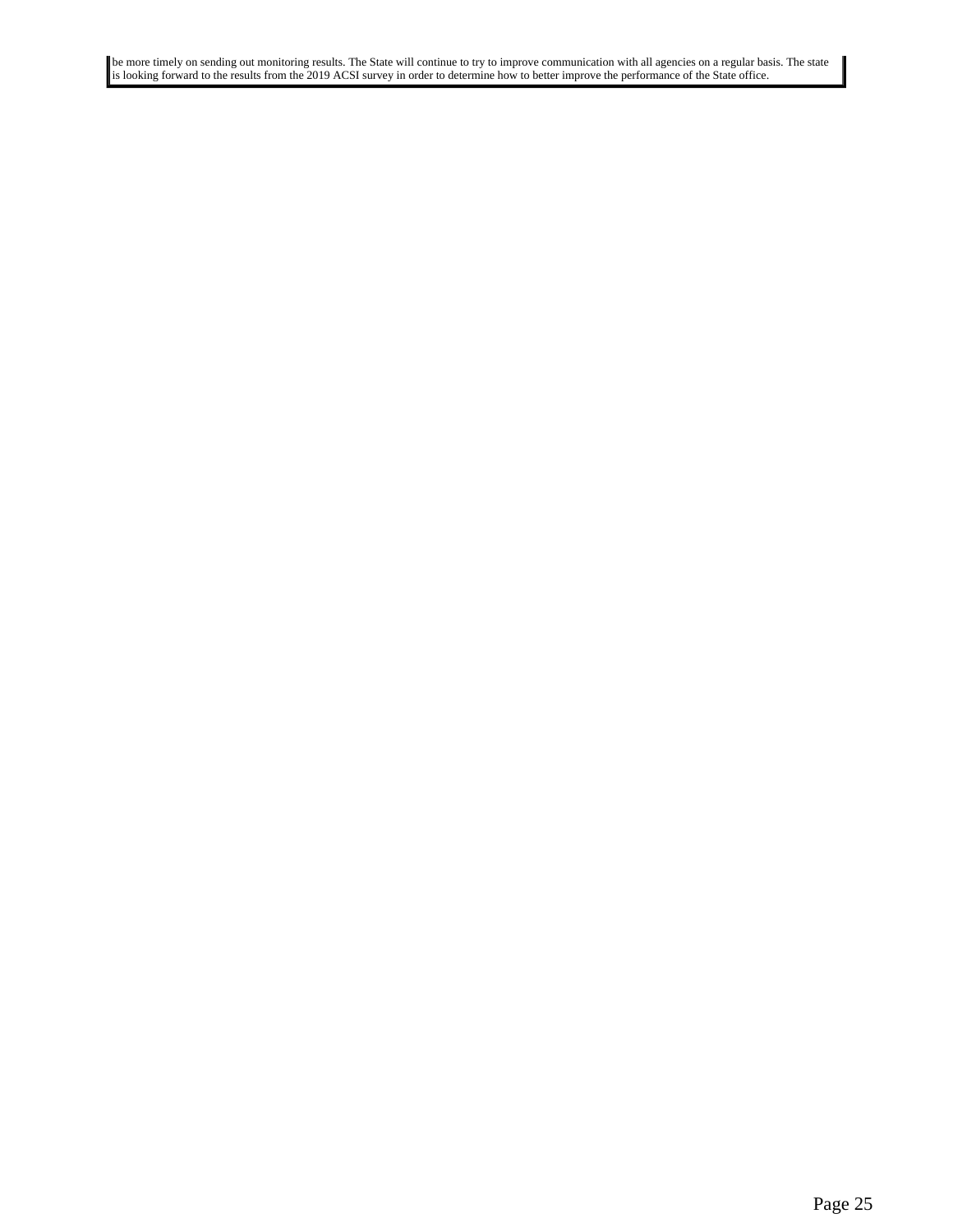| <b>Section 11: Eligible Entity Tripartite Board</b> |  |  |  |  |  |
|-----------------------------------------------------|--|--|--|--|--|
|-----------------------------------------------------|--|--|--|--|--|

<span id="page-25-0"></span>

| <b>U.S. DEPARTMENT OF HEALTH AND HUMAN SERVICES</b><br>Form Approved<br>OMB No: 0970-0382<br><b>Administration for Children and Families</b><br>Expires:06/30/2021<br><b>Community Services Block Grant (CSBG)</b><br><b>SECTION 11</b><br><b>State Use of Funds</b>                                                                                                                                                                                                                                                                                                                                                                                                                                                                                                                                                                                                                                                                                                            |
|---------------------------------------------------------------------------------------------------------------------------------------------------------------------------------------------------------------------------------------------------------------------------------------------------------------------------------------------------------------------------------------------------------------------------------------------------------------------------------------------------------------------------------------------------------------------------------------------------------------------------------------------------------------------------------------------------------------------------------------------------------------------------------------------------------------------------------------------------------------------------------------------------------------------------------------------------------------------------------|
| 11.1. Tripartite Board Verification: Verify which of the following measures are taken to ensure that the state verifies CSBG Eligible Entities are<br>meeting Tripartite Board requirements under Section 676B(a)(2) of the CSBG Act/Check all that applies and narrative where applicable]                                                                                                                                                                                                                                                                                                                                                                                                                                                                                                                                                                                                                                                                                     |
| v<br><b>Attend Board meetings</b>                                                                                                                                                                                                                                                                                                                                                                                                                                                                                                                                                                                                                                                                                                                                                                                                                                                                                                                                               |
| ٧<br><b>Organizational Standards Assessment</b>                                                                                                                                                                                                                                                                                                                                                                                                                                                                                                                                                                                                                                                                                                                                                                                                                                                                                                                                 |
| ٧<br><b>Monitoring</b>                                                                                                                                                                                                                                                                                                                                                                                                                                                                                                                                                                                                                                                                                                                                                                                                                                                                                                                                                          |
| v<br><b>Review copies of Board meeting minutes</b>                                                                                                                                                                                                                                                                                                                                                                                                                                                                                                                                                                                                                                                                                                                                                                                                                                                                                                                              |
| <b>Track Board vacancies/composition</b>                                                                                                                                                                                                                                                                                                                                                                                                                                                                                                                                                                                                                                                                                                                                                                                                                                                                                                                                        |
| Other                                                                                                                                                                                                                                                                                                                                                                                                                                                                                                                                                                                                                                                                                                                                                                                                                                                                                                                                                                           |
| 11.2. Tripartite Board Updates: Provide how often the state require eligible entities (which are not on TAPs or QIPs) to provide updates<br>regarding their Tripartite Boards. This includes but is not limited to copies of meeting minutes, vacancy alerts, changes to bylaws, low-income<br>member selection process, etc., [Select one and narrative where applicable]                                                                                                                                                                                                                                                                                                                                                                                                                                                                                                                                                                                                      |
| Annually                                                                                                                                                                                                                                                                                                                                                                                                                                                                                                                                                                                                                                                                                                                                                                                                                                                                                                                                                                        |
|                                                                                                                                                                                                                                                                                                                                                                                                                                                                                                                                                                                                                                                                                                                                                                                                                                                                                                                                                                                 |
|                                                                                                                                                                                                                                                                                                                                                                                                                                                                                                                                                                                                                                                                                                                                                                                                                                                                                                                                                                                 |
|                                                                                                                                                                                                                                                                                                                                                                                                                                                                                                                                                                                                                                                                                                                                                                                                                                                                                                                                                                                 |
| Biannually at the monitoring visit, and annually while reviewing the Organizational Standards. If regular vacancies are a persistent problem, we<br>may check in with the agency more frequently.                                                                                                                                                                                                                                                                                                                                                                                                                                                                                                                                                                                                                                                                                                                                                                               |
| 11.3. Tripartite Board Representation Assurance: Describe how the state will verify that eligible entities have policies and procedures by which<br>individuals or organizations can petition for adequate representation on an eligible entity's Tripartite Board as required by the assurance under S<br>ection $676(b)(10)$ of the CSBG Act                                                                                                                                                                                                                                                                                                                                                                                                                                                                                                                                                                                                                                  |
| Note: This response will link with the corresponding assurance, item 14.10.                                                                                                                                                                                                                                                                                                                                                                                                                                                                                                                                                                                                                                                                                                                                                                                                                                                                                                     |
| To ensure compliance with the CSBG Act, the State requires that each CAA, as part of the CSBG application process, provide a description of the<br>procedures the agency has in place to ensure that a low income individual, community organization, or religious organization, or representative of low<br>income individuals that considers its organization, or low income individuals, to be inadequately represented on the agency board, can petition for<br>adequate representation on the Board. Each CAA has reviewed agency bylaws, revising them as necessary, to ensure compliance with this provision. A<br>copy of the bylaws section addressing this requirement is provided to DCS with the agency community action plan. The CSBG Certification attached to<br>the grant agreement between the DCS and CSBG subgrantees similarly addresses this compliance issue in that document. The Certification form is signed<br>by the Board Chair of each CAA board. |
| 11.4. Tripartite Board Alternative Representation: Does the state permit public eligible entities to use, as an alternative to a Tripartite Board,<br>"another mechanism specified by the state to assure decision-making and participating by low income individuals in the development, planning,<br>implementation, and evaluation of programs" as allowed under Section 676B(b)(2) of the CSBG Act. $\bigcirc$ Yes $\bigcirc$ No                                                                                                                                                                                                                                                                                                                                                                                                                                                                                                                                            |
| 11.4a. Tripartite Board Alternative Mechanism: If yes, describe the mechanism used by public eligible entities as an alternative to a Tripartite<br>Board.                                                                                                                                                                                                                                                                                                                                                                                                                                                                                                                                                                                                                                                                                                                                                                                                                      |
|                                                                                                                                                                                                                                                                                                                                                                                                                                                                                                                                                                                                                                                                                                                                                                                                                                                                                                                                                                                 |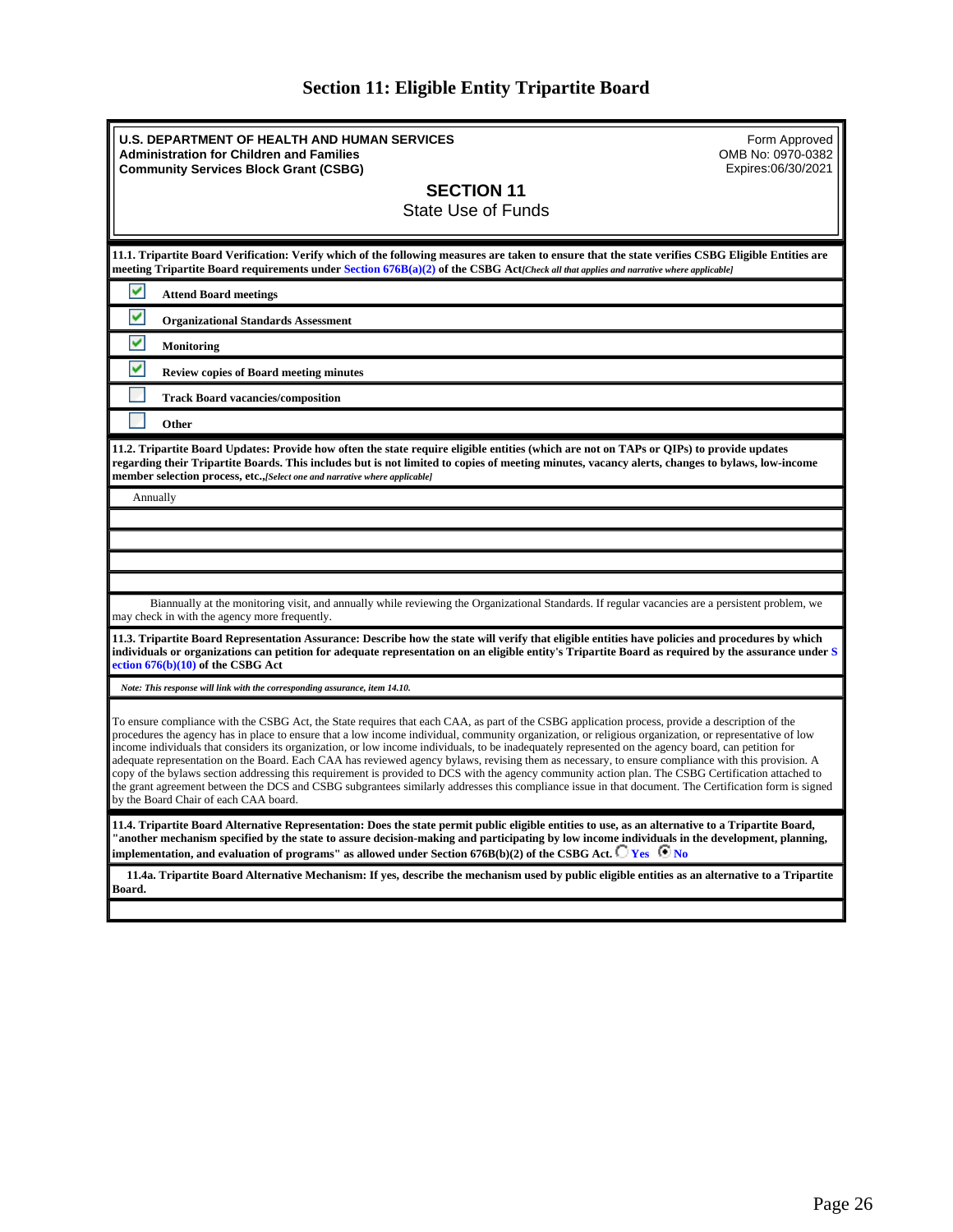# **Section 12: Individual and Community Eligibility Requirements**

<span id="page-26-0"></span>

| <b>U.S. DEPARTMENT OF HEALTH AND HUMAN SERVICES</b><br><b>Administration for Children and Families</b><br><b>Community Services Block Grant (CSBG)</b>                                                                                                                                                                                                                                                                                                                                                                                          | Form Approved<br>OMB No: 0970-0382<br>Expires:06/30/2021 |  |
|-------------------------------------------------------------------------------------------------------------------------------------------------------------------------------------------------------------------------------------------------------------------------------------------------------------------------------------------------------------------------------------------------------------------------------------------------------------------------------------------------------------------------------------------------|----------------------------------------------------------|--|
| <b>SECTION 12</b><br>Individual and Community Income Eligibility Requirements                                                                                                                                                                                                                                                                                                                                                                                                                                                                   |                                                          |  |
| 12.1. Required Income Eligibility:<br>Provide the income eligibility threshold for services in the state.<br>[Check one item below.]                                                                                                                                                                                                                                                                                                                                                                                                            |                                                          |  |
| $\bullet$ 125% of the HHS poverty line $\circ$ X% of the HHS poverty line (fill in the threshold) $\circ$ Varies by eligible entity                                                                                                                                                                                                                                                                                                                                                                                                             |                                                          |  |
| 0%<br>% [Response Option: numeric field]                                                                                                                                                                                                                                                                                                                                                                                                                                                                                                        |                                                          |  |
|                                                                                                                                                                                                                                                                                                                                                                                                                                                                                                                                                 |                                                          |  |
| 12.1a. Income Eligibility Policy and Procedures: Describe any state policy and/or procedures for income eligibility, such as treatment of<br>income and family/household composition.                                                                                                                                                                                                                                                                                                                                                           |                                                          |  |
| Excerpt from manual: Client eligibility for direct CSBG services is based upon income level. The State of NorthDakota, as permitted by Section 673(2)<br>of the CSBG Act, has always established the eligible income level for CSBG services at 125% of the official poverty line as defined by the Secretary of<br>the Department of Health and Human Services based on information provided by the Office of Management and Budget                                                                                                            |                                                          |  |
| 12.2. Income Eligibility for General/Short-Term Services:<br>Describe how the state ensures eligible entities generally verify income eligibility for those services with limited in-take procedures (where<br>individual income verification is not possible or practical), An example of these services is emergency food assistance.                                                                                                                                                                                                         |                                                          |  |
| Exceptions to the eligibility criteria could include food pantries, donations centers, assistive equipment items that are donated to the agency to be donated<br>to eligible clients of the agency. If an individual needs food or assistive equipment and the entity has it available, a client should not be prevented from<br>accessing because they don't meet the guidelines. Clients who claims no income must sign and date a self- declaration form attesting to the fact. The<br>eligibility worker must also sign and date that form. |                                                          |  |
| 12.3. Community-targeted Services: Describe how the state ensures eligible entities' services target and benefit low-income communities for<br>services that provide a community-wide benefit (e.g., development of community assets/facilities, building partnerships with other organizations).                                                                                                                                                                                                                                               |                                                          |  |
| The State reviews the eligible entities regional needs assessment to ensure the services are targeted at communities with demonstrated need. In addition to<br>needs assessment, the State may ask for additional data to back up the needs assessment. The additional data can be in the form of regional planning data,<br>city and county commission meeting notes, board of director minutes, and feedback from clients and community groups if available.                                                                                  |                                                          |  |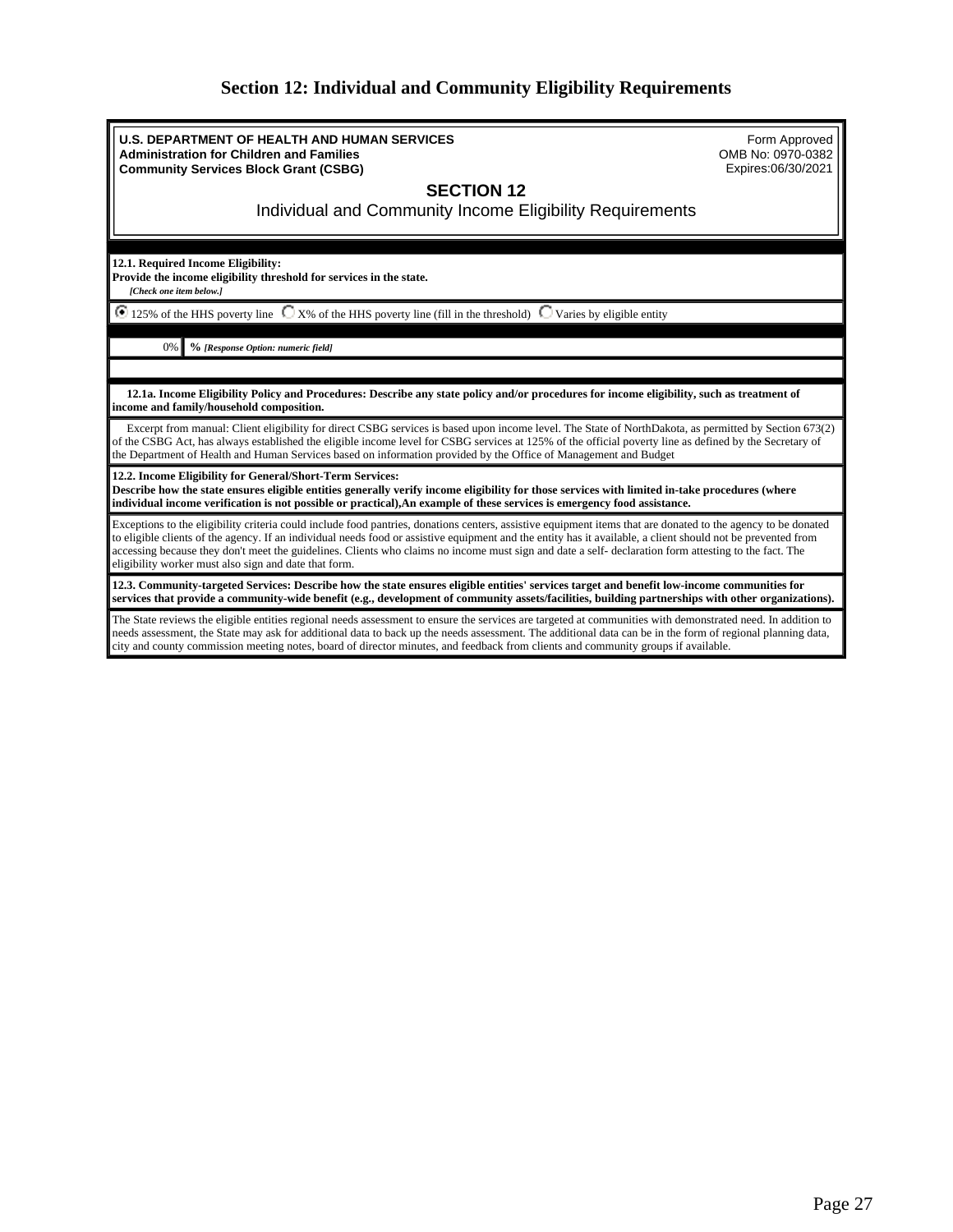# **Section 13: Results Oriented Management and Accountability (ROMA) System**

<span id="page-27-0"></span>

| <b>U.S. DEPARTMENT OF HEALTH AND HUMAN SERVICES</b><br>Form Approved                                                                                                                                                                                                                                                                                                                                                           |
|--------------------------------------------------------------------------------------------------------------------------------------------------------------------------------------------------------------------------------------------------------------------------------------------------------------------------------------------------------------------------------------------------------------------------------|
| <b>Administration for Children and Families</b><br>OMB No: 0970-0382                                                                                                                                                                                                                                                                                                                                                           |
| Expires:06/30/2021<br><b>Community Services Block Grant (CSBG)</b>                                                                                                                                                                                                                                                                                                                                                             |
| <b>SECTION 13</b>                                                                                                                                                                                                                                                                                                                                                                                                              |
| Results Oriented Management and Accountability (ROMA) System                                                                                                                                                                                                                                                                                                                                                                   |
|                                                                                                                                                                                                                                                                                                                                                                                                                                |
| 13.1. Performance Measurement System:                                                                                                                                                                                                                                                                                                                                                                                          |
| Identify the performance measurement system that the state and all eligible entities use, as required by Section 678E(a)of the CSBG Act and the<br>assurance under Section $676(b)(12)$ of the CSBG Act.                                                                                                                                                                                                                       |
| Note: This response will also link to the corresponding assurance, Item 14.12.and will pre-populate the Annual Report, Module 1, Item I.1.                                                                                                                                                                                                                                                                                     |
| The Results Oriented Management and Accountability (ROMA) System                                                                                                                                                                                                                                                                                                                                                               |
| Section 678E(b) of the CSBG Act                                                                                                                                                                                                                                                                                                                                                                                                |
|                                                                                                                                                                                                                                                                                                                                                                                                                                |
| 13.1a. ROMA Description: If ROMA was chosen in Item 13.1, describe the state's written policies, procedures, or guidance documents on<br>ROMA.                                                                                                                                                                                                                                                                                 |
| Excerpt from attached application/program guide: In meeting the required Assurance contained in Section 676(b) (12) of the CSBG reauthorization, the                                                                                                                                                                                                                                                                           |
| law states that State and community action compliance is required with the Results Oriented Management and Accountability (ROMA) System, or another<br>performance system approved by the Secretary of Health and Human Services. The State has required CAA participation in ROMA since 1997 when the                                                                                                                         |
| Office of Community Services (OCS) initially began requiring State and CAA participation in ROMA. Beginning in 2005, OCS has required reporting on                                                                                                                                                                                                                                                                             |
| the National Indicators which document CAA efforts in the areas of self-sufficiency, family stability, and community revitalization. The State Plan and<br>Annual CSBG Report are required to report on the outcome/National Indicator information that will be collected and the results of the data.                                                                                                                         |
| 13.1b. Alternative System Description: If an alternative system was chosen in Item 13.1, describe the system the state will use for performance<br>measurement.                                                                                                                                                                                                                                                                |
|                                                                                                                                                                                                                                                                                                                                                                                                                                |
| 13.2. Outcome Measures: Indicate and describe the outcome measures the state will use to measure eligible entity performance in promoting self-<br>sufficiency, family stability, and community revitalization, as required under Section 676(b)(12) of the CSBG Act.                                                                                                                                                          |
| Note: This response will also link to the corresponding assurance, Item 14.12.                                                                                                                                                                                                                                                                                                                                                 |
| M<br><b>CSBG National Performance Indicators (NPIs)</b>                                                                                                                                                                                                                                                                                                                                                                        |
| <b>NPIs and others</b>                                                                                                                                                                                                                                                                                                                                                                                                         |
| <b>Others</b>                                                                                                                                                                                                                                                                                                                                                                                                                  |
| Excerpt from attached application/program guide: Each agency is required to review the enclosed 2018 National Indicators that they are currently tracking,                                                                                                                                                                                                                                                                     |
| and revise the document, if necessary, to reflect what will be tracked for the 2020 and 2021 grant years. The updated document is to be submitted as part                                                                                                                                                                                                                                                                      |
| of the community action plan for the FY2020 and FY2021 grant years. If any changes are made in the National Indicators at the Federal level, DCS will<br>provide that information to you as soon as it is received. Agencies are also encouraged to develop additional appropriate outcomes which would provide a                                                                                                              |
| better picture of their service area and what is being accomplished through the efforts of and partnerships with the CAA. Those additional outcomes<br>should also be submitted to DCS with the workplan.                                                                                                                                                                                                                      |
| 13.3. Eligible Entity Support: Describe how the state supports the eligible entities in using the ROMA or alternative performance measurement                                                                                                                                                                                                                                                                                  |
| system.                                                                                                                                                                                                                                                                                                                                                                                                                        |
| Note: The activities described under Item 13.3 may include activities listed in "Section 8: State Training and Technical Assistance." If so, mention briefly, and/or cross-reference as<br>needed. This response will also link to the corresponding assurance, item 14.12.                                                                                                                                                    |
| The state office is working with the state association to develop more comprehensive ROMA T/TA material. Feedback on ROMA reporting compliance is<br>provided to the eligible entities during the annual Organizational Standards review.                                                                                                                                                                                      |
| 13.4. Eligible Entity Use of Data:<br>Describe how is the state plan to validate the eligible entities that are using data to improve service delivery?                                                                                                                                                                                                                                                                        |
| Note: This response will also link to the corresponding assurance, Item 14.12.                                                                                                                                                                                                                                                                                                                                                 |
| The State reviews quarterly data submitted by eligible entities to look at/compare progress of activities submitted in their work plans. When applications<br>and workplans are submitted, the State reviews data such as local planning documents, needs assessments, board minutes, census data, past outcome data,<br>and client satisfaction surveys (if conducted) to ensure service delivery is efficient and effective. |
| <b>Community Action Plans and Needs Assessments</b>                                                                                                                                                                                                                                                                                                                                                                            |
| 13.5. Community Action Plan: Describe how the state will secure a Community Action Plan from each eligible entity, as a condition of receipt of<br>CSBG funding by each entity, as required by Section $676(b)(11)$ of the CSBG Act.                                                                                                                                                                                           |
| Note: this response will link to the corresponding assurance, Item 14.11.                                                                                                                                                                                                                                                                                                                                                      |
| The State requires eligible entities to submit an application packet prior to awarding funds to the entity. The application requires, among many other<br>documents, the submission of a CSBG work-plan (see attached document).                                                                                                                                                                                               |
| 13.6. Community Needs Assessment:<br>Describe how the State will assure that each eligible entity includes a community needs assessment for the community served (which may be<br>coordinated with community needs assessments conducted by other programs) in each entity's Community Action Plan, as required by Section                                                                                                     |

**676(b)(11) of the CSBG Act.**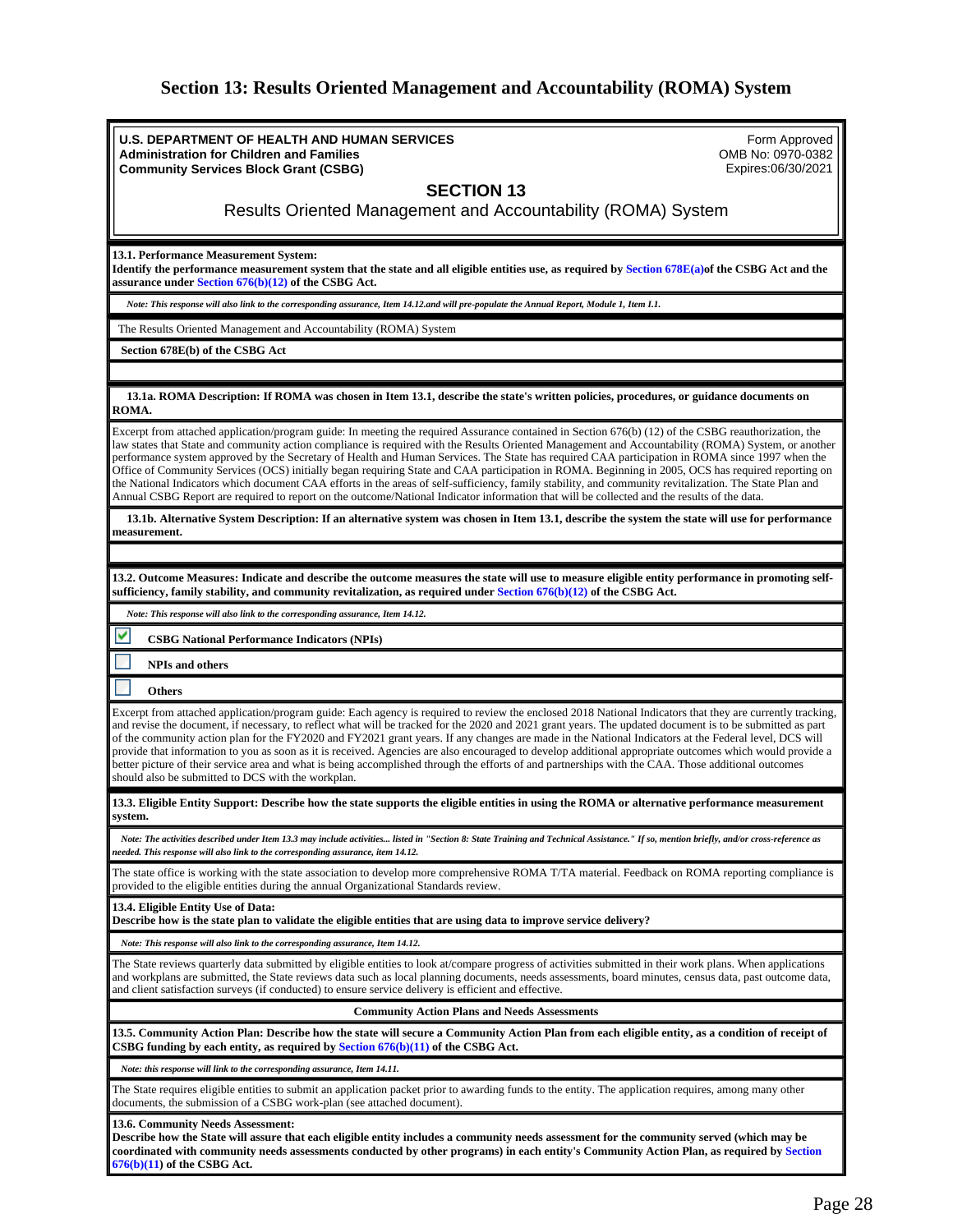*Note: this response will link to the corresponding assurance, Item 14.11.*

The State and the State Community Action Association (CAPND) assisted each eligible entity in conducting a Needs Assessment to meet the requirements of the CSBG Act. The State and the State's seven Community Actions are have completed a 2017 Needs Assessment Survey for 2020-2021 CSBG application. This survey covered all 53 counties served by the North Dakota Community Services Block Grants program. The State and the association are in the planning process for the next statewide needs assessment, which will be conducted in early 2020.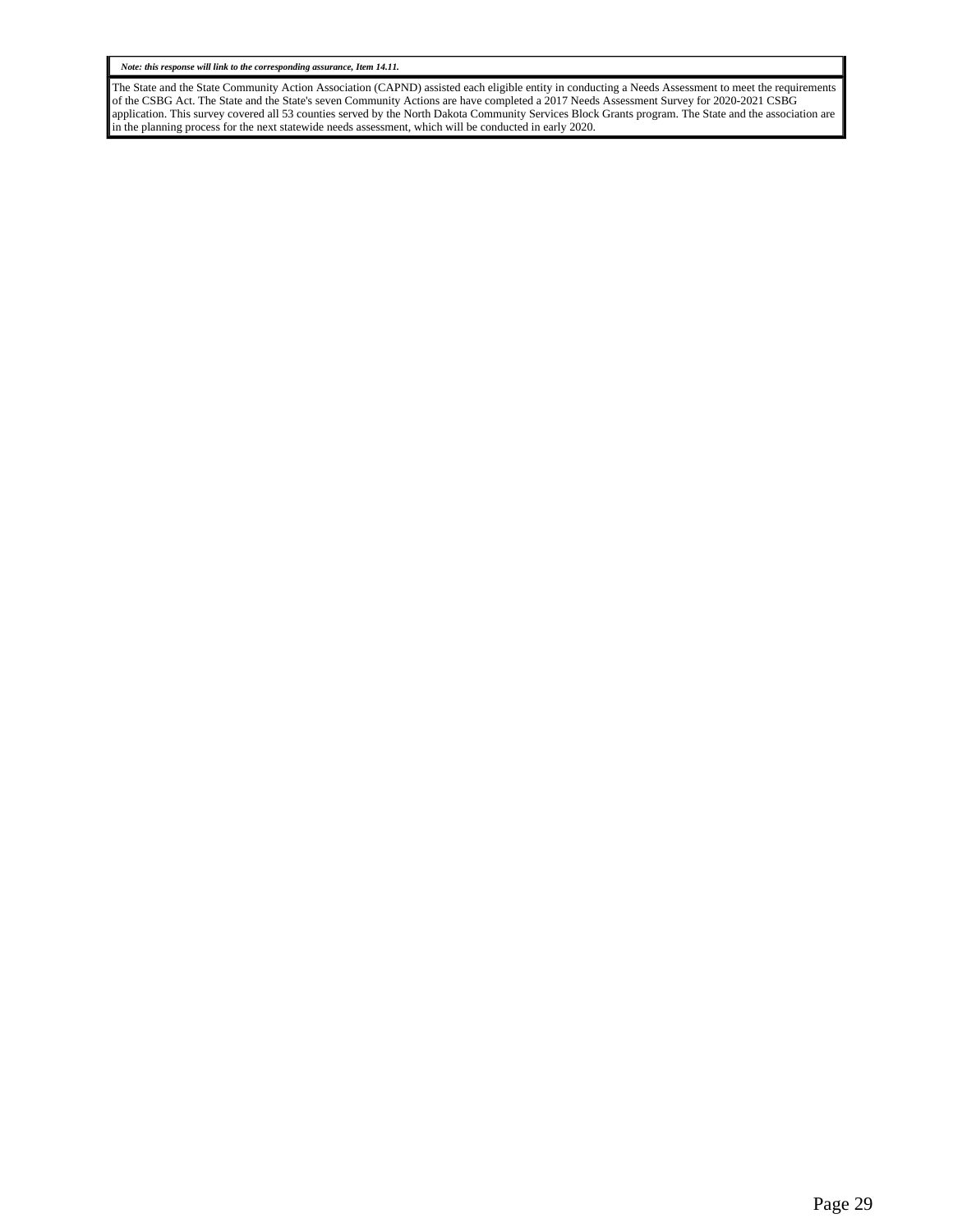# **Section 14: CSBG Programmatic Assurances and Information Narrative**

<span id="page-29-0"></span>

| <b>U.S. DEPARTMENT OF HEALTH AND HUMAN SERVICES</b><br><b>Administration for Children and Families</b>                                                                                                                                                                                                           | Form Approved<br>OMB No: 0970-0382 |
|------------------------------------------------------------------------------------------------------------------------------------------------------------------------------------------------------------------------------------------------------------------------------------------------------------------|------------------------------------|
| <b>Community Services Block Grant (CSBG)</b>                                                                                                                                                                                                                                                                     | Expires:06/30/2021                 |
| <b>SECTION 14</b>                                                                                                                                                                                                                                                                                                |                                    |
| <b>State Use of Funds</b>                                                                                                                                                                                                                                                                                        |                                    |
|                                                                                                                                                                                                                                                                                                                  |                                    |
| 14.1 Use of Funds Supporting Local Activities                                                                                                                                                                                                                                                                    |                                    |
|                                                                                                                                                                                                                                                                                                                  |                                    |
| <b>CSBG Services</b>                                                                                                                                                                                                                                                                                             |                                    |
| 14.1a. $676(b)(1)(A)$ : Describe how the state will assure "that funds made available through grant or allotment will be used -                                                                                                                                                                                  |                                    |
|                                                                                                                                                                                                                                                                                                                  |                                    |
| (A) to support activities that are designed to assist low-income families and individuals, including families and individuals                                                                                                                                                                                    |                                    |
| receiving assistance under title IV of the Social Security Act, homeless families and individuals, migrant or seasonal farm                                                                                                                                                                                      |                                    |
| workers, and elderly low-income individuals and families, and a description of how such activities will enable the families and<br>individuals--                                                                                                                                                                 |                                    |
| (i) to remove obstacles and solve problems that block the achievement of self sufficiency (particularly for families and                                                                                                                                                                                         |                                    |
| individuals who are attempting to transition off a State program carried out under part A of title IV of the Social Security<br>Act);                                                                                                                                                                            |                                    |
| (ii) to secure and retain meaningful employment;                                                                                                                                                                                                                                                                 |                                    |
| (iii) to attain an adequate education with particular attention toward improving literacy skills of the low-income families in<br>the community, which may include family literacy initiatives;                                                                                                                  |                                    |
| (iv) to make better use of available income;                                                                                                                                                                                                                                                                     |                                    |
| (v) to obtain and maintain adequate housing and a suitable living environment;                                                                                                                                                                                                                                   |                                    |
| (vi) to obtain emergency assistance through loans, grants, or other means to meet immediate and urgent individual and<br>family needs;                                                                                                                                                                           |                                    |
| (vii) to achieve greater participation in the affairs of the communities involved, including the development of public and                                                                                                                                                                                       |                                    |
| private grassroots partnerships with local law enforcement agencies, local housing authorities, private foundations, and other<br>public and private partners to -                                                                                                                                               |                                    |
| (I) document best practices based on successful grassroots intervention in urban areas, to develop methodologies for                                                                                                                                                                                             |                                    |
| widespread replication; and<br>(II) strengthen and improve relationships with local law enforcement agencies, which may include participation in                                                                                                                                                                 |                                    |
| activities such as neighborhood or community policing efforts;                                                                                                                                                                                                                                                   |                                    |
|                                                                                                                                                                                                                                                                                                                  |                                    |
| Agencies determine the supportive activities based upon the community needs assessment. With this info, each agency develops their Community<br>Action Plan (CAP) that discusses their proposed activities. This plan is reviewed before funds are administered. The State ensures these activities are          |                                    |
| supported during on-site monitoring.                                                                                                                                                                                                                                                                             |                                    |
| <b>Needs of Youth</b>                                                                                                                                                                                                                                                                                            |                                    |
| $14.1b. 676(b)(1)(B)$ Describe how the state will assure "that funds made available through grant or allotment will be used -                                                                                                                                                                                    |                                    |
|                                                                                                                                                                                                                                                                                                                  |                                    |
|                                                                                                                                                                                                                                                                                                                  |                                    |
| (B) to address the needs of youth in low-income communities through youth development programs that support the primary<br>role of the family, give priority to the prevention of youth problems and crime, and promote increased community                                                                      |                                    |
| coordination and collaboration in meeting the needs of youth, and support development and expansion of innovative                                                                                                                                                                                                |                                    |
| community-based youth development programs that have demonstrated success in preventing or reducing youth crime, such<br>$as-$                                                                                                                                                                                   |                                    |
| (i) programs for the establishment of violence-free zones that would involve youth development and intervention models                                                                                                                                                                                           |                                    |
| (such as models involving youth mediation, youth mentoring, life skills training, job creation, and entrepreneurship<br>programs); and                                                                                                                                                                           |                                    |
| (ii) after-school child care programs;                                                                                                                                                                                                                                                                           |                                    |
|                                                                                                                                                                                                                                                                                                                  |                                    |
| Agencies determine their youth supportive services based on the results of the regional needs assessment. With this information, each agency develops                                                                                                                                                            |                                    |
| their Community Action Plan (CAP) that discusses their proposed youth development activities. This plan is reviewed before funds are administered and<br>the State ensures these activities are supported during on-site monitoring.                                                                             |                                    |
|                                                                                                                                                                                                                                                                                                                  |                                    |
| <b>Coordination of Other Programs</b>                                                                                                                                                                                                                                                                            |                                    |
| 14.1c. $676(b)(1)(C)$ Describe how the state will assure "that funds made available through grant or allotment will be used -                                                                                                                                                                                    |                                    |
|                                                                                                                                                                                                                                                                                                                  |                                    |
| (C) to make more effective use of, and to coordinate with, other programs related to the purposes of this subtitle (including                                                                                                                                                                                    |                                    |
| state welfare reform efforts)                                                                                                                                                                                                                                                                                    |                                    |
|                                                                                                                                                                                                                                                                                                                  |                                    |
| Eligible entities coordinate with many other types of agencies, such as other non-profits, faith-based organizations, governmental agencies, service<br>providers and volunteers. Linkages and other coordination efforts are addressed in the Community Action Plan (CAP), which outlines the partnerships that |                                    |
| the agency has engaged in. The CAP plan is reviewed by the State and linkages are updated during the on-site monitoring visit.                                                                                                                                                                                   |                                    |
|                                                                                                                                                                                                                                                                                                                  |                                    |
|                                                                                                                                                                                                                                                                                                                  |                                    |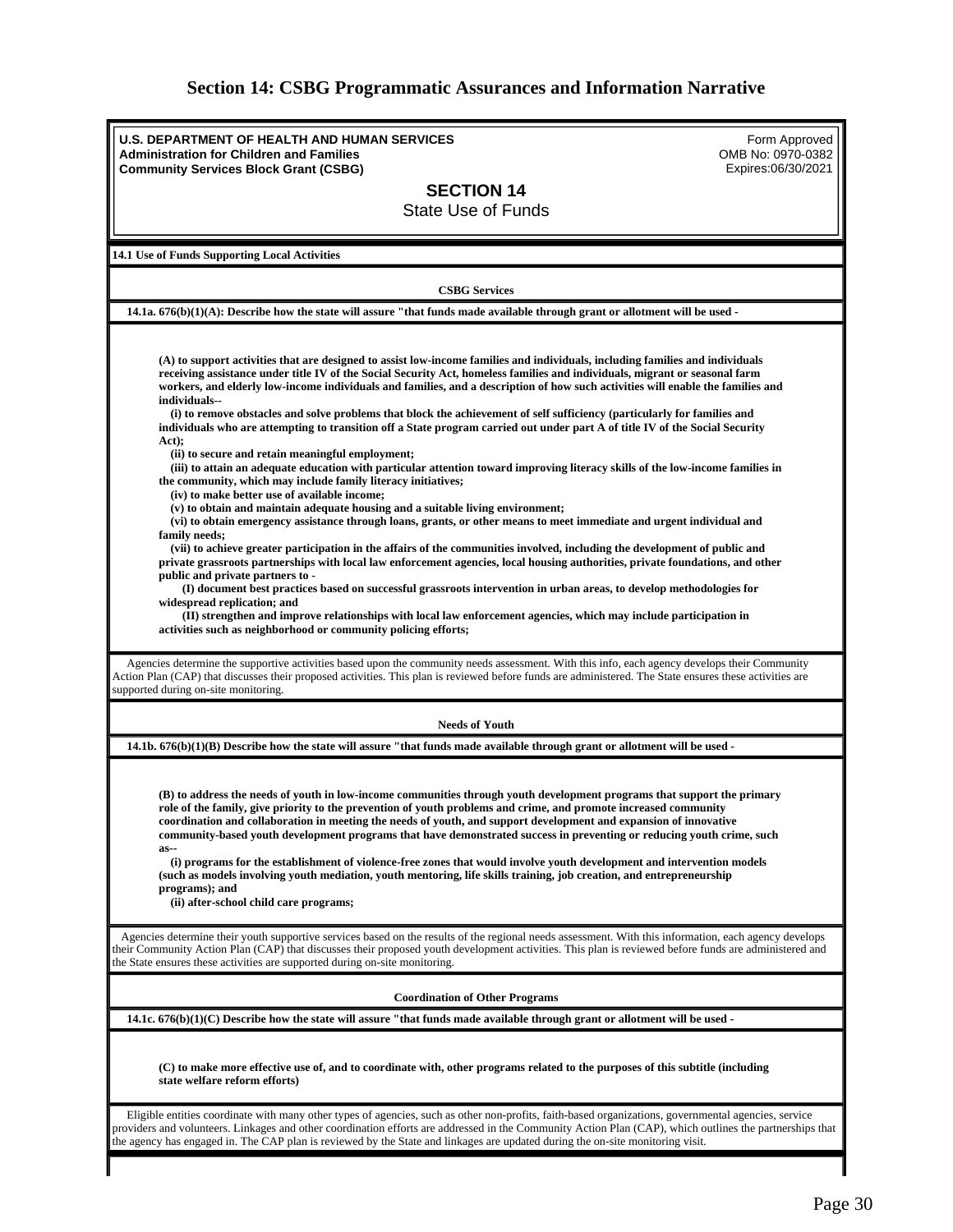#### **State Use of Discretionary Funds**

**14.2 676(b)(2) Describe "how the state intends to use discretionary funds made available from the remainder of the grant or allotment described**  in section 675C(b) in accordance with this subtitle, including a description of how the state will support innovative community and neighborhood**based initiatives related to the purposes of this subtitle."**

*Note: The State describes this assurance under "State Use of Funds: Remainder/Discretionary," items 7.9 and 7.10*

### **Eligible Entity Service Delivery, Coordination, and Innovation**

**14.3. 676(b)(3) "Based on information provided by eligible entities in the state, a description of..."**

 **14.3a. 676(b)(3)(A) Describe "the service delivery system, for services provided or coordinated with funds made available through grants made under 675C(a), targeted to low-income individuals and families in communities within the state;**

 Through their collaboration efforts, the CAAs and CAPND continue to strengthen their coordination with other service providers serving low income individuals and families on local, regional and state levels. As roll-up TANF funds have become available in the past, the CAAs have submitted proposals and/or been funded to provide supportive services to State Welfare Reform efforts, including GED/basic educational programs and job retention activities. The linkages and numerous coordination and collaboration activities between the CAAs and other programs are detailed in other parts of this application. Working with other programs and entities throughout the service area strengthens the collaborative efforts of meeting the unmet needs of low income citizens, which benefits all providers and programs including State, Regional and County Social and Human Service programs involved in Welfare Reform efforts. CAPND, CAA and DCS staff continue to maintain open communication with staff from the ND Department of Human Services and other state entities. The goal is to increase referrals between all levels of the programs, strengthen the relationships between programs and staff, and maximize the funding available to the State. These linkages enhance the activities of the state and the CAAs in helping low income people in becoming more selfsufficient and enhances their efforts to become employed or maintain their employment, better educated, financially solvent and more involved in their communities. For FY2016-2017, The State and eligible entities will continue to coordinate programs with and form partnerships with other organizations serving low- income residents of the communities and members of the groups served by the State, including religious organizations, charitable groups and community organizations. CAAs continue to refer clients to other related programs as appropriate, and have continued their efforts to have other organizations, including religious organizations, charitable groups and community organizations, become more familiar with the CAA mission and how they can all work together to more effectively address low income issues and needs. CAAs work with local, public, private, religious, charitable and community groups to develop more efficient and effective services for low income persons.

### **Eligible Entity Linkages - Approach to Filling Service Gaps**

 **14.3b. 676(b)(3)(B) Describe "how linkages will be developed to fill identified gaps in the services, through the provision of information, referrals, case management, and followup consultations."**

*Note: The state describes this assurance in the state linkages and communication section, item 9.3b.*

 Each CAA and the State coordinates and establishes linkages between governmental and other social services programs to ensure the effective delivery of such services to low income individuals and to avoid duplication of such services. Each agency has developed a current list of linkages. The CSBG Certification, which is attached to the grant agreement between the DCS and each CSBG subgrantee, will also reference this Assurance which is required of each subgrantee. The Certification form is signed by the Board Chair of each CAA board.

#### **Coordination of Eligible Entity Allocation 90 Percent Funds with Public/Private Resources**

 **14.3c. 676(b)(3)(C) Describe how funds made available through grants made under 675C(a)will be coordinated with other public and private resources."**

## *Note: The state describes this assurance in the state linkages and communication section, item 9.7.*

 Through their collaboration efforts, the CAAs and CAPND continue to strengthen their coordination with other service providers serving low-income individuals and families on local, regional and state levels. As roll-up TANF funds have become available in the past, the CAAs have submitted proposals and/or been funded to provide supportive services to State Welfare Reform efforts, including GED/basic educational programs and job retention activities. The linkages and numerous coordination and collaboration activities between the CAAs and other programs are detailed in other parts of this application. Working with other programs and entities throughout the service area strengthens the collaborative efforts of meeting the unmet needs of low-income citizens, which benefits all providers and programs including State, Regional and County Social and Human Service programs involved in Welfare Reform efforts. CAPND, CAA and DCS staff continue to maintain open communication with staff from the ND Department of Human Services and other state entities. The goal is to increase referrals between all levels of the programs, strengthen the relationships between programs and staff, and maximize the funding available to the State. These linkages enhance the activities of the state and the CAAs in helping low-income people in becoming more selfsufficient and enhances their efforts to become employed or maintain their employment, better educated, financially solvent and more involved in their communities. For FY2020-2021, The State and eligible entities will continue to coordinate programs with and form partnerships with other organizations serving low- income residents of the communities and members of the groups served by the State, including religious organizations, charitable groups and community organizations. CAAs continue to refer clients to other related programs as appropriate, and have continued their efforts to have other organizations, including religious organizations, charitable groups and community organizations, become more familiar with the CAA mission and how they can all work together to more effectively address low-income issues and needs. CAAs work with local, public, private, religious, charitable and community groups to develop more efficient and effective services for low-income persons.

## **Eligible Entity Innovative Community and Neighborhood Initiatives, Including Fatherhood/Parental Responsibility**

 **14.3d. 676(b)(3)(D) Describe "how the local entity will use the funds [made available under Section 675C(a)] to support innovative community and neighborhood-based initiatives related to the purposes of this subtitle, which may include fatherhood initiatives and other initiatives with the goal of strengthening families and encouraging parenting."**

 *Note: The description above is about eligible entity use of 90 percent funds to support these initiatives. States may also support these types of activities at the local level using State remainder/discretionary funds, allowable unde rSection 675C(b)(1)(F). In this State Plan, the State indicates funds allocated for these activities under item 7.9(f).*

 Service Delivery System: The State has limited eligibility for CSBG funding to the seven (7) existing Community Action Agencies receiving federal anti-poverty funding in 1981: Region II Community Action Partnership Region III Dakota Prairie Community Action Agency Region IV Red River Valley Community Action Region V Southeastern North Dakota Community Action Agency Region VI Community Action Region VI Region VII Community Action Program Region VII Regions VIII & I Community Action Partnership CSBG funded CAAs serve the entire State. Each CAA develops a community action plan that they submit to the State for their request for CSBG funding. That plan addresses the determined needs of the service area, the services they will provide and coordinate through their CSBG award, a description of how services will be delivered and how the agency will coordinate services with other service providers in their service areas. The plans also address how the programs will be targeted to low income individuals and families. Since North Dakota has the statewide provision of community action services, the services delivered and coordinated in each region will be addressed through the CAA community action plans. If any geographic area of the State would cease to be served by an existing eligible entity, and the Governor of North Dakota, as the Chief Executive Officer, decides to serve the unserved area, he may solicit applications from and designate as an eligible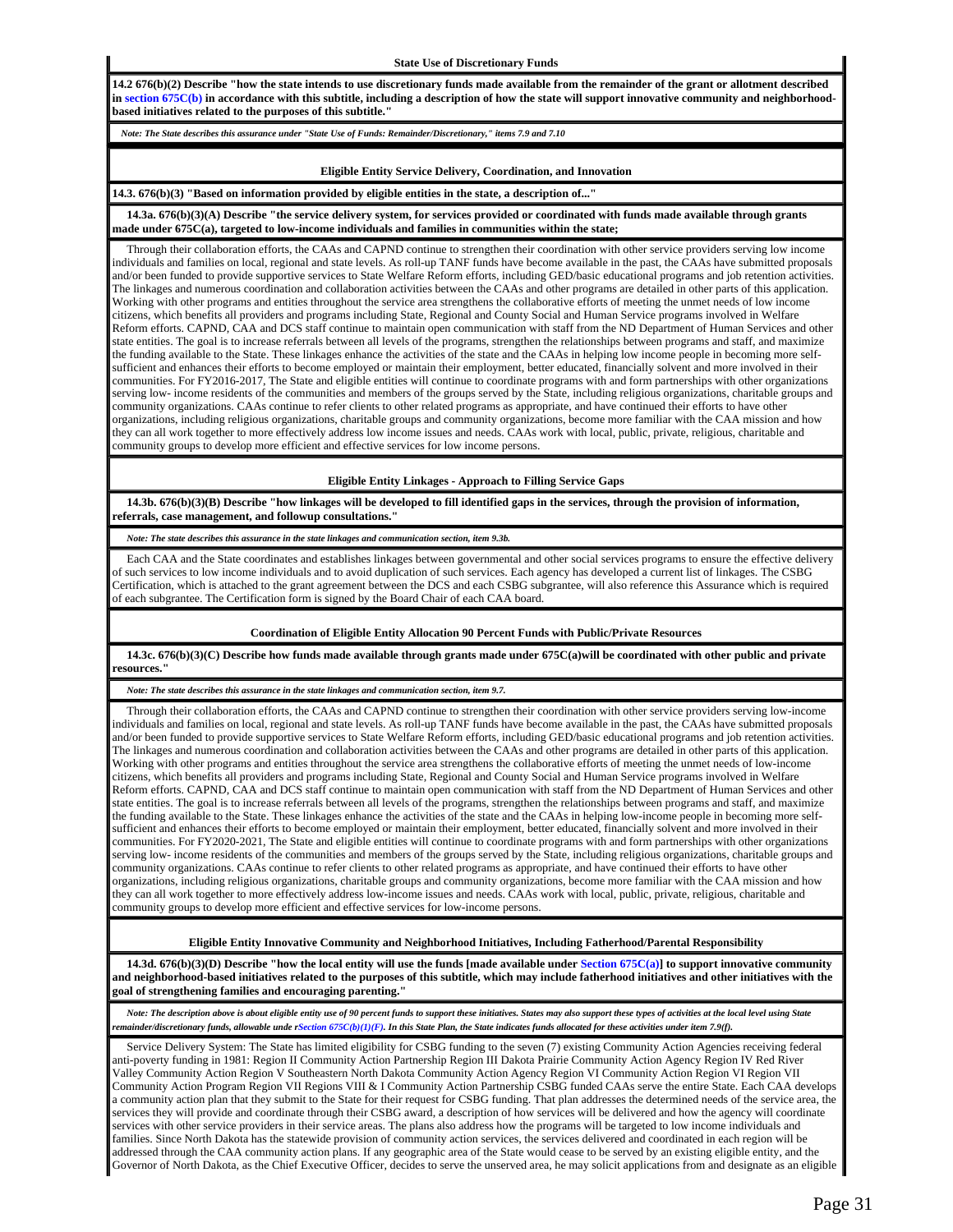entity (1) A private nonprofit organization, which may include an eligible entity, that is located in the unserved area, that is capable of providing a broad range of services designed to eliminate poverty and foster self-sufficiency, and that meets the requirements of the CSBG Act; and (2) A private nonprofit eligible entity that is geographically located in an area contigu-ous to or within reasonable proximity of the unserved area and that is already providing related services in the unserved area. The entity would need, prior to being designated as an eligible entity, to add additional members to the board to ensure that they meet the tripartite board requirements outlined in Section  $676B(a)$  of the CSBG Act. (3) If there is no private nonprofit organization identified or determined to be qualified to serve the unserved area as an eligible entity, the Governor may designate a political subdivision of the State to serve as an eligible entity for the unserved area.

### **Eligible Entity Emergency Food and Nutrition Services**

**14.4. 676(b)(4) Describe how the state will assure "that eligible entities in the state will provide, on an emergency basis, for the provision of such supplies and services, nutritious foods, and related services, as may be necessary to counteract conditions of starvation and malnutrition among low-income individuals."**

 Service Delivery System: The State has limited eligibility for CSBG funding to the seven (7) existing Community Action Agencies receiving federal anti-poverty funding in 1981: Region II Community Action Partnership Region III Dakota Prairie Community Action Agency Region IV Red River Valley Community Action Region V Southeastern North Dakota Community Action Agency Region VI Community Action Region VI Region VII Community Action Program Region VII Regions VIII & I Community Action Partnership CSBG funded CAAs serve the entire State. Each CAA develops a community action plan that they submit to the State for their request for CSBG funding. That plan addresses the determined needs of the service area, the services they will provide and coordinate through their CSBG award, a description of how services will be delivered and how the agency will coordinate services with other service providers in their service areas. The plans also address how the programs will be targeted to low income individuals and families. Since North Dakota has the statewide provision of community action services, the services delivered and coordinated in each region will be addressed through the CAA community action plans. If any geographic area of the State would cease to be served by an existing eligible entity, and the Governor of North Dakota, as the Chief Executive Officer, decides to serve the unserved area, he may solicit applications from and designate as an eligible entity (1) A private nonprofit organization, which may include an eligible entity, that is located in the unserved area, that is capable of providing a broad range of services designed to eliminate poverty and foster self-sufficiency, and that meets the requirements of the CSBG Act; and (2) A private nonprofit eligible entity that is geographically located in an area contigu-ous to or within reasonable proximity of the unserved area and that is already providing related services in the unserved area. The entity would need, prior to being designated as an eligible entity, to add additional members to the board to ensure that they meet the tripartite board requirements outlined in Section  $676B(a)$  of the CSBG Act. (3) If there is no private nonprofit organization identified or determined to be qualified to serve the unserved area as an eligible entity, the Governor may designate a political subdivision of the State to serve as an eligible entity for the unserved area.

**State and Eligible Entity Coordination/linkages and Workforce Innovation and Opportunity Act Employment and Training Activities**

**14.5. 676(b)(5) Describe how the state will assure "that the state and eligible entities in the state will coordinate, and establish linkages between, governmental and other social services programs to assure the effective delivery of such services, and [describe] how the State and the eligible entities will coordinate the provision of employment and training activities, as defined in section 3 of the Workforce Innovation and Opportunity Act, in the state and in communities with entities providing activities through statewide and local workforce development systems under such Act."**

*Note: The state describes this assurance in the state linkages and communication section, items 9.1, 9.2, 9.3a, 9.4, 9.4a, and 9.4b.*

#### **State Coordination/Linkages and Low-income Home Energy Assistance**

**14.6. 676(b)(6) Provide "an assurance that the state will ensure coordination between antipoverty programs in each community in the state, and ensure, where appropriate, that emergency energy crisis intervention programs under title XXVI (relating to low income home energy assistance) are conducted in such community."**

*Note: The state describes this assurance in the state linkages and communication section, items 9.2 and 9.5.*

**Federal Investigations**

**14.7. 676(b)(7) Provide "an assurance that the state will permit and cooperate with Federal investigations undertaken in accordance with section 678D." Yes**

*Note: The state addresses this assurance in the Fiscal Controls and Monitoring section, item 10.13.*

#### **Funding Reduction or Termination**

**14.8. 676(b)(8) Provide "an assurance that any eligible entity in the state that received funding in the previous fiscal year through a community services block grant made under this subtitle will not have its funding terminated under this subtitle, or reduced below the proportional share of funding the entity received in the previous fiscal year unless, after providing notice and an opportunity for a hearing on the record, the state determines that cause exists for such termination or such reduction, subject to review by the Secretary as provided in section 678C(b)." Yes**

*Note: The state addresses this assurance in the Fiscal Controls and Monitoring section, item 10.7.*

#### **Coordination with Faith-based Organizations, Charitable Groups, Community Organizations**

**14.9. 676(b)(9) Describe how the state will assure "that the state and eligible entities in the state will, to the maximum extent possible, coordinate programs with and form partnerships with other organizations serving low-income residents of the communities and members of the groups served by the state, including religious organizations, charitable groups, and community organizations."**

*Note: The state describes this assurance in the state Linkages and Communication section, item 9.6.*

#### **Eligible Entity Tripartite Board Representation**

**14.10. 676(b)(10) Describe how "the state will require each eligible entity in the state to establish procedures under which a low-income individual, community organization, or religious organization, or representative of low-income individuals that considers its organization, or lowincome individuals, to be inadequately represented on the board (or other mechanism) of the eligible entity to petition for adequate representation."**

*Note: The state describes this assurance in the Eligible Entity Tripartite Board section, 11.3.*

To ensure compliance with the CSBG Act, the State requires that each CAA, as part of the CSBG application process, provide a description of the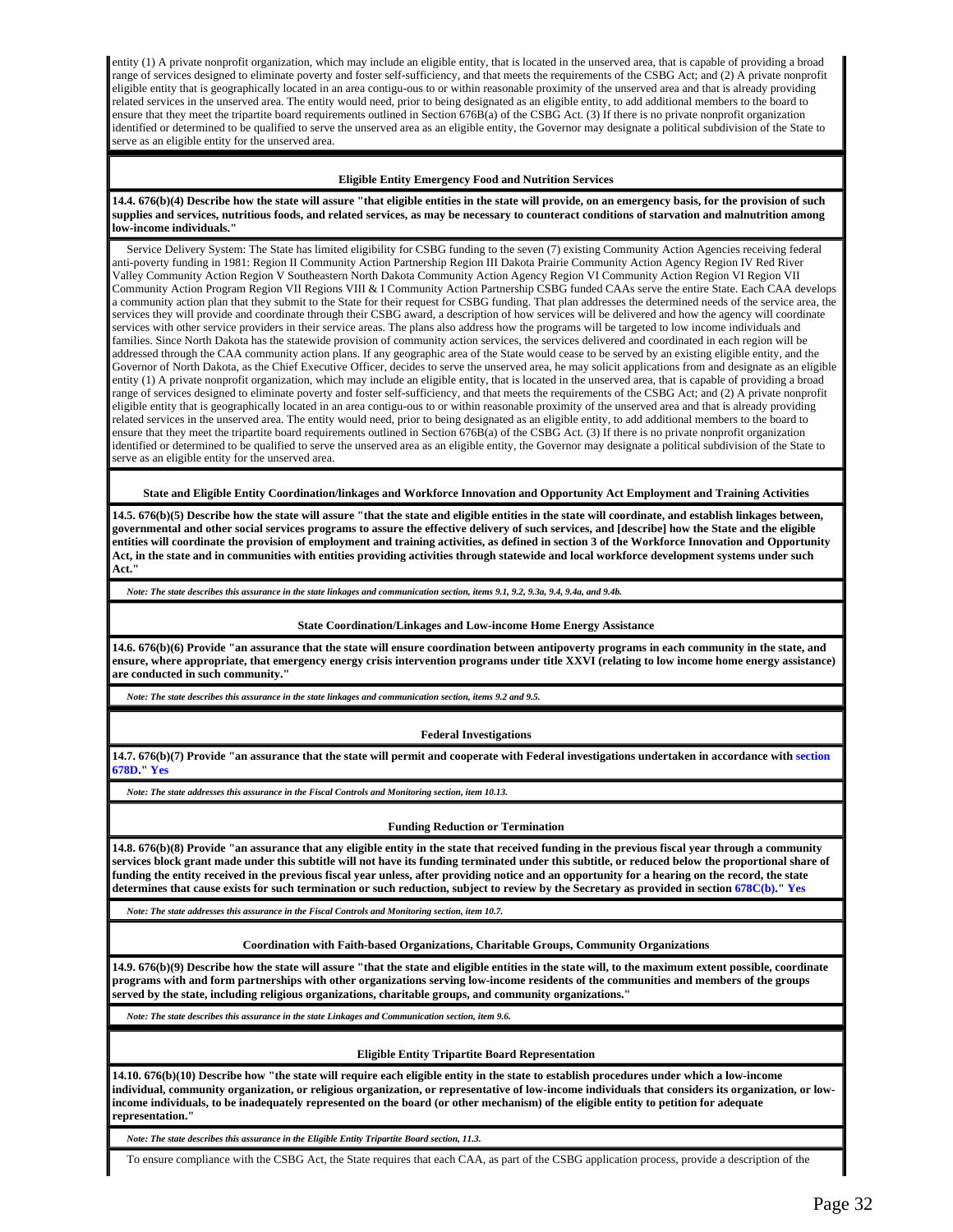procedures the agency has in place to ensure that a low income individual, community organization, or religious organization, or representative of low income individuals that considers its organization, or low income individuals, to be inadequately represented on the agency board, can petition for adequate representation on the Board. Each CAA has reviewed agency bylaws, revising them as necessary, to ensure compliance with this provision. A copy of the bylaws section addressing this requirement is provided to DCS with the agency community action plan. The CSBG Certification attached to the grant agreement between the DCS and CSBG subgrantees similarly addresses this compliance issue in that document. The Certification form is signed by the Board Chair of each CAA board.

### **Eligible Entity Community Action Plans and Community Needs Assessments**

**14.11. 676(b)(11) Provide "an assurance that the state will secure from each eligible entity in the services block grant made under this subtitle for a program, a community action plan (which shall be submitted to the Secretary, at the request of the Secretary, with the State plan) that includes a community-needs assessment for the community served, which may be coordinated with community-needs assessments conducted for other programs."**

*Note: The state describes this assurance in the ROMA section, items 13.5 and 13.6.*

**State and Eligible Entity Performance Measurement: ROMA or Alternate system**

**14.12. 676(b)(12) Provide "an assurance that the state and all eligible entities in the State will, not later than fiscal year 2001, participate in the Results Oriented Management and Accountability System, another performance measure system for which the Secretary facilitated development pursuant to 678E(b), or an alternative system for measuring performance and results that meets the requirements of that section, and [describe] outcome measures to be used to measure eligible entity performance in promoting self-sufficiency, family stability, and community revitalization."**

 *Note: The state describes this assurance in the ROMA section, items 13.1, 13.2, 13.3, and 13.4.* Validation for CSBG Eligible Entity Programmatic Narrative Sections

**14.13. 676(b)(13) Provide "information describing how the state will carry out the assurances described in this section."**

 *Note: The state provides information for each of the assurances directly in section 14 or in corresponding items throughout the State Plan, which are included as hyperlinks in section 14.*

**By checking this box, the state CSBG authorized official is certifying the assurances set out above.**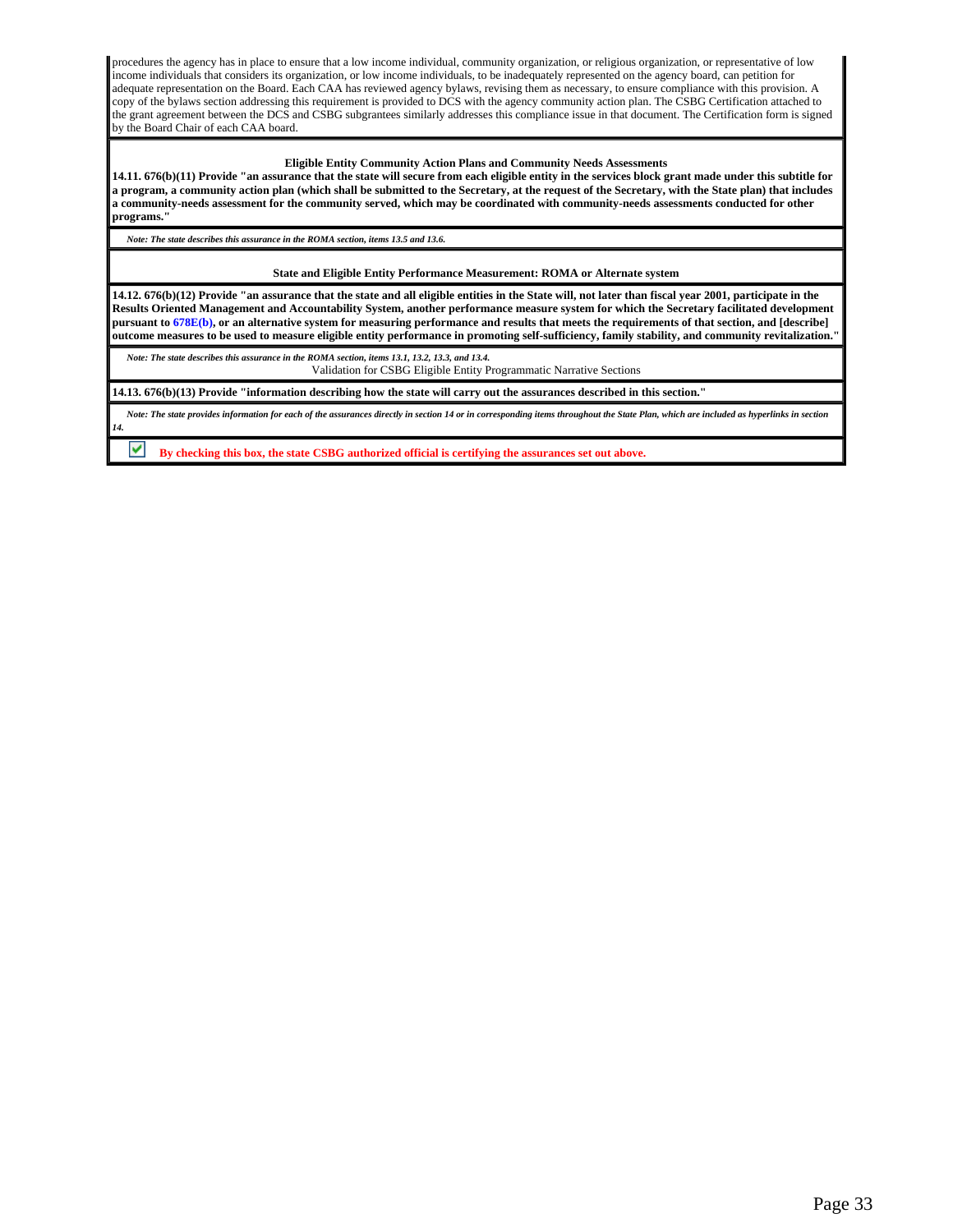| <b>Section 15: Federal Certifications A</b> |  |
|---------------------------------------------|--|
|---------------------------------------------|--|

<span id="page-33-0"></span>**U.S. DEPARTMENT OF HEALTH AND HUMAN SERVICES Administration for Children and Families Community Services Block Grant (CSBG)**

Form Approved OMB No:0970-0382 Expires:06/30/2021

**SECTION 15**

Federal Certifications

## **15.1. CERTIFICATION REGARDING LOBBYING**

**Certification for Contracts, Grants, Loans, and Cooperative Agreements**

The undersigned certifies, to the best of his or her knowledge and belief, that:

 (1) No Federal appropriated funds have been paid or will be paid, by or on behalf of the undersigned, to any person for influencing or attempting to influence an officer or employee of an agency, a Member of Congress, an officer or employee of Congress, or an employee of a Member of Congress in connection with the awarding of any Federal contract, the making of any Federal grant, the making of any Federal loan, the entering into of any cooperative agreement, and the extension, continuation, renewal, amendment, or modification of any Federal contract, grant, loan, or cooperative agreement.

 (2) If any funds other than Federal appropriated funds have been paid or will be paid to any person for influencing or attempting to influence an officer or employee of any agency, a Member of Congress, an officer or employee of Congress or an employee of a Member of Congress in connection with this Federal contract, grant, loan, or cooperative agreement, the undersigned shall complete and submit Standard Form-LLL, "Disclosure Form to Report Lobbying," in accordance with its instructions.

 (3) The undersigned shall require that the language of this certification be included in the award documents for all subawards at all tiers (including subcontracts, subgrants, and contracts under grants, loans, and cooperative agreements) and that all subrecipients shall certify and disclose accordingly. This certification is a material representation of fact upon which reliance was placed when this transaction was made or entered into. Submission of this certification is a prerequisite for making or entering into this transaction imposed by section 1352, title 31, U.S. Code. Any person who fails to file the required certification shall be subject to a civil penalty of not less than \$10,000 and not more than \$100,000 for each such failure.

Statement for Loan Guarantees and Loan Insurance

The undersigned states, to the best of his or her knowledge and belief, that:

If any funds have been paid or will be paid to any person for influencing or attempting to influence an officer or employee of any agency, a Member of Congress, an officer or employee of Congress, or an employee of a Member of Congress in connection with this commitment providing for the United States to insure or guarantee a loan, the undersigned shall complete and submit Standard Form-LLL, "Disclosure Form to Report Lobbying," in accordance with its instructions. Submission of this statement is a prerequisite for making or entering into this transaction imposed by section 1352, title 31, U.S. Code. Any person who fails to file the required statement shall be subject to a civil penalty of not less than \$10,000 and not more than \$100,000 for each such failure.

**The box after each certification must be checked by the state CSBG authorized official.**

**15.1. Lobbying** 

**After assurance select a check box:**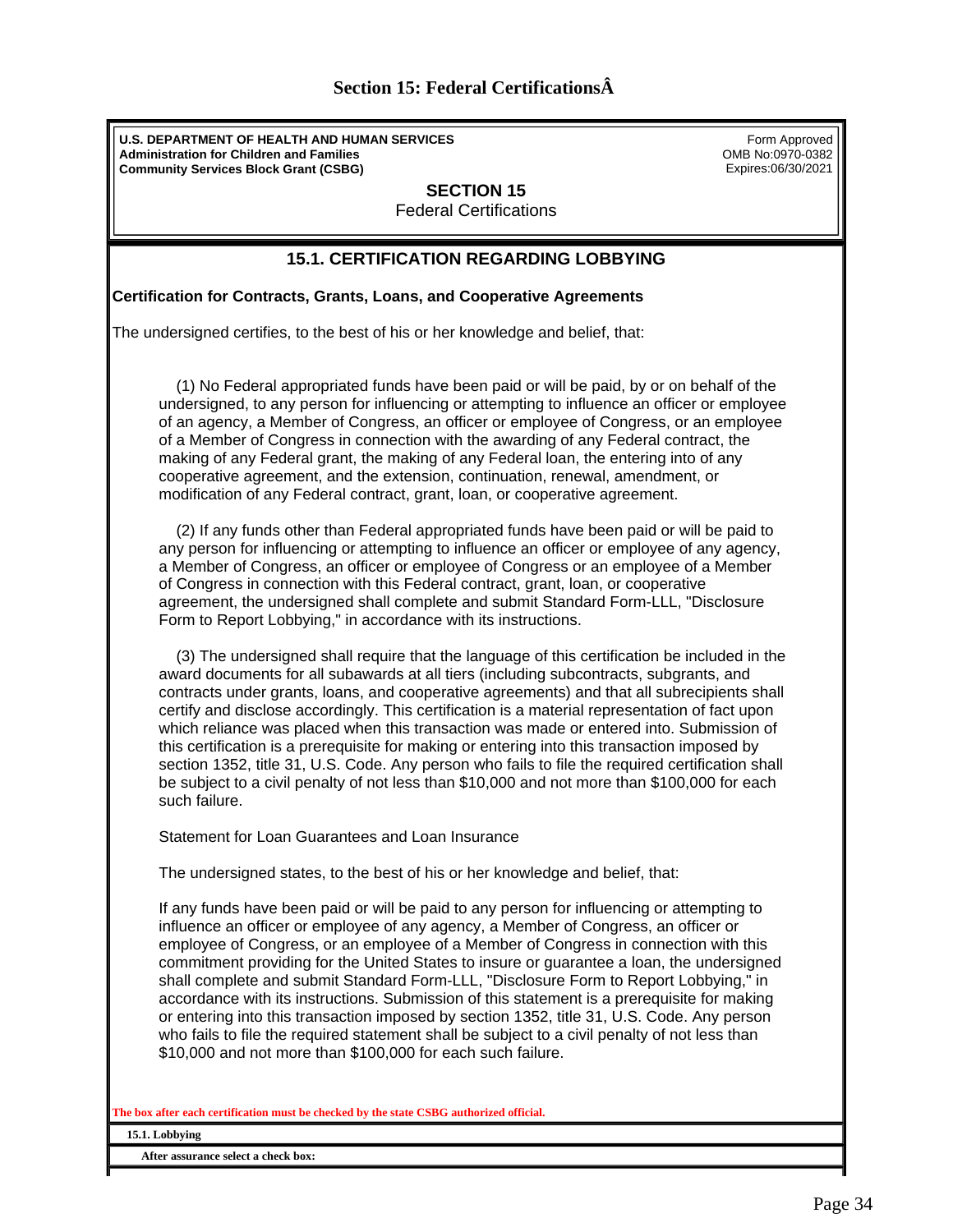## **15.2. CERTIFICATION REGARDING DRUG-FREE WORKPLACE REQUIREMENTS**

This certification is required by the regulations implementing the Drug-Free Workplace Act of 1988: 45 CFR Part 76, Subpart, F. Sections 76.630(c) and (d)(2) and 76.645 (a)(1) and (b) provide that a Federal agency may designate a central receipt point for STATE-WIDE AND STATE AGENCY-WIDE certifications, and for notification of criminal drug convictions. For the Department of Health and Human Services, the central point is: Division of Grants Management and Oversight, Office of Management and Acquisition, Department of Health and Human Services, Room 517-D, 200 Independence Avenue, SW Washington, DC 20201.

## **Certification Regarding Drug-Free Workplace Requirements (Instructions for Certification)**

 1. By signing and/or submitting this application or grant agreement, the grantee is providing the certification set out below.

 2. The certification set out below is a material representation of fact upon which reliance is placed when the agency awards the grant. If it is later determined that the grantee knowingly rendered a false certification, or otherwise violates the requirements of the Drug-Free Workplace Act, the agency, in addition to any other remedies available to the Federal Government, may take action authorized under the Drug-Free Workplace Act.

3. For grantees other than individuals, Alternate I applies.

4. For grantees who are individuals, Alternate II applies.

 5. Workplaces under grants, for grantees other than individuals, need to be identified on the certification. If known, they may be identified in the grant application. If the grantee does not identify the workplaces at the time of application, or upon award, if there is no application, the grantee must keep the identity of the workplace(s) on file in its office and make the information available for Federal inspection. Failure to identify all known workplaces constitutes a violation of the grantee's drug-free workplace requirements.

 6. Workplace identifications must include the actual address of buildings (or parts of buildings) or other sites where work under the grant takes place. Categorical descriptions may be used (e.g., all vehicles of a mass transit authority or state highway department while in operation, state employees in each local unemployment office, performers in concert halls or radio studios).

 7. If the workplace identified to the agency changes during the performance of the grant, the grantee shall inform the agency of the change(s), if it previously identified the workplaces in question (see paragraph five).

 8. Definitions of terms in the Nonprocurement Suspension and Debarment common rule and Drug-Free Workplace common rule apply to this certification. Grantees' attention is called, in particular, to the following definitions from these rules:

**Controlled substance means a controlled substance in Schedules I through V of the Controlled Substances Act (21 U.S.C. 812) and as further defined by regulation (21 CFR 1308.11 through 1308.15);.**

**Conviction means a finding of guilt (including a plea of nolo contendere) or imposition of sentence, or both, by any judicial body charged with the responsibility to determine violations of the federal or state criminal drug statutes;**

**Criminal drug statute means a Federal or non-Federal criminal statute involving the manufacture, distribution, dispensing, use, or possession of any controlled substance;**

**Employee means the employee of a grantee directly engaged in the performance of work under a**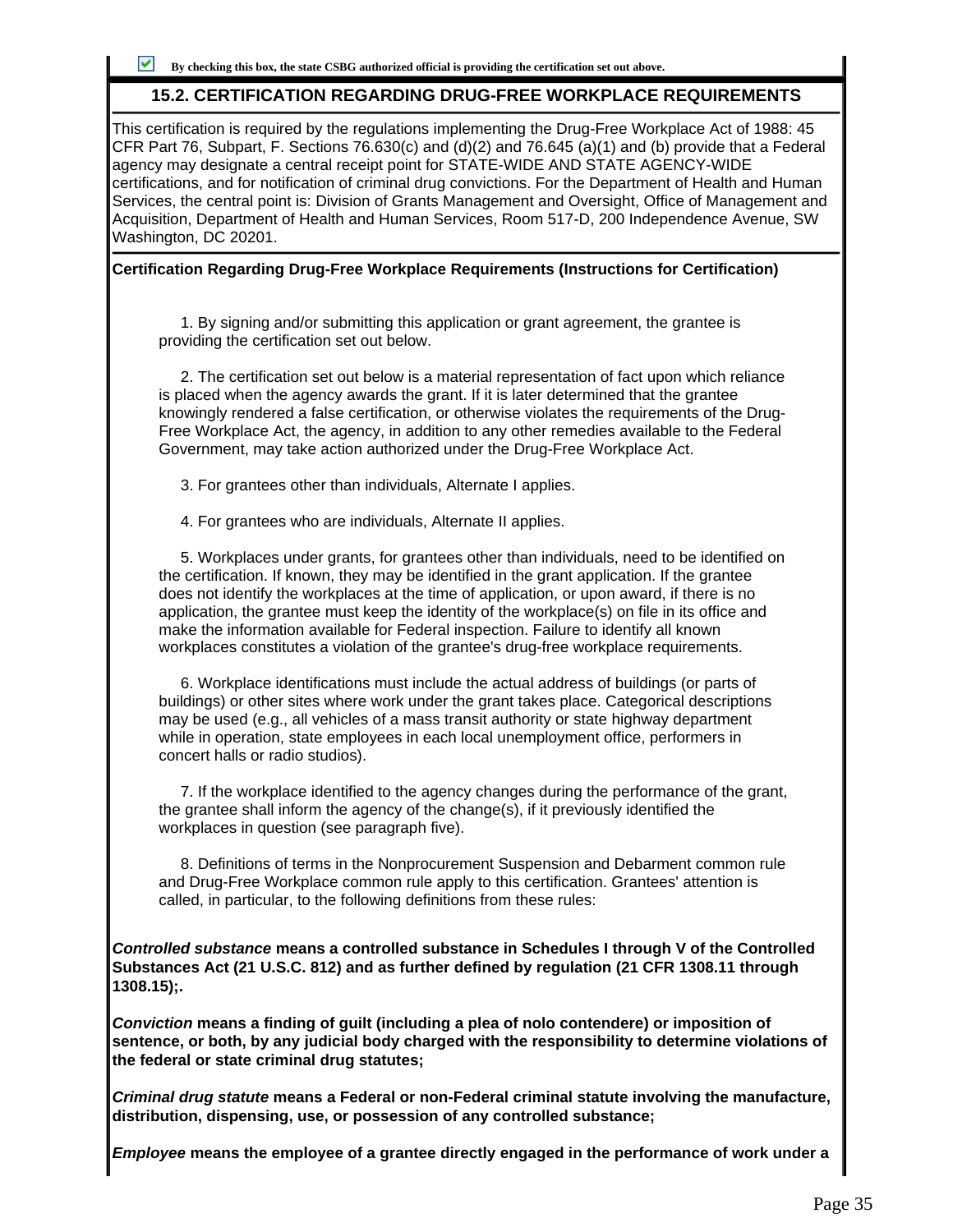**grant, including: (i) All direct charge employees; (ii) All indirect charge employees unless their impact or involvement is insignificant to the performance of the grant; and, (iii) Temporary personnel and consultants who are directly engaged in the performance of work under the grant and who are on the grantee's payroll. This definition does not include workers not on the payroll of the grantee (e.g., volunteers, even if used to meet a matching requirement; consultants or independent contractors not on the grantee's payroll; or employees of subrecipients or subcontractors in covered workplaces).**

## **Certification Regarding Drug-Free Workplace Requirements**

Alternate I. (Grantees Other Than Individuals)

The grantee certifies that it will or will continue to provide a drug-free workplace by:

**(a) Publishing a statement notifying employees that the unlawful manufacture, distribution, dispensing, possession, or use of a controlled substance is prohibited in the grantee's workplace and specifying the actions that will be taken against employees for violation of such prohibition;**

**(b) Establishing an ongoing drug-free awareness program to inform employees about--**

 **(1) The dangers of drug abuse in the workplace;**

 **(2) The grantee's policy of maintaining a drug-free workplace;**

 **(3) Any available drug counseling, rehabilitation, and employee assistance programs; and**

 **(4) The penalties that may be imposed upon employees for drug abuse violations occurring in the workplace;**

**(c) Making it a requirement that each employee to be engaged in the performance of the grant be given a copy of the statement required by paragraph (a);**

**(d) Notifying the employee in the statement required by paragraph (a) that, as a condition of employment under the grant, the employee will - -** (1) Abide by the terms of the statement; and (2) Notify the employer in writing

(1) Abide by the terms of the statement; and **of his or her conviction for a violation of a criminal drug statute occurring in the workplace no later than five calendar days after such conviction;**

**(e) Notifying the agency in writing, within 10 calendar days after receiving notice under paragraph (d)(2) from an employee or otherwise receiving actual notice of such conviction. Employers of convicted employees must provide notice, including position title, to every grant officer or other designee on whose grant activity the convicted employee was working, unless the Federal agency has designated a central point for the receipt of such notices. Notice shall include the identification number(s) of each affected grant;**

**(f) Taking one of the following actions, within 30 calendar days of receiving notice under paragraph (d)(2), with respect to any employee who is so convicted - -**

 **(1) Taking appropriate personnel action against such an employee, up to and including termination, consistent with the requirements of the Rehabilitation Act of 1973, as amended; or**

 **(2) Requiring such employee to participate satisfactorily in a drug abuse assistance or rehabilitation program approved for such purposes by a federal, state, or local health, law enforcement, or other appropriate agency;**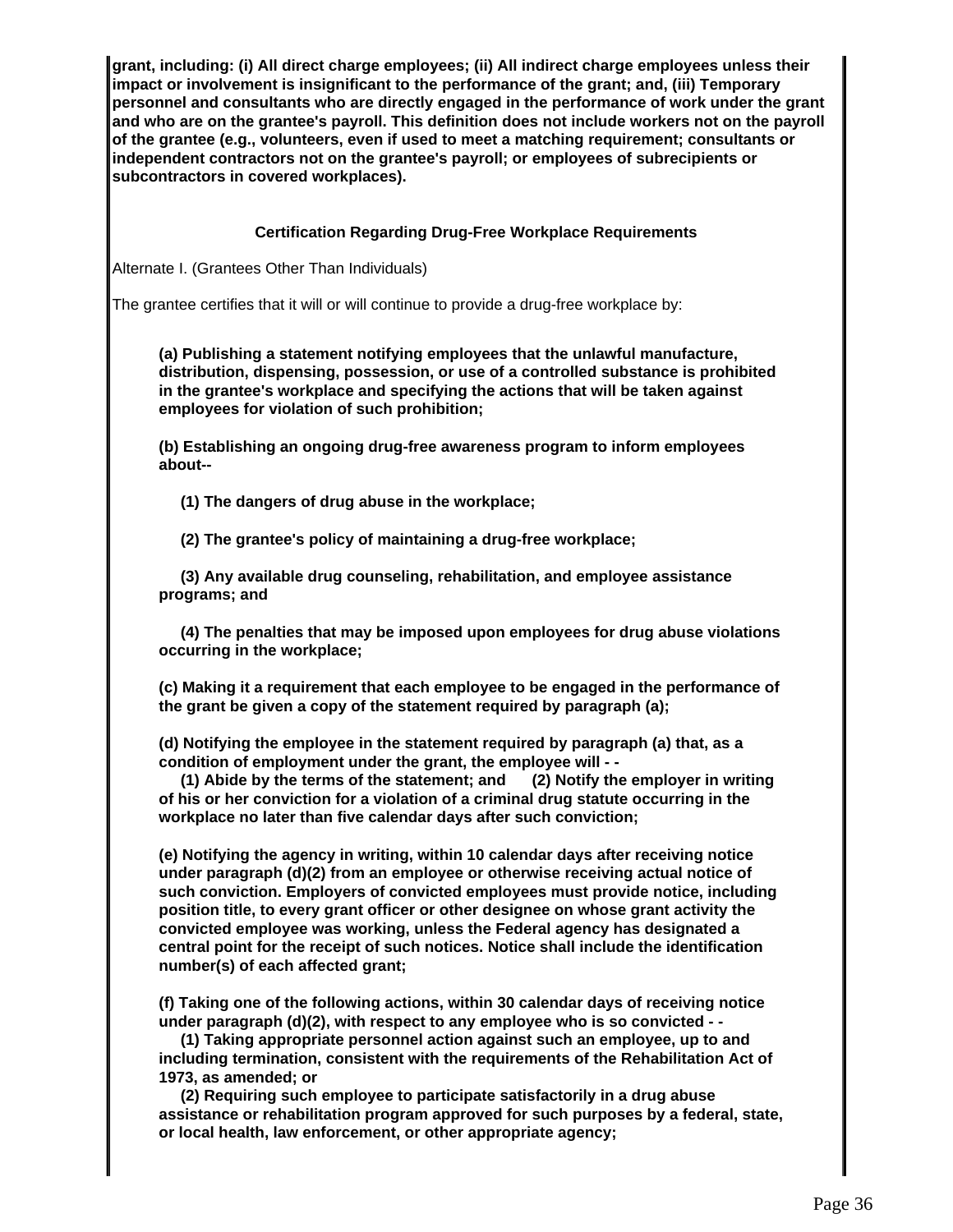**(g) Making a good faith effort to continue to maintain a drug-free workplace through implementation of paragraphs (a), (b), (c), (d), (e) and (f).**

 **The grantee may insert in the space provided below the site(s) for the performance of work done in connection with the specific grant:**

**Place of Performance (Street address, city, county, state, zip code)**

**Check if there are workplaces on file that are not identified here.**

**Alternate II. (Grantees Who Are Individuals)**

 **(a)The grantee certifies that, as a condition of the grant, he or she will not engage in the unlawful manufacture, distribution, dispensing, possession, or use of a controlled substance in conducting any activity with the grant;**

 **(b)If convicted of a criminal drug offense resulting from a violation occurring during the conduct of any grant activity, he or she will report the conviction, in writing, within 10 calendar days of the conviction, to every grant officer or other designee, unless the Federal agency designates a central point for the receipt of such notices. When notice is made to such a central point, it shall include the identification number(s) of each affected grant.**

**[55 FR 21690, 21702, May 25, 1990]**

**15.2. Drug-Free Workplace Requirements**

**After assurance select a check box:**

**By checking this box, the state CSBG authorized official is providing the certification set out above.**

## **15.3. CERTIFICATION REGARDING DEBARMENT, SUSPENSION AND OTHER RESPONSIBILITY MATTERS**

**Certification Regarding Debarment, Suspension, and Other Responsibility Matters - -** Primary Covered Transactions

Instructions for Certification

 1. By signing and submitting this proposal, the prospective primary participant is providing the certification set out below.

 2. The inability of a person to provide the certification required below will not necessarily result in denial of participation in this covered transaction. The prospective participant shall submit an explanation of why it cannot provide the certification set out below. The certification or explanation will be considered in connection with the department or agency's determination whether to enter into this transaction. However, failure of the prospective primary participant to furnish a certification or an explanation shall disqualify such person from participation in this transaction.

 3. The certification in this clause is a material representation of fact upon which reliance was placed when the department or agency determined to enter into this transaction. If it is later determined that the prospective primary participant knowingly rendered an erroneous certification, in addition to other remedies available to the Federal Government, the department or agency may terminate this transaction for cause or default.

 4. The prospective primary participant shall provide immediate written notice to the department or agency to which this proposal is submitted if at any time the prospective primary participant learns that its certification was erroneous when submitted or has become erroneous by reason of changed circumstances.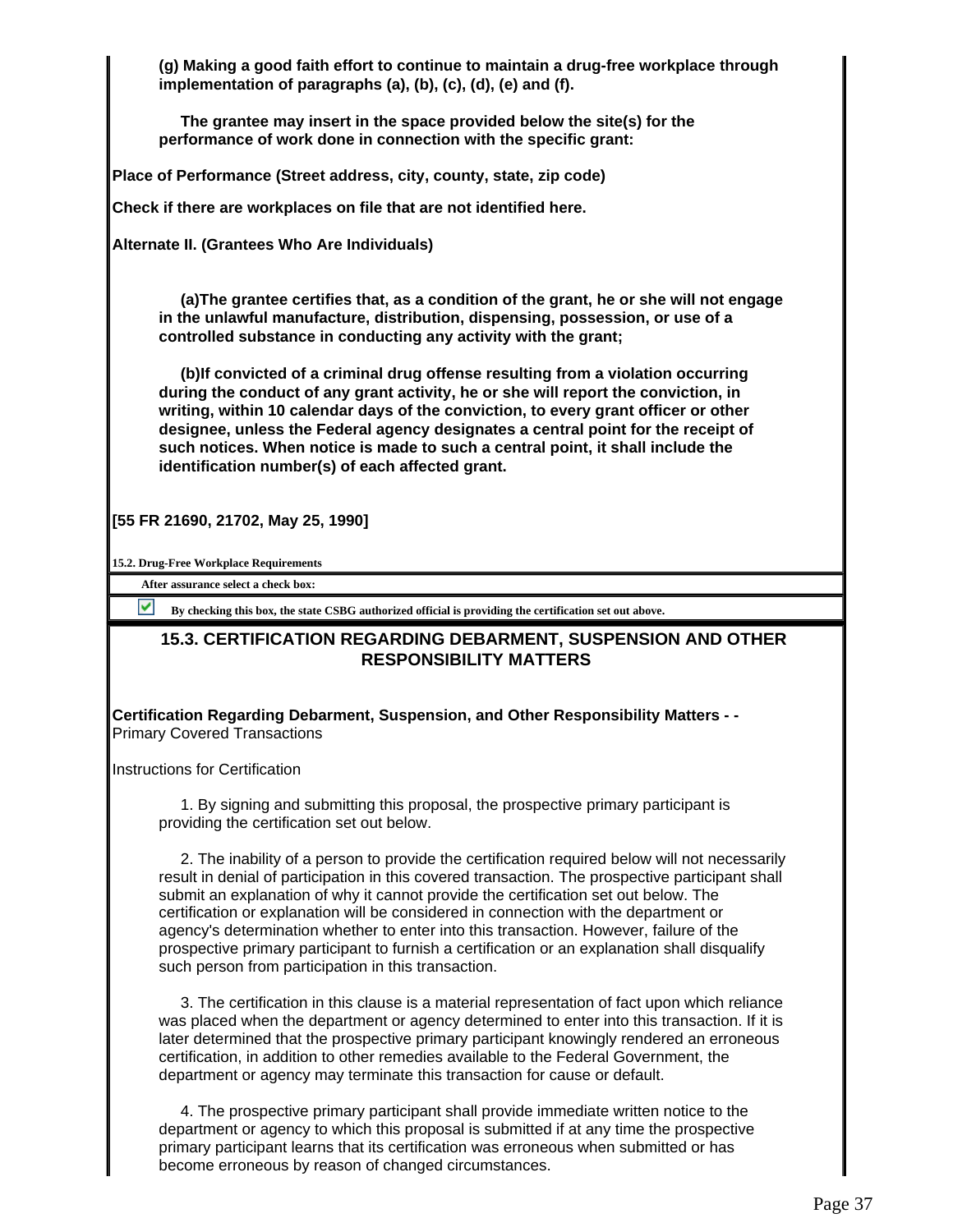5. The terms covered transaction, debarred, suspended, ineligible, lower tier covered transaction, participant, person, primary covered transaction, principal, proposal, and voluntarily excluded, as used in this clause, have the meanings set out in the Definitions and Coverage sections of the rules implementing Executive Order 12549. You may contact the department or agency to which this proposal is being submitted for assistance in obtaining a copy of those regulations.

 6. The prospective primary participant agrees by submitting this proposal that, should the proposed covered transaction be entered into, it shall not knowingly enter into any lower tier covered transaction with a person who is proposed for debarment under 48 CFR part 9, subpart 9.4, debarred, suspended, declared ineligible, or voluntarily excluded from participation in this covered transaction, unless authorized by the department or agency entering into this transaction.

 7. The prospective primary participant further agrees by submitting this proposal that it will include the clause titled "Certification Regarding Debarment, Suspension, Ineligibility and Voluntary Exclusive-Lower Tier Covered Transaction," provided by the department or agency entering into this covered transaction, without modification, in all lower tier covered transactions and in all solicitations for lower tier covered transactions

 **8. A participant in a covered transaction may rely upon a certification of a prospective participant in a lower tier covered transaction that is not proposed for debarment under 48 CFR part 9, subpart 9.4, debarred, suspended, ineligible, or voluntarily excluded from the covered transaction, unless it knows that the certification is erroneous. A participant may decide the method and frequency by which it determines the eligibility of its principals. Each participant may, but is not required to, check the List of Parties Excluded from Federal Procurement and Nonprocurement Programs.**

 **9. Nothing contained in the foregoing shall be construed to require establishment of a system of records in order to render in good faith the certification required by this clause. The knowledge and information of a participant is not required to exceed that which is normally possessed by a prudent person in the ordinary course of business dealings.**

 **10.Except for transactions authorized under paragraph 6 of these instructions, if a participant in a covered transaction knowingly enters into a lower tier covered transaction with a person who is proposed for debarment under 48 CFR part 9, subpart 9.4, suspended, debarred, ineligible, or voluntarily excluded from participation in this transaction, in addition to other remedies available to the Federal Government, the department or agency may terminate this transaction for cause or default.**

**Certification Regarding Debarment, Suspension, and Other Responsibility Matters - - Primary Covered Transactions**

**(1) The prospective primary participant certifies to the best of its knowledge and belief, that it and its principals:**

 **(a) Are not presently debarred, suspended, proposed for debarment, declared ineligible, or voluntarily excluded by any Federal department or agency;**

 **(b) Have not within a three-year period preceding this proposal been convicted of or had a civil judgment rendered against them for commission of fraud or a criminal offense in connection with obtaining, attempting to obtain, or performing a public (Federal, state or local) transaction or contract under a public transaction; violation of federal or state antitrust statutes or commission of embezzlement, theft, forgery, bribery, falsification or destruction of records, making false statements, or receiving stolen property;**

 **(c) Are not presently indicted for or otherwise criminally or civilly charged by a governmental entity (federal, state or local) with commission of any of the offenses enumerated in paragraph (1)(b) of this certification; and**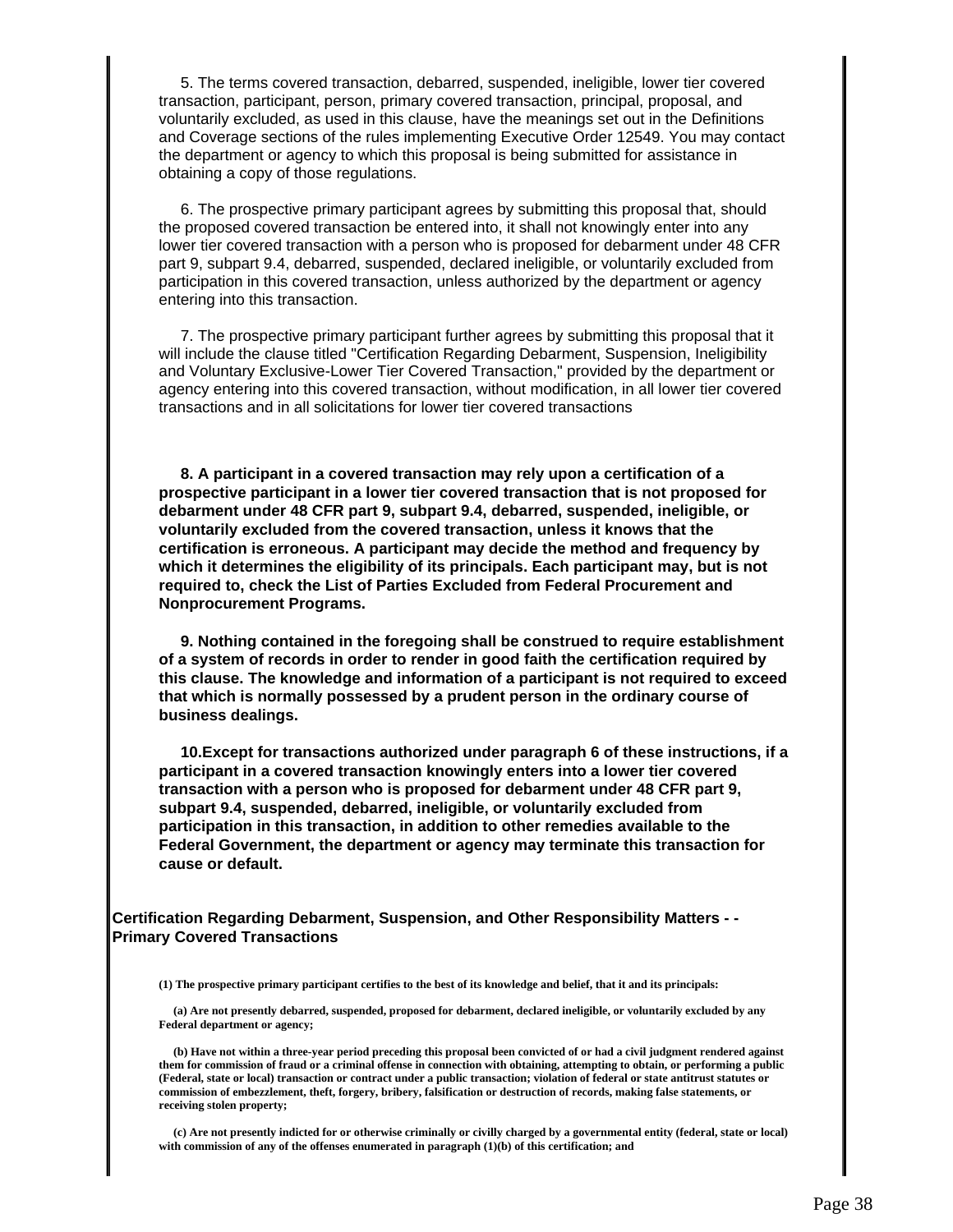**(d) Have not within a three-year period preceding this application/proposal had one or more public transactions (federal, state or local) terminated for cause or default.**

**(2) Where the prospective primary participant is unable to certify to any of the statements in this certification, such prospective participant shall attach an explanation to this proposal.**

**Certification Regarding Debarment, Suspension, Ineligibility and Voluntary Exclusion - -** *Lower Tier Covered Transactions*

*Instructions for Certification*

 **1. By signing and submitting this proposal, the prospective lower tier participant is providing the certification set out below**

 **2. The certification in this clause is a material representation of fact upon which reliance was placed when this transaction was entered into. If it is later determined that the prospective lower tier participant knowingly rendered an erroneous certification, in addition to other**

 **3. The prospective lower tier participant shall provide immediate written notice to the person to which this proposal is submitted if at any time the prospective lower tier participant learns that its certification was erroneous when submitted or had become erroneous by reason of changed circumstances.**

 **4. The terms covered transaction, debarred, suspended, ineligible, lower tier covered transaction, participant, person, primary covered transaction, principal, proposal, and voluntarily excluded, as used in this clause, have the meaning set out in the Definitions and Coverage sections of rules implementing Executive Order 12549. You may contact the person to which this proposal is submitted for assistance in obtaining a copy of those regulations.**

 **5. The prospective lower tier participant agrees by submitting this proposal that, should the proposed covered transaction be entered into, it shall not knowingly enter into any lower tier covered transaction with a person who is proposed for debarment under 48 CFR part 9, subpart 9.4, debarred, suspended, declared ineligible, or voluntarily excluded from participation in this covered transaction, unless authorized by the department or agency with which this transaction originated.**

 **6. The prospective lower tier participant further agrees by submitting this proposal that it will include this clause titled "Certification Regarding Debarment, Suspension, Ineligibility and Voluntary Exclusion-Lower Tier Covered Transaction," without modification, in all lower tier covered transactions and in all solicitations for lower tier covered transactions.**

 **7. A participant in a covered transaction may rely upon a certification of a prospective participant in a lower tier covered transaction that it is not proposed for debarment under 48 CFR part 9, subpart 9.4, debarred, suspended, ineligible, or voluntarily excluded from covered transactions, unless it knows that the certification is erroneous. A participant may decide the method and frequency by which it determines the eligibility of its principals. Each participant may, but is not required to, check the List of Parties Excluded from Federal Procurement and Nonprocurement Programs.**

 **8. Nothing contained in the foregoing shall be construed to require establishment of a system of records in order to render in good faith the certification required by this clause. The knowledge and information of a participant is not required to exceed that which is normally possessed by a prudent person in the ordinary course of business dealings.**

 **9. Except for transactions authorized under paragraph five of these instructions,**